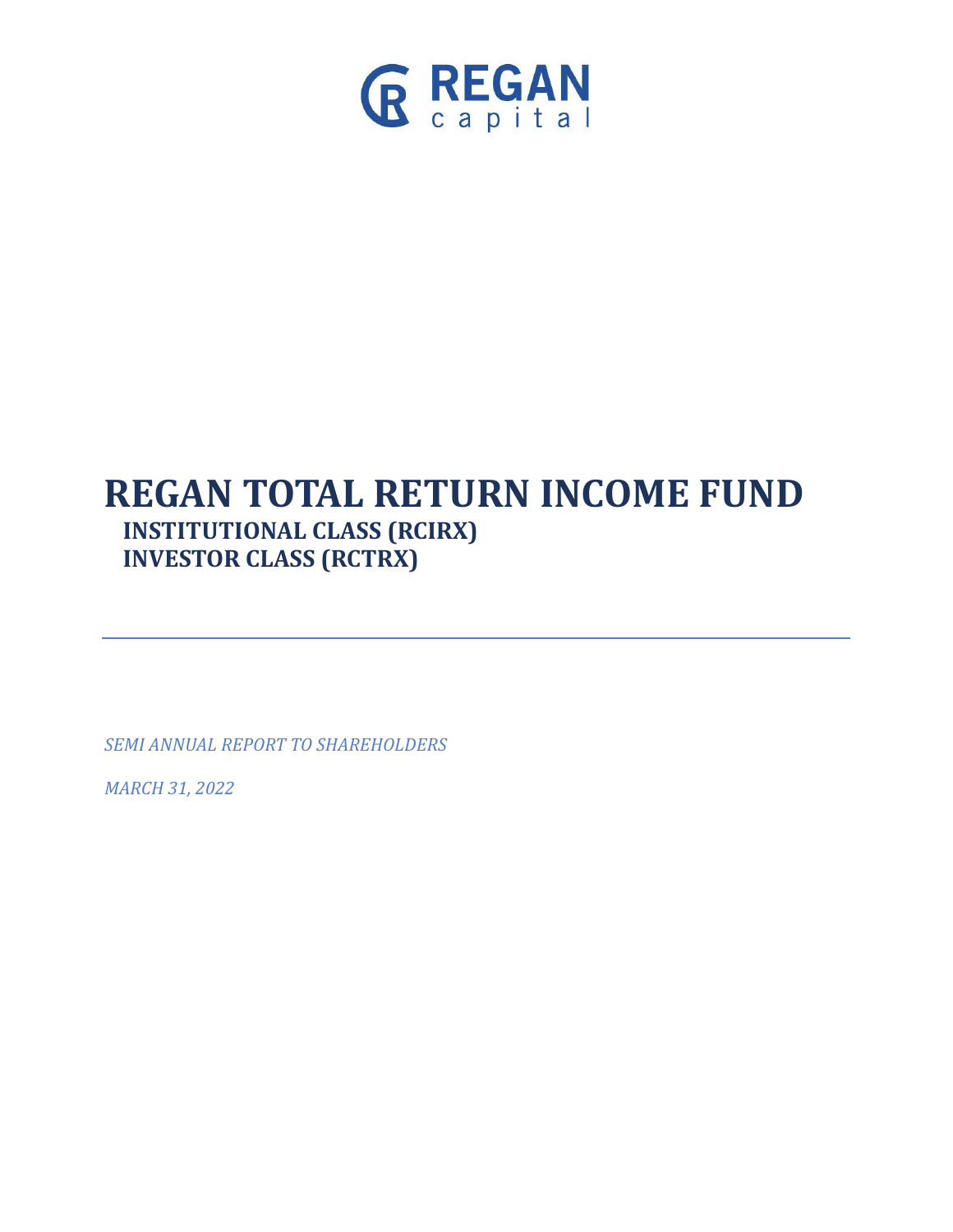### **TABLE OF CONTENTS**

| ALLOCATION OF PORTFOLIO HOLDINGS (and the contract contract of the contract of the contract of the contract of the contract of the contract of the contract of the contract of the contract of the contract of the contract of |  |
|--------------------------------------------------------------------------------------------------------------------------------------------------------------------------------------------------------------------------------|--|
| SCHEDULE OF INVESTMENTS (and the contract of the contract of the contract of the contract of the contract of the contract of the contract of the contract of the contract of the contract of the contract of the contract of t |  |
| STATEMENT OF ASSETS AND LIABILITIES (and the contract of the contract of the contract of the contract of the contract of the contract of the contract of the contract of the contract of the contract of the contract of the c |  |
|                                                                                                                                                                                                                                |  |
| STATEMENTS OF CHANGES IN NET ASSETS (and the contract of the contract of the state of the state of the state o                                                                                                                 |  |
| FINANCIAL HIGHLIGHTS (and according to the control of the control of the control of the control of the control of the control of the control of the control of the control of the control of the control of the control of the |  |
|                                                                                                                                                                                                                                |  |
|                                                                                                                                                                                                                                |  |
|                                                                                                                                                                                                                                |  |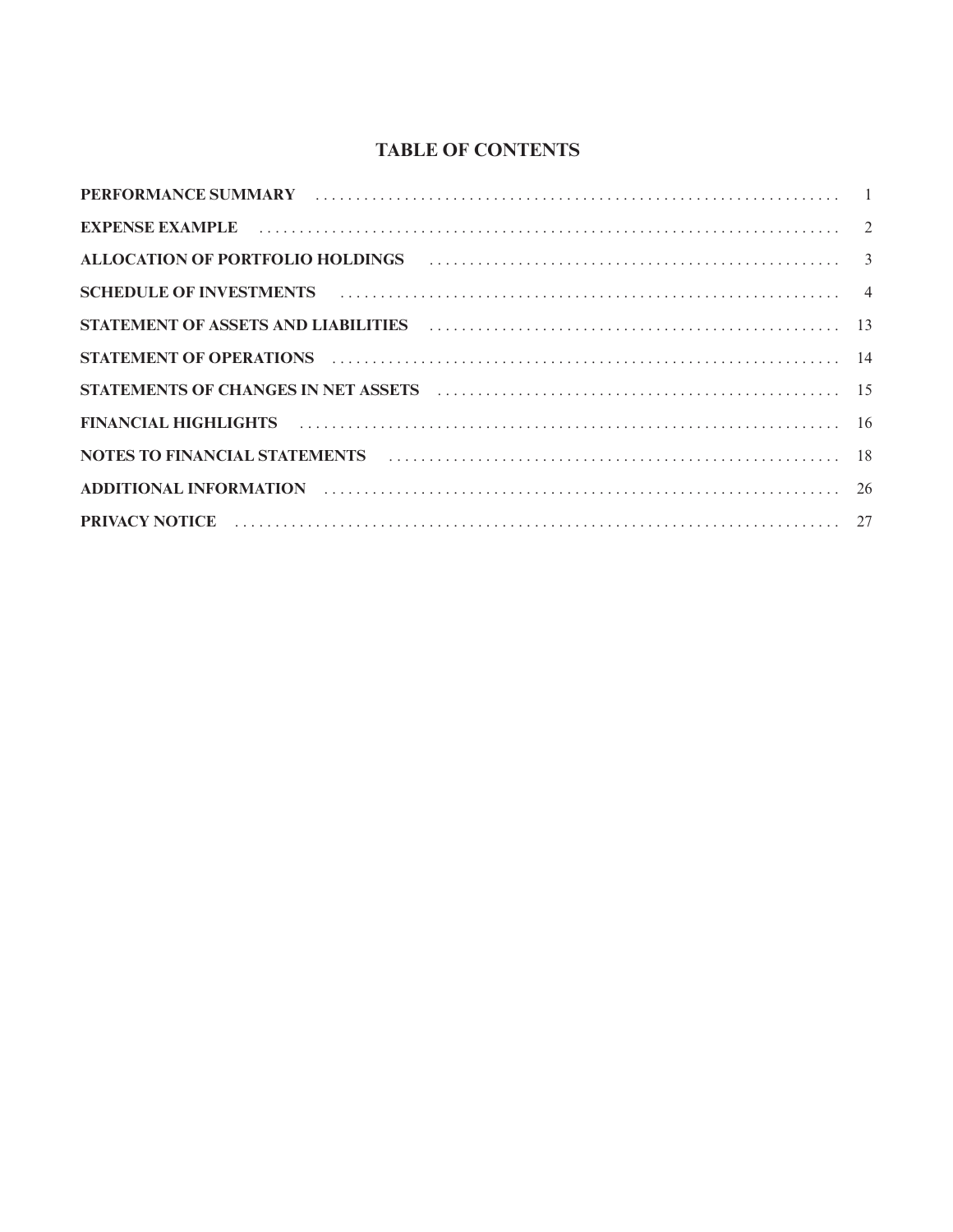#### **Investment Returns For the period ended March 31, 2022**

|                                                             | 6-Months  | 1-Year   | <b>Since Inception</b> |
|-------------------------------------------------------------|-----------|----------|------------------------|
| Regan Total Return Income Fund                              |           |          |                        |
| Institutional Class                                         | $0.81\%$  | $4.14\%$ | $10.37\%$              |
| Investor Class                                              | $0.72\%$  | 3.81%    | $10.14\%$              |
| Bloomberg Barclays U.S. Aggregate Bond Index <sup>(1)</sup> | $-5.92\%$ | $-4$ 15% | $-4.56%$               |

(1) The Bloomberg Barclays U.S. Aggregate Bond Index is a broad-based fixed-income index that includes government Treasury securities, corporate bonds, mortgage-backed securities, asset-backed securities and munis to simulate the universe of bonds in the market.

*The performance data quoted represents past performance and is no guarantee of future results. Investment return and principal value of an investment will fluctuate so that an investor's shares, when redeemed, may be worth more or less than their original cost. Current performance may be lower or higher than the performance data quoted. For the most recent month-end performance, please call 1.800.44.REGAN or visit the Fund's website at www.reganfunds.com.*

The gross expense ratios as stated in the prospectus dated January 30, 2022 are 5.24% and 2.57% for the Investor Class and Institutional Class, respectively. The net expense ratios are 1.61% and 1.31% for the Investor Class and Institutional Class, respectively, with contractual fee waivers through January 31, 2023.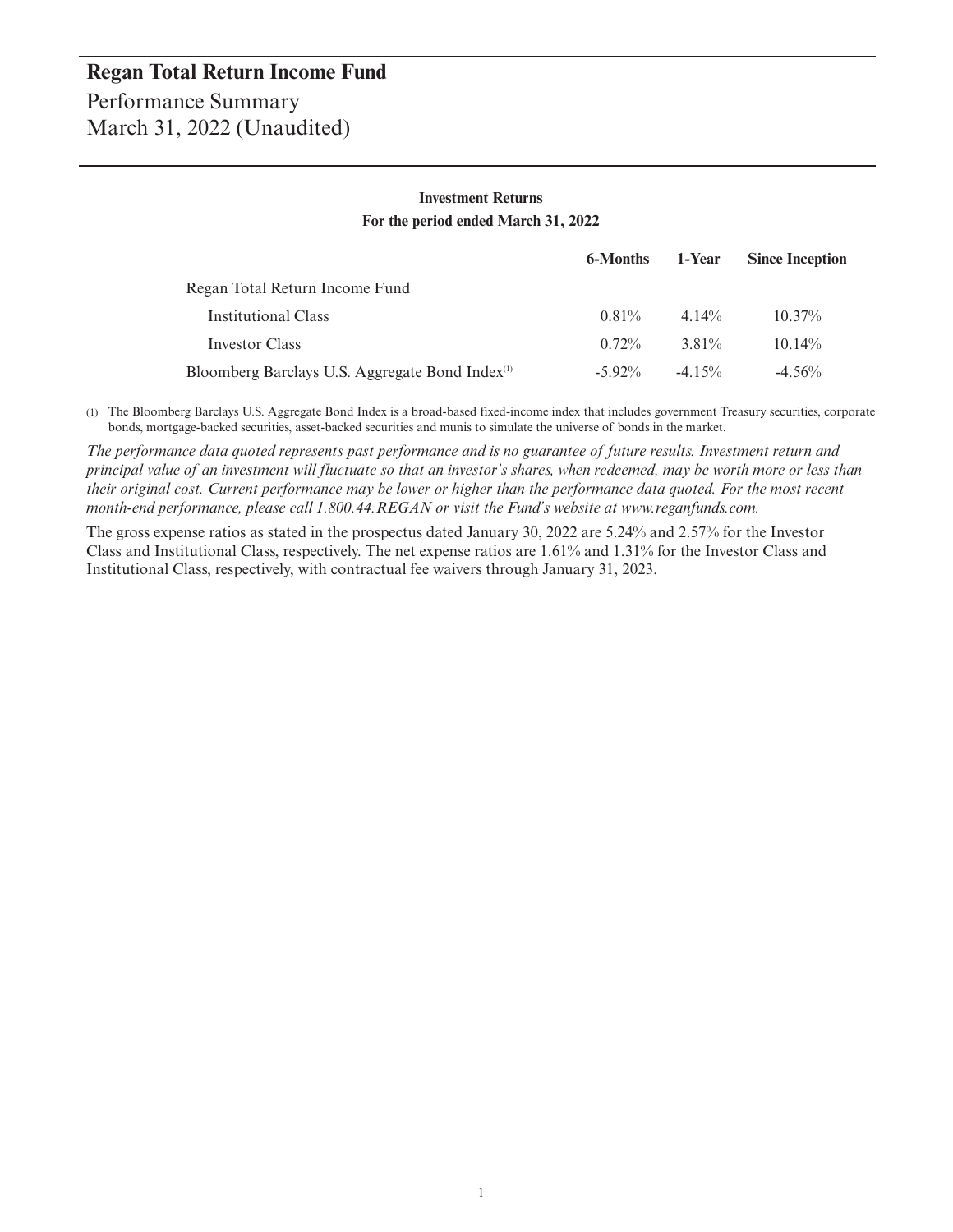### **Regan Total Return Income Fund** Expense Example March 31, 2022 (Unaudited)

As a shareholder of the Funds, you incur two types of costs: (1) transaction costs, including redemption fees; and (2) ongoing costs, including management fees and other Fund expenses. This Example is intended to help you understand your ongoing costs (in dollars) of investing in the Funds and to compare these costs with the ongoing costs of investing in other mutual funds.

The Example is based on an investment of \$1,000 invested at the beginning of the period and held for the entire period from October 1, 2021 to March 31, 2022 (the "period").

#### **Actual Expenses**

The "Actual Fund Return" lines in the table below provide information about actual account values and actual expenses. You may use the information in these lines, together with the amount you invested, to estimate the expenses you paid over the period. Simply divide your account value by \$1,000 (for example, an \$8,600 account value divided by \$1,000 equals 8.6), then multiply the result by the number in the corresponding line under the heading entitled "Expenses Paid During the Period" to estimate the expenses you paid on your account during the period.

#### **Hypothetical Example for Comparison Purposes**

The information in the table with the lines titled "Hypothetical 5% Return" provides information about hypothetical account values and hypothetical expenses based on the Funds' actual expense ratio and an assumed rate of return of 5% per year before expenses, which is not the Funds' actual return. The hypothetical account values and expenses may not be used to estimate the actual ending account balance or expenses you paid for the period. You may use this information to compare the ongoing costs of investing in the Funds and other funds. To do so, compare this 5% hypothetical example with the 5% hypothetical examples that appear in the shareholder reports of the other funds.

Please note that the expenses shown in the table are meant to highlight your ongoing costs only and do not reflect any transaction costs, such as redemption fees. Therefore, the information in the lines titled "Hypothetical 5% Return" is useful in comparing ongoing costs only, and will not help you determine the relative total costs of owning different funds. In addition, if transactional costs were included, your costs would have been higher.

|                                          | <b>Beginning</b><br><b>Account</b><br>Value | Ending<br><b>Account</b><br>Value | Annualized<br><b>Expense</b><br>Ratio | <b>Expenses</b><br>Paid<br>During the<br><b>Period</b> |
|------------------------------------------|---------------------------------------------|-----------------------------------|---------------------------------------|--------------------------------------------------------|
| <b>Regan Total Return Income Fund</b>    |                                             |                                   |                                       |                                                        |
| <b>Institutional Class</b>               |                                             |                                   |                                       |                                                        |
| Actual Fund Return <sup>(1)</sup>        | \$1,000.00                                  | \$1,008.10                        | $1.29\%$                              | \$6.46                                                 |
| Hypothetical $5\%$ Return <sup>(2)</sup> | \$1,000.00                                  | \$1,018.50                        | $1.29\%$                              | \$6.49                                                 |
| <b>Investor Class</b>                    |                                             |                                   |                                       |                                                        |
| Actual Fund Return <sup>(1)</sup>        | \$1,000.00                                  | \$1,007.20                        | $1.53\%$                              | \$7.66                                                 |
| Hypothetical $5\%$ Return <sup>(2)</sup> | \$1,000.00                                  | \$1,017.30                        | $1.53\%$                              | \$7.70                                                 |

#### **Expenses Paid During the Period**

(1) Expenses are equal to each of the Funds' annualized expense ratio as indicated, multiplied by the average account value over the period, multiplied by 182/365. The expense ratios reflect an expense waiver. The returns assume all dividends and distributions were reinvested.

(2) Expenses are equal to each of the Funds' annualized expense ratio as indicated, multiplied by the average account value over the period, multiplied by 182/365. The expense ratios reflect an expense waiver. The returns assume all dividends and distributions were reinvested.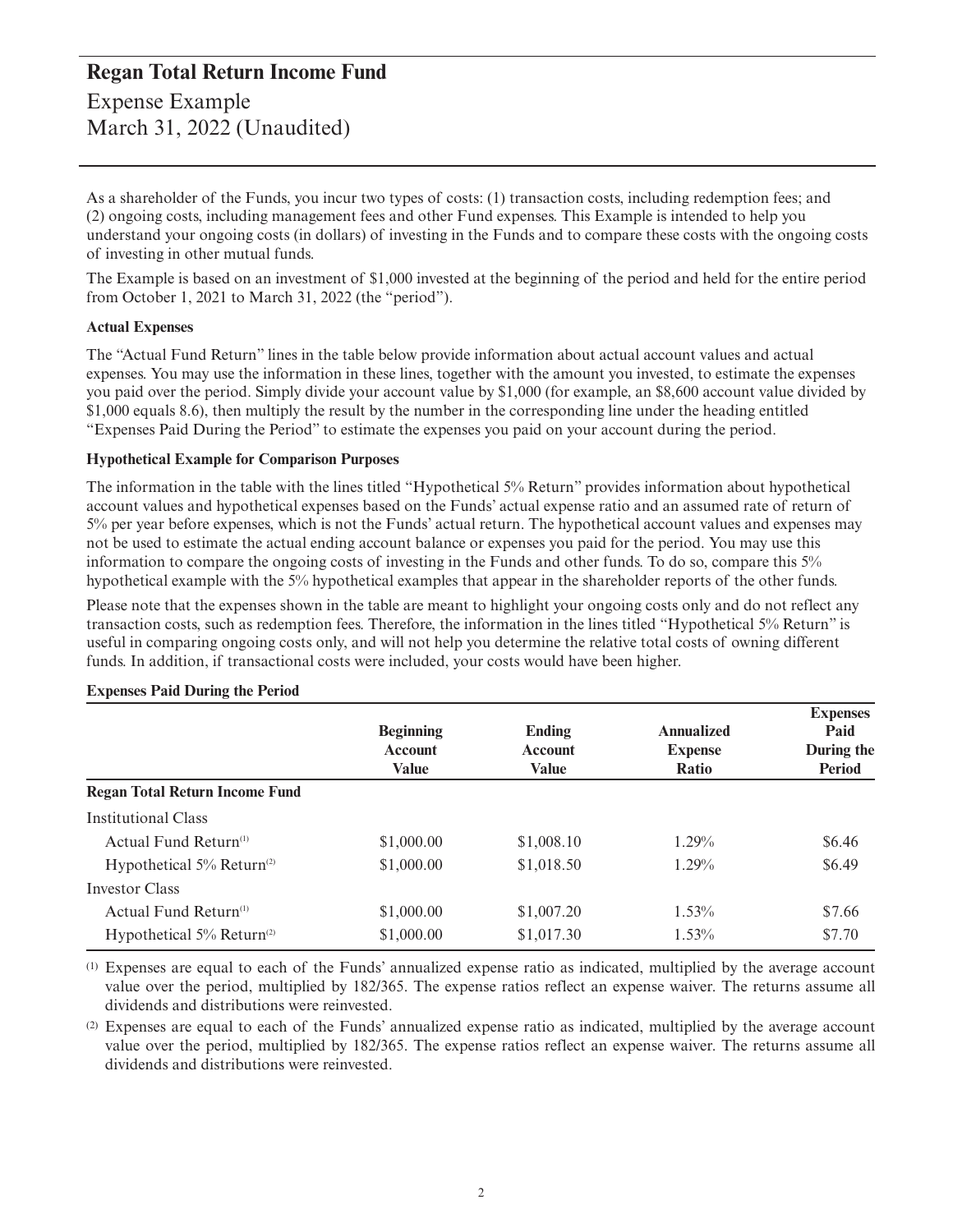Allocation of Portfolio Holdings *(Calculated as a percentage of Total Investments)* March 31, 2022 (Unaudited)



\* Short-Term Investments consist of amounts held in money market funds and US Treasury Bills.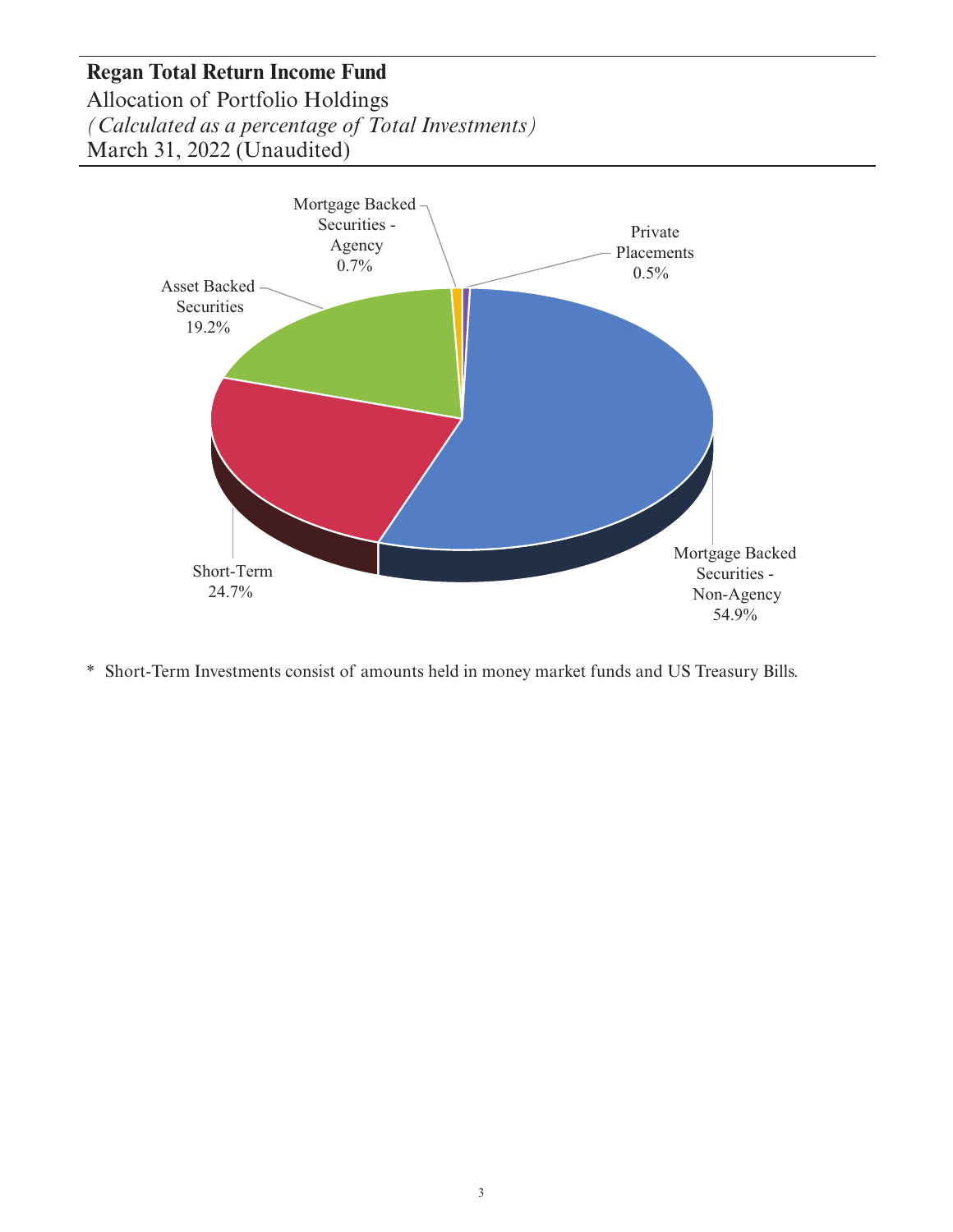|                                                                                                                                          | Principal<br><b>Amount</b> | <b>Value</b>       |
|------------------------------------------------------------------------------------------------------------------------------------------|----------------------------|--------------------|
| <b>ASSET BACKED SECURITIES - 19.99%</b>                                                                                                  |                            |                    |
| Ace Securities Corp.                                                                                                                     |                            |                    |
| Series 2003-MH1, Class 1A1, 6.500%, 08-15-2030 <sup>(1)(3)</sup>                                                                         | $\mathbb{S}$<br>8,518      | \$<br>8,542        |
| Series 2006-ASL1, Class A, 0.737% (1 Month USD LIBOR + 0.280%), 02-25-2036 <sup>(2)</sup>                                                | 292,624                    | 47,181             |
| Aegis Asset Backed Securities Trust                                                                                                      |                            |                    |
| Series 2004-2, Class M3, 2.857% (1 Month LIBOR USD + 2.400%), 06-26-2034 <sup>(2)</sup><br>American Home Mortgage Investment Trust       | 154,448                    | 152,902            |
| Series 2007-A, Class 4A, 1.357% (1 Month USD LIBOR + 0.900%), 07-25-2046 <sup>(2)(3)</sup>                                               | 113,496                    | 42,242             |
| Argent Securities Inc.                                                                                                                   |                            |                    |
| Series 2006-W4, Class A2D, 0.997% (1 Month USD LIBOR + 0.540%), 05-25-2036 <sup>(2)</sup>                                                | 294,543                    | 90,637             |
| Series 2006-W5, Class A2B, 0.657% (1 Month LIBOR USD + 0.200%), 06-25-2036 <sup>(2)</sup>                                                | 325,552                    | 110,740            |
| BankAmerica Manufactured Housing Contract Trust                                                                                          |                            |                    |
| Series 1997-1, Class B1, 6.940%, 06-10-2021                                                                                              | 600,000                    | 231,709            |
| Bear Stearns Asset Backed Securities Trust                                                                                               |                            |                    |
| Series 2006-HE7, Class 1A2, 0.797% (1 Month LIBOR USD + 0.340%), 06-25-2036 <sup>(2)(a)</sup>                                            | 140,790                    | 132,906            |
| Series 2007-SD1, Class 22A1, 2.747%, 10-25-2036 <sup>(1)</sup><br>Bombardier Capital Mortgage Securitization Corp.                       | 954,196                    | 604,408            |
| Series 1999-B, Class A2, 6.975%, 12-15-2029 <sup>(1)</sup>                                                                               | 140,180                    | 24,955             |
| Chase Funding Mortgage Loan Asset-Backed CTFS                                                                                            |                            |                    |
| Series 2003-5, Class 1M2, 5.641%, 09-25-2032 <sup>(1)</sup>                                                                              | 88,535                     | 80,742             |
| Series 2003-6, Class 2M1, 1.207% (1 Month USD LIBOR + 0.750%), 11-25-2034 <sup>(2)</sup>                                                 | 797,139                    | 799,967            |
| <b>CHEC LOAN TRUST</b>                                                                                                                   |                            |                    |
| Series 2004-2, Class M3, 2.332% (1 Month USD LIBOR + 1.875%), 04-25-2034 <sup>(2)</sup>                                                  | 457,071                    | 453,562            |
| Citigroup Mortgage Loan Trust Inc                                                                                                        |                            |                    |
| Series 2014-12, 2.897%, 02-25-2037 <sup>(1)</sup>                                                                                        | 2,631,932                  | 2,276,627          |
| Conseco Finance Securitizations Corp.<br>Series 2002-1, Class M2, 9.546%, 12-01-2033 <sup>(1)</sup>                                      |                            |                    |
| Conseco Financial Corp                                                                                                                   | 1,951,594                  | 1,968,528          |
| Series 1996-8, Class B1, 7.950%, 11-15-2026 <sup>(1)</sup>                                                                               | 1,453,799                  | 1,413,640          |
| Series 1996-6, Class B1, 8.000%, 09-15-2027 <sup>(1)</sup>                                                                               | 1,131,683                  | 1,088,940          |
| Series 1997-4, Class M1, 7.220%, 02-15-2029 <sup>(1)</sup>                                                                               | 197,797                    | 202,533            |
| Series 1998-8, Class M1, 6.980%, 09-01-2029 <sup>(1)</sup>                                                                               | 1,538,424                  | 1,492,020          |
| Series 1999-4, Class A7, 7.410%, 01-01-2030                                                                                              | 2,527,457                  | 1,287,490          |
| Series 1999-5, Class A6, 7.500%, 03-01-2030 <sup>(1)</sup>                                                                               | 2,982,570                  | 1,452,546          |
| Countrywide Asset-Backed Certificates                                                                                                    |                            |                    |
| Series 2006-1, Class AF6, 4.520%, 07-25-2036 <sup>(1)</sup><br>Series 2007-6, Class 2A3, 0.677% (1 Month USD LIBOR + 0.220%), 09-25-2037 | 58,789                     | 56.942             |
| Series 2006-9, Class 1AF6, 5.989%, 10-25-2046 <sup>(1)</sup>                                                                             | 214,889<br>211,097         | 221,387<br>203,059 |
| Countrywide Home Equity Loan Trust                                                                                                       |                            |                    |
| Series 2004-B, Class 2A, 0.617% (1 Month USD LIBOR + 0.220%), 02-15-2029                                                                 | 660,497                    | 625,763            |
| Credit Suisse Mortgage Trust                                                                                                             |                            |                    |
| Series 2007-1, Class 5A14, 5.863%, 02-25-2037 <sup>(1)</sup>                                                                             | 1,390,715                  | 409,754            |
| Series 2007-1, Class AF6, 6.000%, 02-25-2037                                                                                             | 236,259                    | 184,247            |
| Series 2015-1R, Class 6A1, 0.747% (1 Month USD LIBOR + 0.280%), 05-27-2037 (2)(3)(a)                                                     | 301,810                    | 290,583            |
| Credit-Based Asset Servicing and Securitization                                                                                          |                            |                    |
| Series 2006-CB8, Class A1, 0.737% (1 Month USD LIBOR + 0.280%), 10-25-2036 <sup>(2)</sup>                                                | 96,833                     | 93,034             |
| Series 2007-RP1, Class A, 0.497% (1 Month USD LIBOR + 0.310%), 05-25-2046 (2)(3)<br><b>Encore Credit Receivables Trust</b>               | 134,329                    | 122,980            |
| Series 2005-1, Class M1, 1.117% (1 Month USD LIBOR + 0.660%), 07-25-2035                                                                 | 219,109                    | 221,691            |
| First Horizon Alternative Mortgage Securities                                                                                            |                            |                    |
| Series 2006-AA8, Class 2A1, 3.060%, 01-25-2037 <sup>(1)</sup>                                                                            | 245,632                    | 154,633            |
| FirstCity Capital Home Equity Funding Corp.                                                                                              |                            |                    |
| Series 1998-2, Class A1, 6.990%, 01-25-2029 <sup>(3)</sup>                                                                               | 440,083                    | 443,860            |
| Fremont Home Loan Trust                                                                                                                  |                            |                    |
| Series 2004-C, Class M2, 1.507% (1 Month USD LIBOR + 1.050%), 08-25-2034 <sup>(2)</sup>                                                  | 217,654                    | 209,984            |
| Series 2006-B, Class 2A2, 0.557% (1 Month USD LIBOR + 0.100%), 08-25-2036                                                                | 83,333                     | 32,301             |
| Series 2006-3, Class 1A1, 0.737% (1 Month USD LIBOR + 0.280%), 02-25-2037 <sup>(2)(a)</sup>                                              | 68,625                     | 50,371             |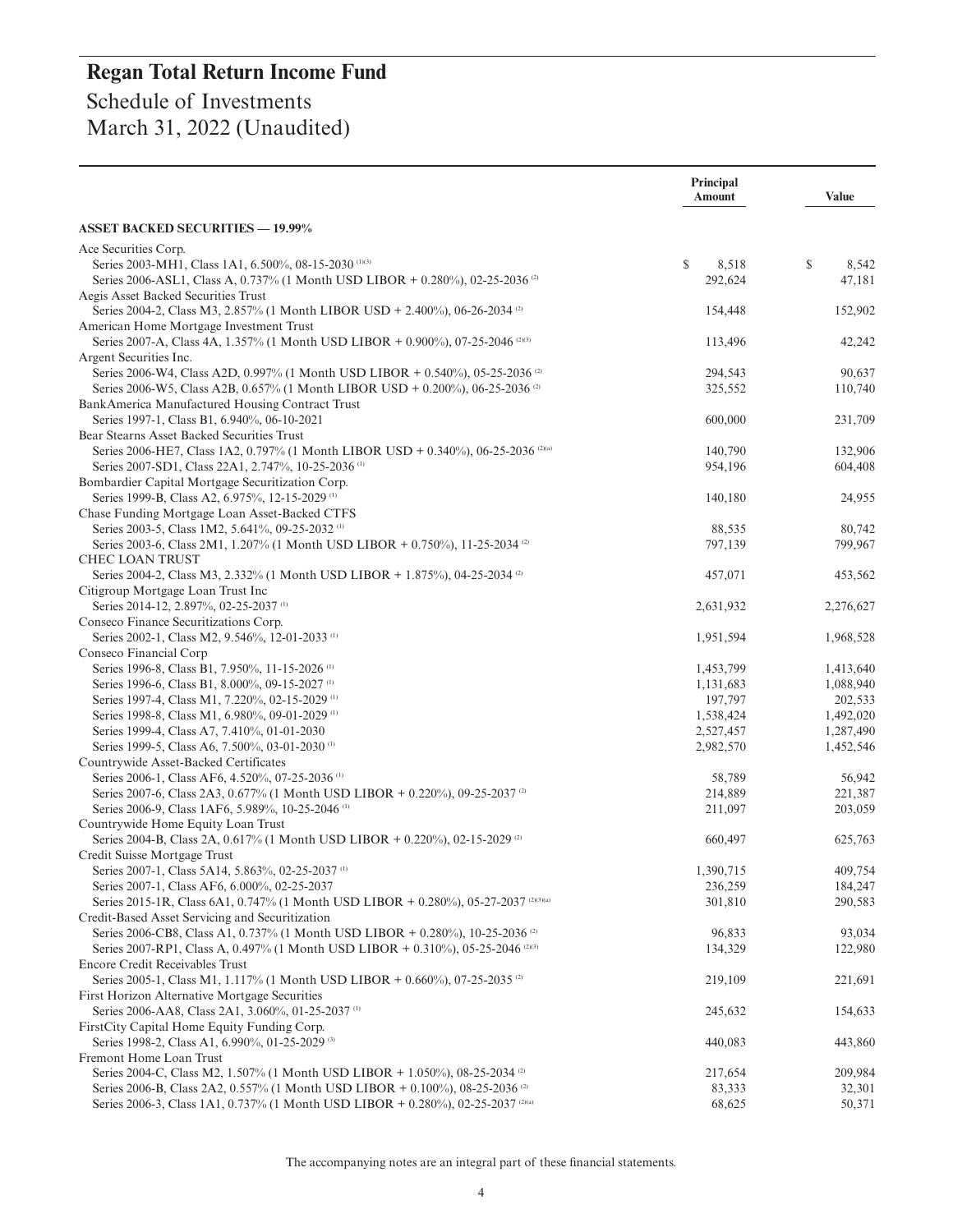|                                                                                                                                                                                 | <b>Principal</b><br>Amount | <b>Value</b> |
|---------------------------------------------------------------------------------------------------------------------------------------------------------------------------------|----------------------------|--------------|
| Greenpoint Manufactured Housing                                                                                                                                                 |                            |              |
| Series 1999-5, Class M1B, 8.290%, 12-15-2029 <sup>(1)</sup>                                                                                                                     | S<br>40,968                | S<br>41,900  |
| Series 1999-5, Class M2, 9.230%, 12-15-2029 <sup>(1)</sup>                                                                                                                      | 57,757                     | 52,422       |
| GS Mortgage Securities Corp.                                                                                                                                                    |                            |              |
| Series 2015-3R, Class 2A2, 0.597% (1 Month USD LIBOR + 0.140%), 10-26-2036 (2)(3)<br>Series 2015-7R, Class A, 0.381% (1 Month USD LIBOR + 0.150%), 09-26-2037 <sup>(2)(3)</sup> | 362,297                    | 355,438      |
| <b>GSAMP</b> Trust                                                                                                                                                              | 98,301                     | 97,391       |
| Series 2006-S1, Class A1, 0.737% (1 Month USD LIBOR + 0.280%), 11-25-2035 <sup>(2)</sup>                                                                                        | 795,179                    | 109,626      |
| Home Equity Asset Trust                                                                                                                                                         |                            |              |
| Series 2002-2, Class A3, 1.037% (1 Month USD LIBOR + 0.580%), 06-25-2032 <sup>(2)</sup>                                                                                         | 94,405                     | 90,229       |
| Home Equity Mortgage                                                                                                                                                            |                            |              |
| Series 2007-A, Class 2A, 0.907%, 04-25-2037                                                                                                                                     | 3,710,580                  | 1,756,139    |
| HSI Asset Securitization Corporation Trust                                                                                                                                      |                            |              |
| Series 2007-HE2, Class 2A1, 0.567% (1 Month USD LIBOR + 0.110%), 04-25-2037 <sup>(2)</sup>                                                                                      | 194,400                    | 114,345      |
| Indymac Home Equity Loan Asset-Backed Trust                                                                                                                                     |                            |              |
| Series 2000-C, Class AF6, 5.754%, 02-25-2030 <sup>(1)</sup>                                                                                                                     | 65,721                     | 64,540       |
| IndyMac Residential Asset Backed Trust                                                                                                                                          |                            |              |
| Series 2006-C, Class 2A, 0.717% (1 Month USD LIBOR + 0.260%), 08-25-2036 <sup>(2)</sup>                                                                                         | 86,393                     | 84,062       |
| Series 2007-A, Class 2A2, 0.647% (1 Month USD LIBOR + 0.190%), 04-25-2037 <sup>(2)</sup>                                                                                        | 1,202,839                  | 901,423      |
| Long Beach Mortgage Loan Trust                                                                                                                                                  |                            |              |
| Series 2006-A, Class A1, 0.637% (1 Month USD LIBOR + 0.180%), 05-25-2036 <sup>(2)</sup>                                                                                         | 983,131                    | 24,744       |
| <b>MASTR Asset Backed Securities Trust</b>                                                                                                                                      |                            |              |
| Series 2006-FRE2, Class A5, 0.937% (1 Month USD LIBOR + 0.480%), 03-25-2036 <sup>(2)</sup><br>Merrill Lynch Mortgage Investors Trust                                            | 282,338                    | 214,808      |
| Series 2006-RM3, Class A1B, 0.837% (1 Month USD LIBOR + 0.380%), 06-25-2037                                                                                                     | 5,939,596                  | 216,937      |
| Morgan Stanley Capital Inc                                                                                                                                                      |                            |              |
| Series 2003-NC8, Class B1, 5.857% (1 Month USD LIBOR + 5.400%), 09-25-2033 <sup>(2)</sup>                                                                                       | 119,173                    | 123,799      |
| Series 2004-HE8, Class M3, 1.582% (1 Month LIBOR USD + 1.125%), 09-25-2034 <sup>(2)</sup>                                                                                       | 56,637                     | 54,875       |
| Series 2004-WMC3, Class M3, 1.327% (1 Month USD LIBOR + 0.870%), 01-25-2035 <sup>(2)</sup>                                                                                      | 369,596                    | 373,208      |
| Series 2007-HE1, Class A2C, 0.607% (1 Month LIBOR USD + 0.150%), 11-25-2036 <sup>(2)</sup>                                                                                      | 497,875                    | 346,254      |
| Morgan Stanley Mortgage Loan Trust                                                                                                                                              |                            |              |
| Series 2007-1XS, Class 1A1, 5.965%, 09-25-2046 <sup>(4)</sup>                                                                                                                   | 657,629                    | 315,105      |
| Nomura Home Equity Loan Inc                                                                                                                                                     |                            |              |
| Series 2006-AF1, Class A1, 6.032%, 10-25-2036 (4)                                                                                                                               | 1,512,204                  | 460,500      |
| Nomura Resecuritization Trust                                                                                                                                                   |                            |              |
| Series 2015-10R, Class 1A2, 5.149%, 12-25-2036 <sup>(1)(3)</sup>                                                                                                                | 1,203,616                  | 1,051,165    |
| Novastar Home Equity Loan                                                                                                                                                       |                            |              |
| Series 2006-5, Class A2B, 0.697% (1 Month USD LIBOR + 0.240%), 11-25-2036 <sup>(2)</sup>                                                                                        | 1,070,051                  | 447,878      |
| Oakwood Mortgage Investors Inc.                                                                                                                                                 |                            |              |
| Series 1997-A, Class B1, 7.450%, 05-15-2027                                                                                                                                     | 118,837                    | 118,068      |
| Option One Mortgage Loan Trust                                                                                                                                                  |                            |              |
| Series 2006-3, Class 1A1, 0.597% (1 Month LIBOR USD + 0.140%), 02-25-2037 <sup>(2)</sup>                                                                                        | 1,093,773                  | 808,659      |
| <b>OWNIT Mortgage Loan Asset-Backed Certificates</b><br>Series 2006-6, Class A2C, 0.777% (1 Month USD LIBOR + 0.320%), 09-25-2037 <sup>(2)</sup>                                | 876,646                    | 494,054      |
| <b>RBSSP Resecuritization Trust</b>                                                                                                                                             |                            |              |
| Series 2010-9, Class 7A6, 6.000%, 05-27-2037 (1)(3)                                                                                                                             | 1,075,302                  | 636,322      |
| Renaissance Home Equity Loan Trust                                                                                                                                              |                            |              |
| Series 2003-4, Class M2F, 6.244%, 03-25-2034 <sup>(4)</sup>                                                                                                                     | 239,036                    | 242,009      |
| Series 2004-1, Class M4, 3.157% (1 Month USD LIBOR + 2.700%), 05-25-2034 <sup>(2)</sup>                                                                                         | 316,476                    | 323,870      |
| Series 2004-2, Class M1, 6.414%, 07-25-2034 <sup>(4)</sup>                                                                                                                      | 445,464                    | 407,743      |
| Series 2005-1, Class AF6, 5.470%, 05-25-2035 <sup>(4)</sup>                                                                                                                     | 132,652                    | 129,622      |
| Series 2005-1, Class AF5, 5.951%, 05-25-2035 <sup>(4)</sup>                                                                                                                     | 561,611                    | 553,650      |
| Securitized Asset Backed Receivables LLC                                                                                                                                        |                            |              |
| Series 2006-WM2, Class A2B, 0.577% (1 Month LIBOR USD + 0.120%), 09-25-2036 <sup>(2)</sup>                                                                                      | 688,651                    | 559,104      |
| Security National Mortgage Loan Trust                                                                                                                                           |                            |              |
| Series 2006-3A, Class A3, 6.330%, 01-25-2037 <sup>(1)(3)</sup>                                                                                                                  | 367,978                    | 188,608      |
| Specialty Underwriting & Residential Finance                                                                                                                                    |                            |              |
| Series 2006-BC3, Class A2C, 0.757% (1 Month LIBOR USD + 0.300%), 06-25-2037 <sup>(2)</sup>                                                                                      | 87,552                     | 58,949       |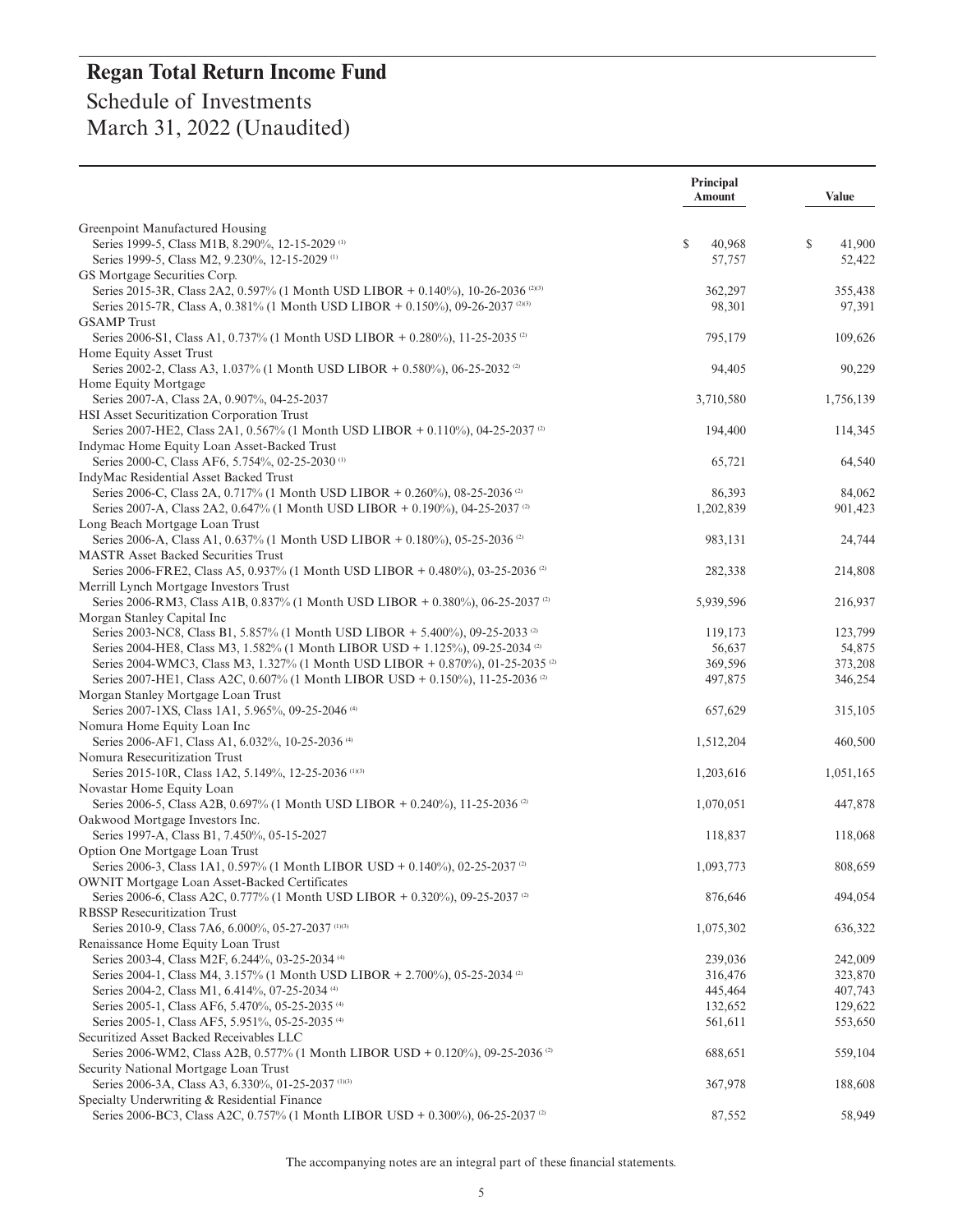|                                                                                                              | Principal<br>Amount | <b>Value</b>  |
|--------------------------------------------------------------------------------------------------------------|---------------------|---------------|
| Structured Asset Securities Corporation                                                                      |                     |               |
| Series 2006-S3, Class A1, 0.717% (1 Month USD LIBOR + 0.260%), 09-25-2036 <sup>(2)</sup>                     | \$1,092,720         | \$<br>406,794 |
| <b>UCFC Manufactured Housing Contract</b>                                                                    |                     |               |
| Series 1996-1, Class M, 7.900%, 01-15-2028 (1)                                                               | 44.669              | 40,157        |
| Series 1997-2, Class M, 7.380%, 10-15-2028                                                                   | 91,636              | 91,143        |
| <b>WAMU Asset-Backed Certificates</b>                                                                        |                     |               |
| Series 2007-HE4, Class 2A2, 0.587% (1 Month USD LIBOR + 0.130%), 07-25-2047                                  | 351,386             | 253,303       |
| Washington Mutual Asset-Backed Certificates                                                                  |                     |               |
| Series 2006-HE5, Class 1A, 0.612% (1 Month LIBOR USD + 0.155%), 10-25-2036 <sup>(2)</sup>                    | 355,315             | 297,164       |
| Series 2007-HE1, Class 2A1, 0.517% (1 Month USD LIBOR + 0.060%), 11-25-2036                                  | 1,586,388           | 677,311       |
| <b>TOTAL ASSET BACKED SECURITIES</b>                                                                         |                     |               |
| (Cost \$31,406,384)                                                                                          |                     | \$30,866,724  |
| <b>MORTGAGE BACKED SECURITIES — NON-AGENCY — 57.51%</b>                                                      |                     |               |
| Adjustable Rate Mortgage Trust                                                                               |                     |               |
| Series 2005-10, Class 1A1, 2.740%, 01-25-2036 <sup>(1)</sup>                                                 | 145,869             | 136,320       |
| Series 2006-1, Class 1A1, 3.309%, 03-25-2036 <sup>(1)</sup>                                                  | 98,422              | 86,760        |
| American Home Mortgage Assets                                                                                |                     |               |
| Series 2007-3, Class 11A1, 0.877% (1 Month USD LIBOR + 0.420%), 06-25-2037 <sup>(2)</sup>                    | 195,027             | 195,255       |
| American Home Mortgage Investment Trust                                                                      |                     |               |
| Series 2004-3, Class MH1, 1.087% (1 Month LIBOR USD + 0.900%), 10-25-2034 <sup>(2)</sup>                     | 79,397              | 75,037        |
| Series 2005-2, Class 4A1, 2.329% (1 Month USD LIBOR + 1.500%), 09-25-2045 <sup>(2)</sup>                     | 24,034              | 24,018        |
| Series 2007-2, Class 11A1, 0.917% (1 Month USD LIBOR + 0.460%), 03-25-2047 <sup>(2)</sup>                    | 398,421             | 173,028       |
| Series 2007-2, Class 12A1, 0.997% (1 Month LIBOR USD + 0.540%), 03-25-2047 <sup>(2)</sup>                    | 1,090,431           | 484,125       |
| <b>ASG</b> Resecuritization Trust                                                                            |                     |               |
| Series 2011-2, Class M52, 5.750%, 02-28-2036 <sup>(3)</sup>                                                  | 446,403             | 445,236       |
| Banc of America Alternative Loan Trust                                                                       |                     |               |
| Series 2007-2, Class 1A1, 5.500%, 06-25-2037                                                                 | 786,598             | 755,066       |
| Banc of America Funding Corporation                                                                          |                     |               |
| Series 2005-B, Class 2A1, 2.727%, 04-20-2035 <sup>(1)</sup>                                                  | 61,689              | 57,765        |
| Series 2006-4, Class A11, 6.000%, 07-25-2036                                                                 | 261,052             | 234,510       |
| Series 2007-4, Class 3A1, 0.827% (1 Month USD LIBOR + 0.370%), 06-25-2037 <sup>(2)</sup>                     | 195,819             | 153,505       |
| Banc of America Mortgage Securities                                                                          |                     |               |
| Series 2005-J, Class 2A1, 2.409%, 11-25-2035 <sup>(1)</sup>                                                  | 60,624              | 57,773        |
| Series 2007-2, Class A7, 5.500%, 05-25-2037                                                                  | 90,894              | 79,454        |
| Series 2007-3, Class 1A1, 6.000%, 09-25-2037                                                                 | 130,857             | 126,379       |
| <b>Bayview Commercial Asset Trust</b>                                                                        |                     |               |
| Series 2006-1A, Class B1, 2.032% (1 Month USD LIBOR + 1.575%), 04-25-2036 (2)(3)                             | 230,280             | 215,684       |
| Bear Stearns Adjustable Rate Mortgage Trust<br>Series 2005-12, Class 24A1, 3.066%, 02-25-2036 <sup>(1)</sup> | 99,354              | 92,172        |
| Bear Stearns Adjustable Rate Mortgage Trust                                                                  |                     |               |
| Series 2003-6, Class 1B1, 2.743%, 08-25-2033 <sup>(1)</sup>                                                  | 348,929             | 285,958       |
| Series 2006-1, Class A1, 2.400% (1 Month USD LIBOR + 2.250%), 02-25-2036                                     | 51,603              | 52,215        |
| Bear Stearns Alt-A Trust                                                                                     |                     |               |
| Series 2004-5, Class M, 2.651%, 06-25-2034 <sup>(1)</sup>                                                    | 649,218             | 584,270       |
| Series 2005-7, Class 23A1, 2.888%, 09-25-2035 <sup>(1)</sup>                                                 | 261,157             | 126,864       |
| Series 2005-9, Class 26A1, 2.953%, 11-25-2035 <sup>(1)</sup>                                                 | 517,840             | 375,948       |
| Series 2006-5, Class 2A2, 3.292%, 08-25-2036 <sup>(1)</sup>                                                  | 1,339,740           | 822,266       |
| Bear Stearns Asset Backed Securities Trust                                                                   |                     |               |
| Series 2007-AC4, Class A2, 23.602% (1 Month USD LIBOR + 25.200%), 02-25-2037                                 | 703,582             | 748,097       |
| Charlie Mac                                                                                                  |                     |               |
| Series 2004-1, Class A8, 1.007% (1 Month USD LIBOR + 0.550%), 08-25-2034 <sup>(2)</sup>                      | 34,016              | 29,761        |
| Chase Mortgage Finance Corporation                                                                           |                     |               |
| Series 2005-A1, Class 3A1, 2.878%, 12-25-2035 <sup>(1)</sup>                                                 | 127,032             | 120,088       |
| Series 2007-S1, Class A1, 1.057% (1 Month USD LIBOR + 0.600%), 02-25-2037 <sup>(2)</sup>                     | 1,383,661           | 459,293       |
| Series 2007-A1, Class 11M1, 3.147%, 03-25-2037 <sup>(1)</sup>                                                | 133,768             | 134,219       |
| Series 2007-A3, Class 1A7, 3.251%, 12-25-2037 <sup>(1)</sup>                                                 | 167,955             | 149,511       |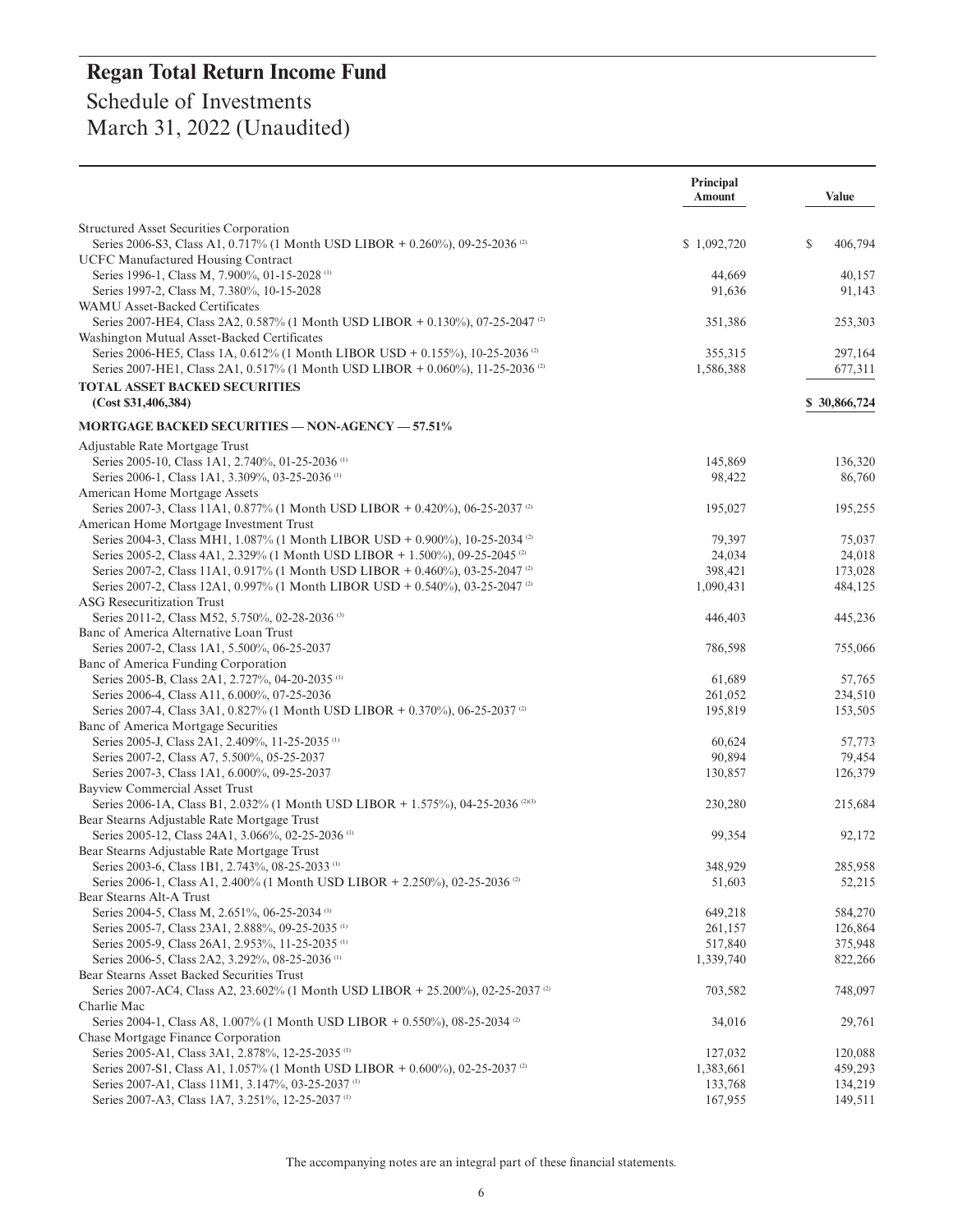# **Regan Total Return Income Fund** Schedule of Investments

|  | March 31, 2022 (Unaudited) |
|--|----------------------------|
|--|----------------------------|

|                                                                                                                                                                                          | Principal<br>Amount  | <b>Value</b>       |
|------------------------------------------------------------------------------------------------------------------------------------------------------------------------------------------|----------------------|--------------------|
| ChaseFlex Trust                                                                                                                                                                          |                      |                    |
| Series 2007-3, Class 1A2, 0.917% (1 Month USD LIBOR + 0.460%), 07-25-2037 <sup>(2)</sup>                                                                                                 | \$<br>902,141        | \$<br>267,372      |
| Series 2007-M1, Class 1A1, 0.757% (1 Month USD LIBOR + 0.300%), 08-25-2037 <sup>(2)</sup>                                                                                                | 387,768              | 352,963            |
| CHEVY CHASE MORTGAGE FUNDING CORP.                                                                                                                                                       |                      |                    |
| Series 2005-1A, Class A2, 0.657% (1 Month USD LIBOR + 0.200%), 01-25-2036 (2(3)                                                                                                          | 37,529               | 35,059             |
| Series 2005-2A, Class A2, 0.687% (1 Month USD LIBOR + 0.230%), 05-25-2036 (2)(3)                                                                                                         | 169,875              | 158,150            |
| Series 2006-4A, Class A2, 0.637% (1 Month USD LIBOR + 0.180%), 11-25-2047 (2)(3)                                                                                                         | 80,330               | 65,394             |
| Citicorp Mortgage Securities, Inc.                                                                                                                                                       |                      |                    |
| Series 2007-5, Class 1A9, 6.000%, 06-25-2037<br>Citigroup Mortgage Loan Trust Inc                                                                                                        | 80,083               | 76,992             |
| Series 2004-2, Class 1A1, 6.500%, 08-25-2033 <sup>(3)</sup>                                                                                                                              | 520,324              | 521,235            |
| Series 2009-4, Class 7A5, 5.480%, 05-25-2035 (1)(3)                                                                                                                                      | 382,418              | 375,200            |
| Series 2005-9, Class 21A2, 5.500%, 11-25-2035                                                                                                                                            | 234,502              | 233,527            |
| Series 2006-AR1, Class 2A1, 2.490% (1 Month USD LIBOR + 2.400%), 03-25-2036                                                                                                              | 81,646               | 79,202             |
| Series 2007-AR1, Class A4, 0.607% (1 Month USD LIBOR + 0.420%), 01-25-2037 <sup>(2)</sup>                                                                                                | 3,826,942            | 718,321            |
| Series 2007-OPX1, Class A2, 0.657% (1 Month USD LIBOR + 0.200%), 01-25-2037 <sup>(2)</sup>                                                                                               | 1,338,613            | 711,971            |
| Series 2009-6, 0.257%, 04-25-2037                                                                                                                                                        | 3,268,026            | 2,300,420          |
| Series 2014-8, Class 2A1, 3.450%, 06-27-2037 (1)(3)(a)                                                                                                                                   | 180,790              | 179,976            |
| Series 2007-10, Class 22AA, 3.185%, 09-25-2037 <sup>(1)</sup>                                                                                                                            | 37,106               | 34,972             |
| Citimortgage Alternative Loan Trust                                                                                                                                                      |                      |                    |
| Series 2006-A7, Class 1A6A, 6.000%, 12-25-2036<br>Series 2007-A1, Class 1A2, 1.007% (1 Month USD LIBOR + 0.550%), 01-25-2037 <sup>(2)</sup>                                              | 171,287<br>597,656   | 165,061<br>505,032 |
| Countrywide Alternative Loan Trust                                                                                                                                                       |                      |                    |
| Series 2005-J1, Class 2A1, 5.500%, 02-25-2025                                                                                                                                            | 19,933               | 19,752             |
| Series 2003-J2, Class M, 6.000%, 10-25-2033                                                                                                                                              | 195,512              | 187,105            |
| Series 2004-2CB, Class 1A9, 5.750%, 03-25-2034                                                                                                                                           | 532,830              | 542,984            |
| Series 2004-28CB, Class 2A5, 0.857% (1 Month USD LIBOR + 0.400%), 01-25-2035                                                                                                             | 244,758              | 231,675            |
| Series 2004-28CB, Class 2A4, 5.750%, 01-25-2035                                                                                                                                          | 236,944              | 232,127            |
| Series 2005-J1, Class 1A8, 5.500%, 02-25-2035                                                                                                                                            | 456,328              | 448,616            |
| Series 2005-1CB, Class 4A1, 0.957% (1 Month LIBOR USD + 0.500%), 03-25-2035 <sup>(2)</sup>                                                                                               | 1,138,474            | 783,317            |
| Series 2005-19CB, Class A2, 15.936% (1 Month USD LIBOR + 16.940%), 06-25-2035 <sup>(2)</sup>                                                                                             | 78,761               | 75,253             |
| Series 2005-J8, Class 1A5, 5.500%, 07-25-2035                                                                                                                                            | 152,506              | 136,205            |
| Series 2005-27, Class 1A6, 1.687% (1 Month LIBOR USD + 1.230%), 08-25-2035 <sup>(2)</sup>                                                                                                | 543,114              | 508,761            |
| Series 2005-J10, Class 1A9, 1.157% (1 Month LIBOR USD + 0.700%), 10-25-2035 <sup>(2)</sup><br>Series 2005-49CB, Class A7, 5.500%, 11-25-2035                                             | 556,625<br>761,897   | 391,650<br>604,716 |
| Series 2006-6CB, Class 2A13, 0.857% (1 Month LIBOR USD + 0.400%), 05-25-2036 <sup>(2)</sup>                                                                                              | 811,822              | 242,990            |
| Series 2006-12CB, Class A3, 5.750% (1 Month USD LIBOR + 5.750%), 05-25-2036                                                                                                              | 130,673              | 88,375             |
| Series 2006-17T1, Class A1, 6.250%, 06-25-2036                                                                                                                                           | 906,543              | 461,785            |
| Series 2006-24CB, Class A13, 0.807% (1 Month USD LIBOR + 0.350%), 08-25-2036 <sup>(2)</sup>                                                                                              | 532,239              | 281,338            |
| Series 2006-26CB, Class A20, 0.807% (1 Month LIBOR USD + 0.350%), 09-25-2036                                                                                                             | 1,587,971            | 707,596            |
| Series 2006-32CB, Class A7, 1.187% (1 Month LIBOR USD + 0.730%), 11-25-2036 <sup>(2)</sup>                                                                                               | 1,076,085            | 572,226            |
| Series 2006-32CB, Class A3, 6.000%, 11-25-2036                                                                                                                                           | 401,276              | 297,061            |
| Series 2007-J1, Class 2A6, 1.057% (1 Month USD LIBOR + 0.600%), 03-25-2037 <sup>(2)</sup>                                                                                                | 1,799,782            | 464,713            |
| Series 2007-OA2, Class 1A1, 0.927%, (1 Month USD LIBOR + 0.840%), 03-25-2047                                                                                                             | 382,617              | 346,269            |
| Series 2007-3T1, Class 1A2, 0.957% (1 Month USD LIBOR + 0.500%), 04-25-2037 <sup>(2)</sup>                                                                                               | 1,828,859            | 684,654            |
| Series 2007-9T1, Class 1A4, 0.957% (1 Month USD LIBOR + 0.500%), 05-25-2037 <sup>(2)</sup><br>Series 2007-9T1, Class 1A5, 5.043% (1 Month USD LIBOR + 5.500%), 05-25-2037 <sup>(2)</sup> | 1,297,938            | 464,822<br>209,677 |
| Series 2007-16CB, Class 1A2, 0.857% (1 Month USD LIBOR + 0.400%), 08-25-2037 <sup>(2)</sup>                                                                                              | 1,297,938<br>372,164 | 258,346            |
| Series 2007-24, Class A6, 1.457% (1 Month USD LIBOR + 1.000%), 10-25-2037 <sup>(2)</sup>                                                                                                 | 238,333              | 55,798             |
| Series 2007-24, Class A7, 5.543% (1 Month USD LIBOR + 6.000%), 10-25-2037 <sup>(2)</sup>                                                                                                 | 238,333              | 54,651             |
| Series 2006-OA19, Class A1, 0.629% (1 Month USD LIBOR + 0.180%), 02-20-2047 <sup>(2)</sup>                                                                                               | 539,533              | 438,515            |
| Series 2007-OH1, Class A1D, 0.667% (1 Month LIBOR USD + 0.210%), 04-25-2047 <sup>(2)</sup>                                                                                               | 96,111               | 81,287             |
| Countrywide Home Loans                                                                                                                                                                   |                      |                    |
| Series 2003-48, Class 2A3, 2.292%, 10-25-2033 <sup>(1)(a)</sup>                                                                                                                          | 122,182              | 100,433            |
| Series 2003-49, Class A8A, 2.553%, 12-19-2033 <sup>(1)</sup>                                                                                                                             | 295,782              | 291,868            |
| Series 2004-J3, Class A7, 5.500%, 05-25-2034                                                                                                                                             | 118,735              | 118,259            |
| Series 2004-8, Class 1A11, 5.250%, 07-25-2034                                                                                                                                            | 698,083              | 689,598            |
| Series 2004-20, Class 2A1, 2.281%, 09-25-2034 <sup>(1)</sup>                                                                                                                             | 390,329              | 345,342            |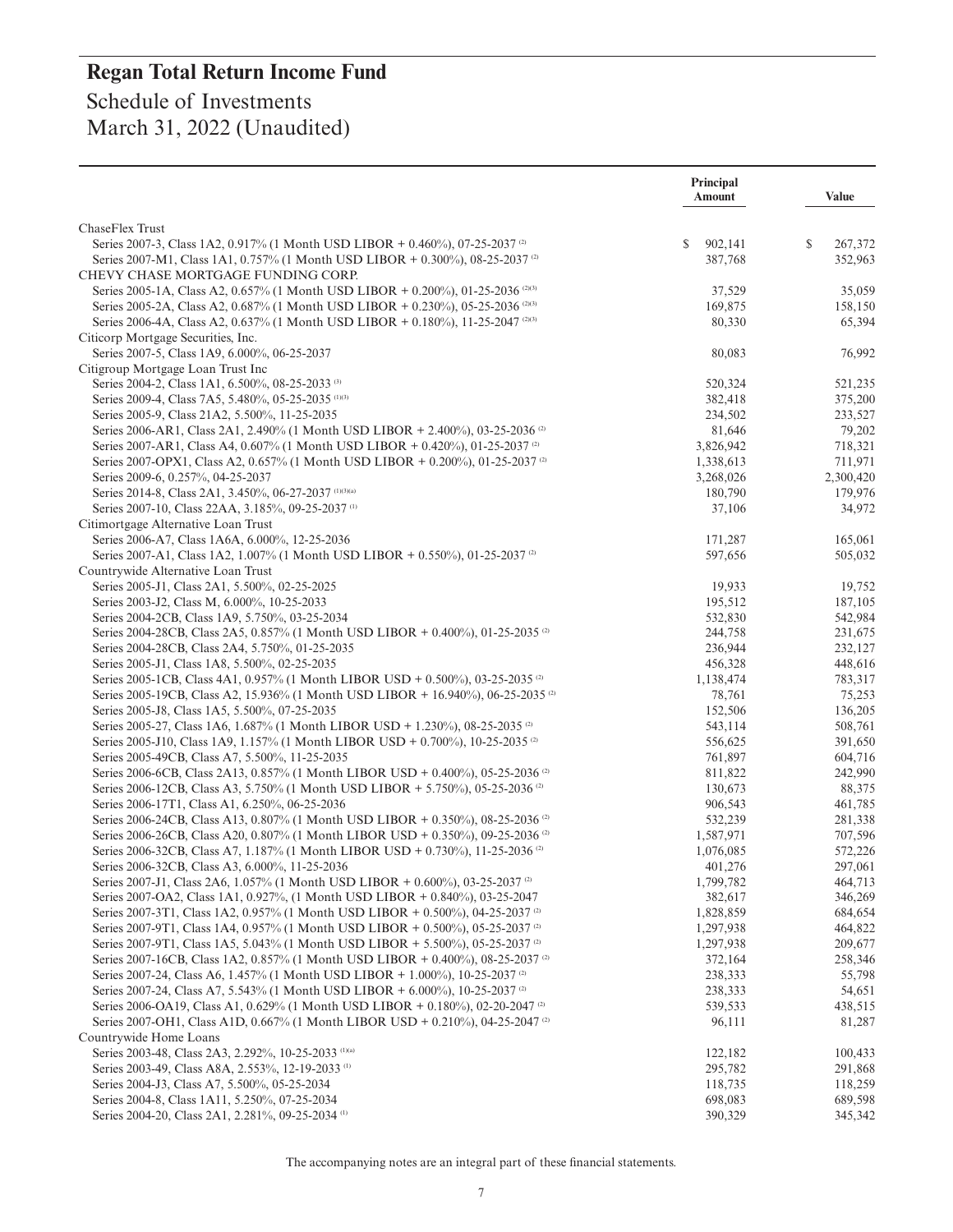# **Regan Total Return Income Fund** Schedule of Investments

March 31, 2022 (Unaudited)

|                                                                                           | <b>Principal</b><br>Amount | <b>Value</b>     |
|-------------------------------------------------------------------------------------------|----------------------------|------------------|
| Series 2005-2, Class 2A1, 1.097% (1 Month LIBOR USD + 0.640%), 03-25-2035                 | \$<br>144,688              | S<br>139,278     |
| Series 2005-19, Class 2A1, 0.807% (1 Month USD LIBOR + 0.350%), 08-25-2035 <sup>(2)</sup> | 361,769                    | 82,407           |
| Series 2005-J2, Class 3A9, 1.857% (1 Month LIBOR USD + 1.400%), 08-25-2035 <sup>(2)</sup> | 73,054                     | 46,757           |
| Series 2005-15, Class A5, 5.500%, 08-25-2035                                              | 490,729                    | 331,218          |
| Series 2005-21, Class A2, 5.500%, 10-25-2035                                              | 214,735                    | 161,087          |
| Series 2005-25, Class A17, 5.500%, 11-25-2035                                             | 449,898                    | 287,174          |
| Series 2005-31, Class 2A1, 2.427%, 01-25-2036 <sup>(1)</sup>                              | 240,602                    | 221,348          |
| Series 2006-10, Class 1A11, 5.850%, 05-25-2036                                            | 183,713                    | 110,745          |
| Series 2007-3, Class A16, 6.000%, 04-25-2037                                              | 558,954                    | 360,531          |
| Series 2007-10, Class A6, 6.000%, 07-25-2037                                              | 440,160                    | 92,734           |
| Series 2007-17, Class 1A1, 6.000%, 10-25-2037                                             | 363,229                    | 321,035          |
| Credit Suisse First Boston Mortgage Securities                                            |                            |                  |
| Series 2002-9, Class 1A1, 7.000%, 03-25-2032                                              | 1,055,086                  | 1,078,701        |
| Series 2002-10, Class 2A1, 7.500%, 05-25-2032                                             | 428,900                    | 435,724          |
| Series 2002-18, Class 2A1, 7.500%, 06-25-2032                                             | 18,878                     | 19,173           |
| Series 2002-29, Class 1A1, 7.500%, 10-25-2032                                             | 469,710                    | 481,067          |
| Series 2002-30, Class DB1, 7.367%, 11-25-2032 <sup>(1)</sup>                              | 326,992                    | 327,681          |
| Series 2004-6, Class 4A12, 0.857% (1 Month USD LIBOR + 0.400%), 10-25-2034 <sup>(2)</sup> | 170,926                    | 160,745          |
| Series 2005-7, Class 2A2, 0.757% (1 Month USD LIBOR + 0.300%), 08-25-2035 <sup>(2)</sup>  | 1,136,663                  | 500,904          |
| Series 2005-9, Class 1A3, 5.250%, 10-25-2035                                              | 201,703                    | 199,650          |
| Series 2005-10, Class 6A7, 5.500%, 11-25-2035                                             | 257,308                    | 145,093          |
| Series 2005-11, Class 3A5, 5.500%, 12-25-2035                                             | 205,416                    | 123,135          |
| Credit Suisse Mortgage Trust                                                              |                            |                  |
| Series 2006-2, Class 6A8, 5.750%, 03-25-2036                                              | 236,498                    | 156,960          |
| Series 2006-6, Class 1A12, 6.000%, 07-25-2036                                             | 2,072,546                  | 1,403,794        |
|                                                                                           |                            |                  |
| Series 2007-4R, Class 1A1, 3.779%, 10-26-2036 <sup>(1)(3)</sup>                           | 86,066<br>107,624          | 80,270<br>77,848 |
| Series 2007-4, Class 2A2, 6.000%, 06-25-2037                                              |                            |                  |
| Series 2007-5, Class 3A19, 6.000%, 08-25-2037                                             | 268,331                    | 230,232          |
| <b>CSAB</b> Mortgage Backed Trust                                                         |                            |                  |
| Series 2006-1, Class A3, 0.937% (1 Month USD LIBOR + 0.480%), 06-25-2036                  | 5,177,259                  | 991,753          |
| <b>CSMC</b> Mortgage Trust                                                                |                            |                  |
| Series 2006-6, 6.500%, 07-25-2036                                                         | 4,182,345                  | 1,444,255        |
| <b>CWALT INC</b>                                                                          |                            |                  |
| Series 2005-42CB, 1.137%, 10-25-2035                                                      | 3,634,022                  | 2,441,164        |
| Series 2005-51, 1.431%, 11-20-2035                                                        | 979,933                    | 857,439          |
| Deutsche Alt-A Securities INC Mortgage Loan Trust                                         |                            |                  |
| Series 2005-4, Class A5, 5.500%, 09-25-2035 <sup>(1)</sup>                                | 81,598                     | 77,398           |
| Series 2005-5, Class 2A1, 0.657% (1 Month LIBOR USD + 0.200%), 11-25-2035 <sup>(2)</sup>  | 1,242,375                  | 608,677          |
| Series 2007-OA1, Class A1, 0.607% (1 Month USD LIBOR + 0.150%), 02-25-2047 <sup>(2)</sup> | 1.050.039                  | 740,702          |
| Deutsche Mortgage Securities, Inc.                                                        |                            |                  |
| Series 2004-1, Class 3A5, 6.160%, 12-25-2033 <sup>(4)</sup>                               | 44,404                     | 43,814           |
| Series 2006-PR1, Class 5AF1, 0.947% (1 Month USD LIBOR + 0.550%), 04-15-2036 (2)(3)       | 560,941                    | 443,782          |
| First Horizon Alternative Mortgage Securities                                             |                            |                  |
| Series 2005-AA10, Class 2A1, 2.336%, 12-25-2035 <sup>(1)(a)</sup>                         | 228,262                    | 196,306          |
| FirstKey Mortgage Trust<br>Series 2015-1, Class A3, 3.500%, 03-25-2045 <sup>(1)(3)</sup>  | 60,342                     | 59,214           |
| GMAC Mortgage Corporation Loan Trust                                                      |                            |                  |
| Series 2005-AR4, Class 2A2, 2.829%, 07-19-2035 <sup>(1)</sup>                             | 140,381                    | 122,647          |
| <b>GSAA Home Equity Trust</b>                                                             |                            |                  |
| Series 2005-14, Class A1, 1.157% (1 Month LIBOR USD + 0.700%), 12-25-2035 <sup>(2)</sup>  | 770,008                    | 378,825          |
| Series 2006-11, Class 2A1, 0.637% (1 Month LIBOR USD + 0.180%), 07-25-2036                | 494,589                    | 143,803          |
| <b>GSMPS</b> Mortgage Loan Trust                                                          |                            |                  |
| Series 2005-RP1, Class 1AF, 0.807% (1 Month LIBOR USD + 0.350%), 01-25-2035 (2)(3)(a)     | 39,037                     | 32,342           |
| Series 2005-RP3, Class 1AF, 0.807% (1 Month USD LIBOR + 0.350%), 09-25-2035 (2)(3)(a)     | 38,673                     | 32,099           |
| Series 2006-RP1, Class 1AF2, 0.807% (1 Month LIBOR USD + 0.350%), 01-25-2036 (2)(3)       | 733,224                    | 616,363          |
| GSR Mortgage Loan Trust                                                                   |                            |                  |
| Series 2004-9, Class 4A1, 2.866%, 08-25-2034 <sup>(1)</sup>                               | 189,118                    | 188,157          |
| Series 2005-1F, Class 4A1, 0.757% (1 Month USD LIBOR + 0.300%), 01-25-2035                | 401,265                    | 368,996          |
|                                                                                           |                            |                  |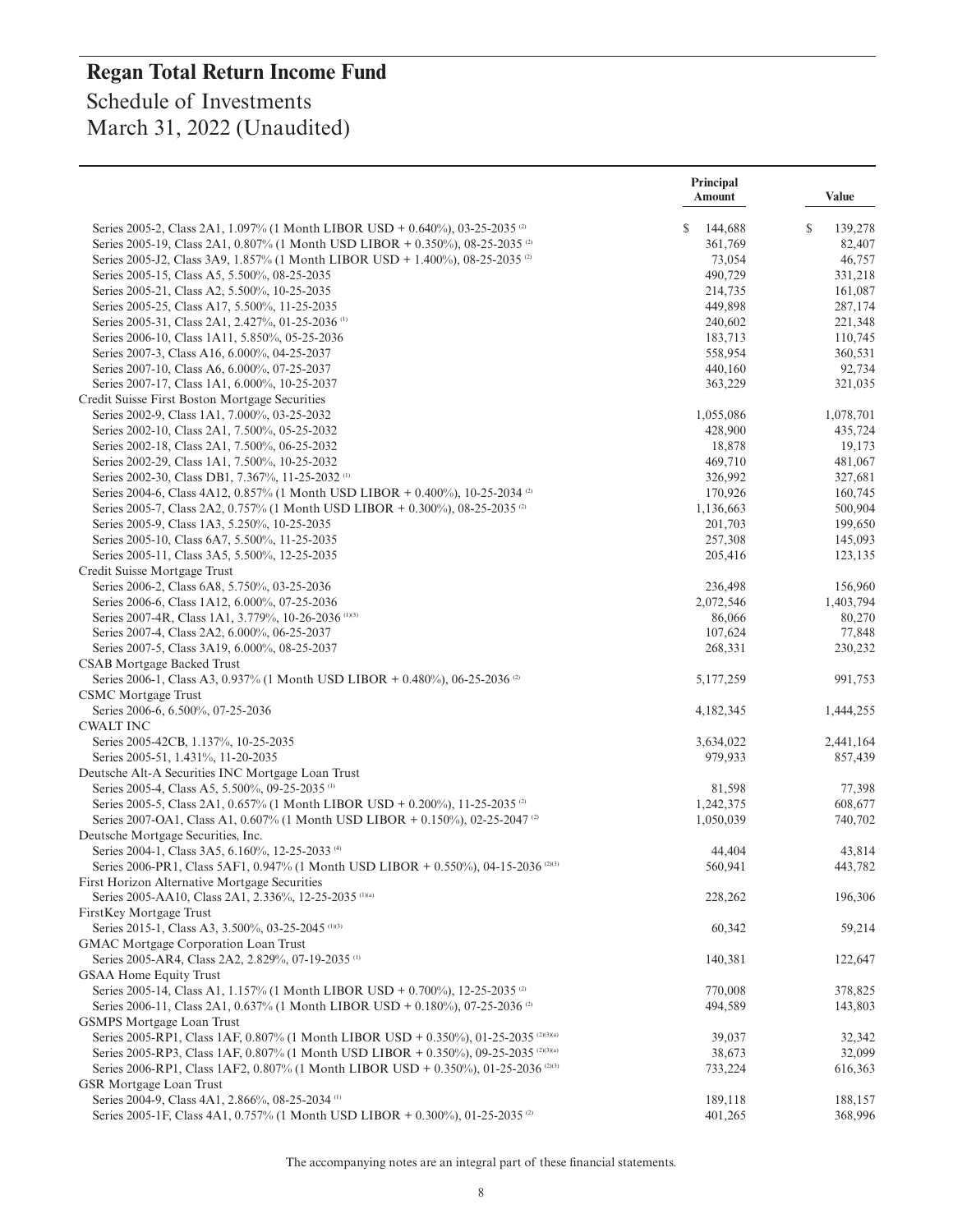|                                                                                             | Principal<br><b>Amount</b> | <b>Value</b> |
|---------------------------------------------------------------------------------------------|----------------------------|--------------|
| Series 2005-AR6, Class B1, 2.800%, 09-25-2035 (1)(a)                                        | \$<br>99,221               | \$<br>91,159 |
| Series 2005-AR5, Class 2A3, 2.638%, 10-25-2035 <sup>(1)</sup>                               | 26,256                     | 17,526       |
| Series 2006-AR1, Class 3A1, 2.796%, 01-25-2036 <sup>(1)</sup>                               | 172,347                    | 179.388      |
| Series 2006-3F, Class 2A3, 5.750%, 03-25-2036                                               | 85,322                     | 84,083       |
| Series 2007-OA1, Class 2A3A, 0.767% (1 Month USD LIBOR + 0.310%), 05-25-2037 <sup>(2)</sup> | 514,829                    | 412,960      |
| Series 2006-OA1, Class 2A2, 0.977% (1 Month LIBOR USD + 0.520%), 08-25-2046 <sup>(2)</sup>  | 3,437,007                  | 1,366,307    |
| HarborView Mortgage Loan Trust                                                              |                            |              |
| Series 2004-8, Class 2A4A, 1.249% (1 Month USD LIBOR + 0.800%), 11-19-2034 <sup>(2)</sup>   | 327,562                    | 315,544      |
| Series 2005-14, Class 3A1A, 2.481%, 12-19-2035 <sup>(1)</sup>                               | 88,072                     | 84,391       |
| Series 2005-14, Class 4A1A, 2.918%, 12-19-2035 <sup>(1)</sup>                               | 647,693                    | 411,847      |
| Series 2005-16, Class 1A1A, 0.949% (1 Month USD LIBOR + 0.500%), 01-19-2036 <sup>(2)</sup>  | 6,524,942                  | 2,198,951    |
| Series 2005-16, Class 3A1A, 0.949% (1 Month LIBOR USD + 0.500%), 01-19-2036 <sup>(2)</sup>  | 719,767                    | 479,768      |
| Series 2006-8, Class 1A1, 0.649% (1 Month LIBOR USD + 0.400%), 07-21-2036 <sup>(2)</sup>    | 858,422                    | 528,742      |
| Series 2006-4, Class 1A1A, 0.809% (1 Month LIBOR USD + 0.360%), 05-19-2046 <sup>(2)</sup>   | 5,638,059                  | 3,006,423    |
| Series 2006-5, Class 2A1A, 0.809% (1 Month USD LIBOR + 0.360%), 07-19-2046 <sup>(2)</sup>   | 1,724,701                  | 992,053      |
| <b>HSI</b> Asset Loan Obligation                                                            |                            |              |
| Series 2007-WF1, Class A1, 0.517% (1 Month USD LIBOR + 0.060%), 12-25-2036 <sup>(2)</sup>   | 844,661                    | 300,314      |
| Impac CMB Trust                                                                             |                            |              |
| Series 2004-11, Class 2A1, 1.117% (1 Month USD LIBOR + 0.660%), 03-25-2035 (2)(a)           | 37,264                     | 33,649       |
| Impac Secured Assets Corp.                                                                  |                            |              |
| Series 2005-2, Class 2A1, 1.317% (1 Month USD LIBOR + 0.860%), 03-25-2036 <sup>(2)</sup>    | 62,150                     | 54,667       |
| Series 2007-3, Class A1A, 0.567% (1 Month USD LIBOR + 0.110%), 09-25-2037 <sup>(2)</sup>    | 204,130                    | 191,011      |
| IndyMac IMSC Mortgage Loan Trust                                                            |                            |              |
| Series 2007-F3, Class 2A1, 6.500%, 09-25-2037 <sup>(a)</sup>                                | 27,862                     | 19,559       |
| IndyMac INDX Mortgage Loan Trust                                                            |                            |              |
| Series 2004-AR5, Class 2A1A, 1.317% (1 Month USD LIBOR + 0.860%), 08-25-2034 (2)(a)         | 35,695                     | 31,857       |
| Series 2005-AR5, Class 4A1, 2.722%, 05-25-2035 <sup>(1)</sup>                               | 351,962                    | 287,802      |
| Series 2006-AR19, Class 4A1, 3.116%, 08-25-2036 <sup>(1)</sup>                              | 1,337,740                  | 1,317,715    |
| Series 2005-AR18, Class 1A2, 2.077% (1 Month USD LIBOR + 1.620%), 10-25-2036 <sup>(2)</sup> | 768,912                    | 435,339      |
| Series 2007-AR21IP, Class 1A2, 2.896%, 11-25-2036 <sup>(1)</sup>                            | 79,965                     | 73,408       |
| Series 2006-AR37, Class 1A1, 3.348%, 02-25-2037 <sup>(1)</sup>                              | 83,647                     | 76,325       |
| Series 2007-AR9, Class 2A1, 3.006%, 04-25-2037 <sup>(1)</sup>                               | 23,032                     | 15,351       |
| J.P. Morgan Alternative Loan Trust                                                          |                            |              |
| Series 2006-A2, Class 3A1, 2.659%, 05-25-2036 <sup>(1)</sup>                                | 131,989                    | 93,838       |
| Series 2006-S3, Class A5, 6.920%, 08-25-2036 <sup>(4)</sup>                                 | 1,129,974                  | 1,020,866    |
| Series 2007-A2, Class 3A1, 3.250%, 05-25-2037 <sup>(1)</sup>                                | 203,834                    | 186,105      |
| JP Morgan Mortgage Trust                                                                    |                            |              |
| Series 2004-A1, Class 5A1, 2.240%, 02-25-2034 <sup>(1)(a)</sup>                             | 76,251                     | 73,849       |
| Series 2005-A2, Class 2A1, 3.446%, 04-25-2035 <sup>(1)</sup>                                | 89,803                     | 86,946       |
| Series 2007-A1, Class 5A6, 2.391%, 07-25-2035 <sup>(1)</sup>                                | 212,635                    | 207,014      |
| Series 2005-A8, Class 1A1, 2.764%, 11-25-2035 <sup>(1)</sup>                                | 1,385,767                  | 1,237,299    |
| Series 2006-A4, Class 5A1, 3.358%, 06-25-2036 <sup>(1)</sup>                                | 155,059                    | 127,231      |
| Series 2007-S3, Class 1A18, 0.957% (1 Month USD LIBOR + 0.500%), 08-25-2037 <sup>(2)</sup>  | 886,571                    | 310,264      |
| Series 2017-4, Class A3, 3.500%, 11-25-2048 <sup>(1)(3)</sup>                               | 11,440                     | 11,473       |
| Lehman Mortgage Trust                                                                       |                            |              |
| Series 2007-1, Class 2A3, 6.173% (1 Month USD LIBOR + 6.630%), 02-25-2037 <sup>(2)</sup>    | 1,532,375                  | 304,712      |
| Series 2007-3, Class 1A3, 0.757% (1 Month USD LIBOR + 0.300%), 03-25-2037 <sup>(2)</sup>    | 1,565,730                  | 440,670      |
| Series 2007-6, Class 1A7, 6.000%, 07-25-2037                                                | 629,815                    | 614,874      |
| Series 2007-7, Class 1A1, 0.957% (1 Month USD LIBOR + 0.500%), 08-25-2037 <sup>(2)</sup>    | 833,834                    | 464,731      |
| Lehman XS Trust                                                                             |                            |              |
| Series 2007-6, Class 1A1, 2.079% (1 Month USD LIBOR + 1.250%), 05-25-2037 <sup>(2)</sup>    | 609,347                    | 552,602      |
| <b>MASTR</b> Adjustable Rate Mortgages Trust                                                |                            |              |
| Series 2004-4, Class 2A3, 1.945%, 05-25-2034 <sup>(1)</sup>                                 | 238,777                    | 233,455      |
| Series 2005-6, Class 5A1, 2.683%, 07-25-2035 <sup>(1)</sup>                                 | 86,170                     | 81,642       |
| Series 2005-7, 2.722%, 09-25-2035                                                           | 371,479                    | 250,191      |
| Series 2006-OA1, Class 1A1, 0.667% (1 Month LIBOR USD + 0.210%), 04-25-2046 <sup>(2)</sup>  | 187,204                    | 174,460      |
| <b>MASTR Alternative Loans Trust</b>                                                        |                            |              |
| Series 2003-5, Class 3A1, 6.000%, 08-25-2033                                                | 172,927                    | 174,533      |
|                                                                                             |                            |              |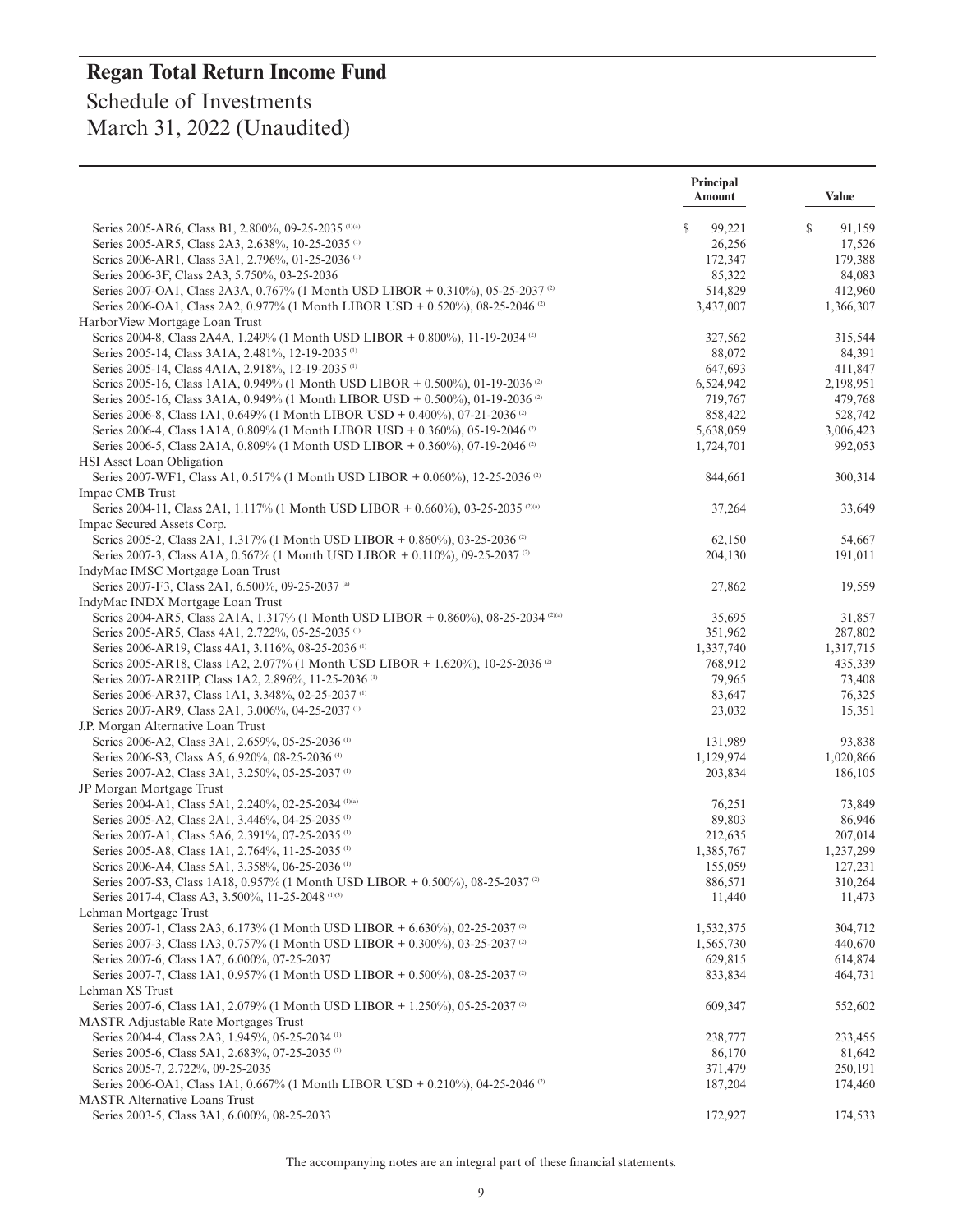|                                                                                                                                                                                          | <b>Principal</b><br><b>Amount</b> | <b>Value</b>       |
|------------------------------------------------------------------------------------------------------------------------------------------------------------------------------------------|-----------------------------------|--------------------|
| Series 2003-6, Class 3A3, 6.000%, 09-25-2033                                                                                                                                             | \$<br>52,938                      | \$<br>52,944       |
| Series 2004-12, Class 2A1, 6.500%, 12-25-2034                                                                                                                                            | 74,232                            | 74,881             |
| <b>MASTR</b> Asset Securitization Trust                                                                                                                                                  |                                   |                    |
| Series 2006-2, Class 1A14, 6.000%, 06-25-2036                                                                                                                                            | 143,485                           | 114,979            |
| <b>MASTR Resecuritization Trust</b>                                                                                                                                                      |                                   |                    |
| Series 2008-1, Class A1, 6.000%, 09-27-2037 (1)(3)(a)                                                                                                                                    | 300,506                           | 252,425            |
| Merrill Lynch Mortgage Backed Securities Trust                                                                                                                                           |                                   |                    |
| Series 2007-2, Class 1A1, 3.530% (1 Month USD LIBOR + 2.400%), 08-25-2036 <sup>(2)</sup>                                                                                                 | 105,469                           | 100,191            |
| Merrill Lynch Mortgage Investors Trust                                                                                                                                                   |                                   |                    |
| Series 2003-A4, Class 3A, 2.331%, 05-25-2033 <sup>(1)</sup>                                                                                                                              | 196,614                           | 193,847            |
| Series 2005-A2, Class A2, 2.813%, 02-25-2035 <sup>(1)</sup>                                                                                                                              | 174,139                           | 174,075            |
| MLCC Mortgage Investors Inc<br>Series 2003-B, Class A1, 1.137% (1 Month USD LIBOR + 0.680%), 04-25-2028 <sup>(2)</sup>                                                                   | 112,036                           | 110,282            |
| Morgan Stanley Mortgage Loan Trust                                                                                                                                                       |                                   |                    |
| Series 2004-3, Class 3A, 6.000%, 04-25-2034                                                                                                                                              | 83,933                            | 85,371             |
| Series 2004-5AR, Class 4A, 2.586%, 07-25-2034 (1)                                                                                                                                        | 247,280                           | 247,414            |
| Series 2005-4, Class 4A, 4.834%, 08-25-2035 <sup>(1)</sup>                                                                                                                               | 40,416                            | 26,419             |
| Series 2005-7, Class 7A6, 5.500%, 11-25-2035                                                                                                                                             | 151,011                           | 153,487            |
| Series 2005-10, Class 1A1, 1.157% (1 Month LIBOR USD + 0.700%), 12-25-2035                                                                                                               | 320,342                           | 218,338            |
| Series 2005-10, Class 1A5, 5.750%, 12-25-2035                                                                                                                                            | 31,467                            | 27,609             |
| Series 2006-3AR, Class 2A3, 3.031%, 03-25-2036 <sup>(1)</sup>                                                                                                                            | 642,293                           | 498,501            |
| Series 2006-7, Class 3A, 5.154%, 06-25-2036 <sup>(1)</sup>                                                                                                                               | 111,878                           | 88,238             |
| Series 2007-10XS, Class A19, 6.000%, 02-25-2037 <sup>(1)</sup>                                                                                                                           | 549,283                           | 308,415            |
| Series 2007-14AR, Class 3A3, 2.597%, 10-25-2037 <sup>(1)</sup>                                                                                                                           | 714,856                           | 653,679            |
| Series 2007-13, Class 6A1, 6.000%, 10-25-2037                                                                                                                                            | 193,420                           | 142,314            |
| Morgan Stanley ReRemic Trust                                                                                                                                                             |                                   |                    |
| Series 2013-R3, Class 6B2, 3.030%, 12-29-2036 (1)(3)                                                                                                                                     | 387,514                           | 362,618            |
| PHHMC Mortgage Pass Through Certificates                                                                                                                                                 |                                   |                    |
| Series 2007-3, Class A3, 4.273%, 06-18-2037 <sup>(1)</sup>                                                                                                                               | 8,911                             | 8,672              |
| Prime Mortgage Trust                                                                                                                                                                     |                                   |                    |
| Series 2006-DR1, Class 2A2, 6.000%, 05-25-2035 (3)                                                                                                                                       | 547,952                           | 504,308            |
| Series 2006-1, Class 3A1, 0.807% (1 Month LIBOR USD + 0.350%), 06-25-2036 <sup>(2)</sup><br>RBSGC Mortgage Pass Through Certificates                                                     | 2,006,276                         | 1,410,263          |
| Series 2008-A, Class A1, 5.500%, 11-25-2035 (1)(3)                                                                                                                                       | 304,922                           | 283,733            |
| <b>RBSSP</b> Resecuritization Trust                                                                                                                                                      |                                   |                    |
| Series 2009-12, Class 9A2, 2.773%, 03-25-2036 <sup>(1)(3)</sup>                                                                                                                          | 475,575                           | 439,699            |
| Residential Accredit Loans, Inc.                                                                                                                                                         |                                   |                    |
| Series 2005-QS5, Class A1, 0.857% (1 Month LIBOR USD + 0.400%), 04-25-2035                                                                                                               | 935,945                           | 750,626            |
| Series 2005-QS7, Class A1, 5.500%, 06-25-2035                                                                                                                                            | 460,862                           | 440,802            |
| Series 2005-QA9, Class CB11, 3.077%, 08-25-2035 <sup>(1)</sup>                                                                                                                           | 137,505                           | 130,626            |
| Series 2005-QA9, Class CB3, 3.386%, 08-25-2035 <sup>(1)</sup>                                                                                                                            | 74,386                            | 71,724             |
| Series 2005-QS10, Class 3A3, 5.500%, 08-25-2035                                                                                                                                          | 647,177                           | 524,640            |
| Series 2005-QS13, Class 2A3, 5.750%, 09-25-2035                                                                                                                                          | 1,343,306                         | 1,282,732          |
| Series 2005-OS14, Class 3A3, 6.000%, 09-25-2035                                                                                                                                          | 473,779                           | 456,220            |
| Series 2006-OS2, Class 1A17, 0.937% (1 Month LIBOR USD + 0.480%), 02-25-2036 <sup>(2)</sup>                                                                                              | 636,118                           | 496,075            |
| Series 2006-QS2, Class 1A7, 6.000%, 02-25-2036                                                                                                                                           | 312,922                           | 48,190             |
| Series 2006-QS4, Class A8, 8.000% (1 Month USD LIBOR + 5,143.000%), 04-25-2036 <sup>(2)</sup>                                                                                            | 79,370                            | 71,425             |
| Series 2006-OS11, Class 1A2, 6.000%, 08-25-2036                                                                                                                                          | 495,219                           | 452,660            |
| Series 2006-QS11, Class 1A1, 6.500%, 08-25-2036                                                                                                                                          | 526,778                           | 494,790            |
| Series 2006-QS15, Class A1, 6.500%, 10-25-2036                                                                                                                                           | 527,618                           | 498,851            |
| Series 2006-QS16, Class A3, 6.000% (1 Month LIBOR USD + 0.550%), 11-25-2036 <sup>(2)</sup><br>Series 2007-QS1, Class 2A2, 0.817% (1 Month LIBOR USD + 0.360%), 01-25-2037 <sup>(2)</sup> | 511,475<br>756,985                | 479,271<br>570,097 |
| Series 2007-QS1, Class 2A4, 1.007% (1 Month LIBOR USD + 0.550%), 01-25-2037 <sup>(2)</sup>                                                                                               | 948,772                           | 722,919            |
| Series 2007-OS1, Class 1A5, 1.007% (1 Month LIBOR USD + 0.550%), 01-25-2037 <sup>(2)</sup>                                                                                               | 3,168,076                         | 2,464,385          |
| Series 2007-QA3, Class A3, 0.647% (1 Month LIBOR USD + 0.190%), 05-25-2037 <sup>(2)</sup>                                                                                                | 548,677                           | 544,751            |
| Series 2007-QS8, Class A3, 1.057% (1 Month USD LIBOR + 0.600%), 06-25-2037 <sup>(2)</sup>                                                                                                | 329,254                           | 256,383            |
|                                                                                                                                                                                          |                                   |                    |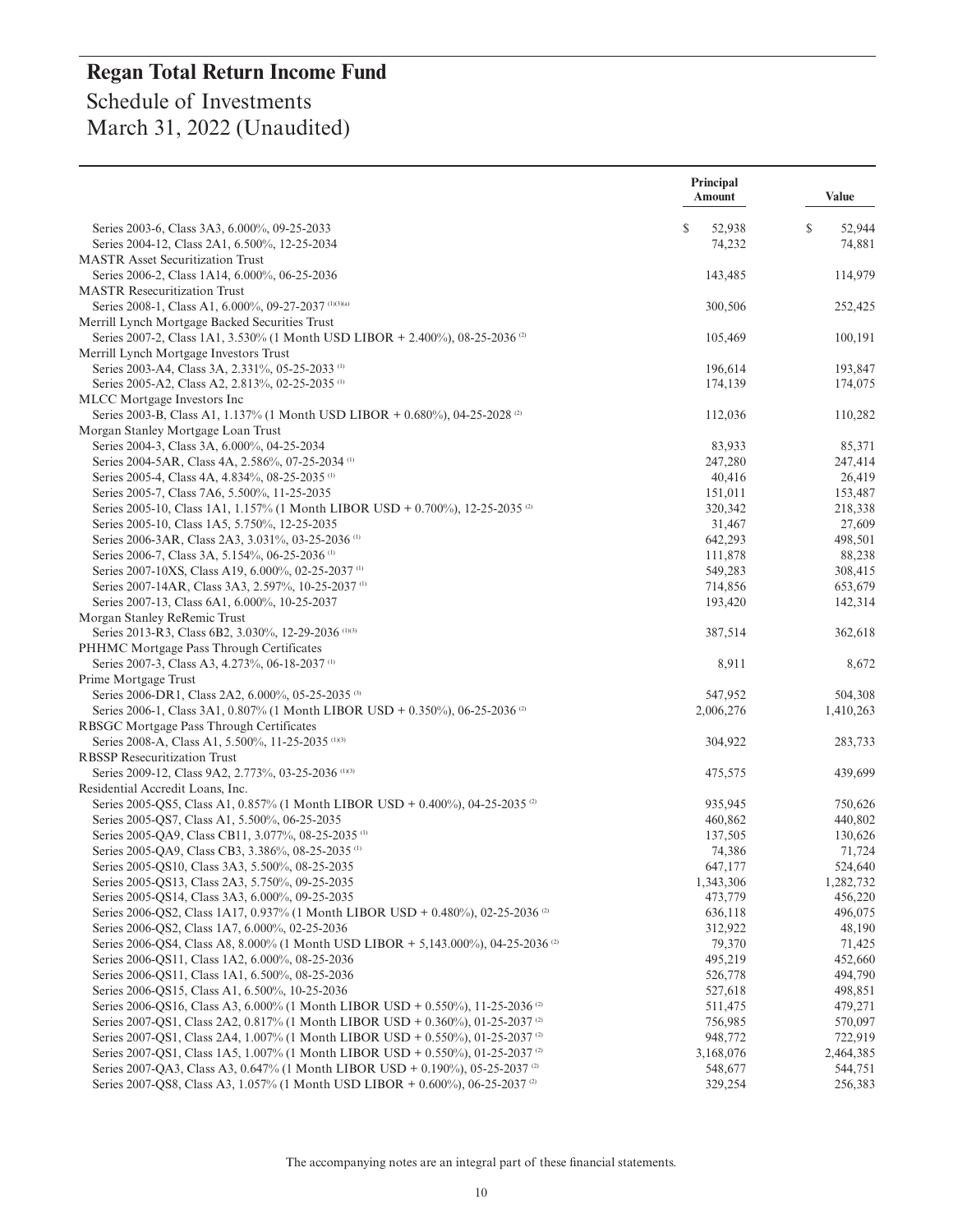|                                                                                             | Principal<br><b>Amount</b> | <b>Value</b> |
|---------------------------------------------------------------------------------------------|----------------------------|--------------|
| Residential Asset Securitization Trust                                                      |                            |              |
| Series 2005-A15, Class 2A12, 6.000%, 02-25-2036                                             | \$<br>741,787              | S<br>402,564 |
| Series 2006-A7CB, Class 2A5, 0.707% (1 Month USD LIBOR + 0.250%), 07-25-2036 <sup>(2)</sup> | 424,700                    | 55,300       |
| Series 2006-A8, Class 3A8, 1.207% (1 Month LIBOR USD + 0.750%), 08-25-2036                  | 523,373                    | 231,427      |
| Series 2006-A10, Class A4, 6.500%, 09-25-2036                                               | 536,427                    | 270,361      |
| Series 2007-A3, Class 1A1, 0.907% (1 Month USD LIBOR + 0.450%), 04-25-2037 <sup>(2)</sup>   | 1,241,871                  | 521,540      |
| Residential Funding Mtg Sec I                                                               |                            |              |
| Series 2006-S12, Class 3A7, 5.750%, 12-25-2036                                              | 154,877                    | 149,106      |
| Series 2007-SA3, Class 2A1, 4.317%, 07-27-2037 <sup>(1)</sup>                               | 561,283                    | 492,688      |
| Series 2007-SA4, Class 3A1, 4.406%, 10-25-2037 <sup>(1)</sup>                               | 121,204                    | 97,428       |
| Salomon Brothers Mortgage Securities VII                                                    |                            |              |
| Series 1997-HUD1, Class A4, 3.200%, 12-25-2030 <sup>(1)(a)</sup>                            | 250,630                    | 188,129      |
| Sequoia Mortgage Trust                                                                      |                            |              |
| Series 2004-11, Class A3, 1.049% (1 Month USD LIBOR + 0.600%), 12-20-2034 <sup>(2)</sup>    | 43,703                     | 43,491       |
| Series 2007-3, Class 2BA1, 3.008%, 07-20-2037 <sup>(1)</sup>                                | 33,221                     | 27,115       |
| Series 2014-1, Class 2A5, 4.000%, 04-25-2044 (1)(3)                                         | 124,269                    | 124,440      |
| Structured Adjustable Rate Mortgage Loan Trust                                              |                            |              |
| Series 2005-18, Class 1A1, 3.010%, 09-25-2035 <sup>(1)</sup>                                | 777,116                    | 641,849      |
| Series 2005-23, Class 3A1, 2.915%, 01-25-2036 <sup>(1)</sup>                                | 111,378                    | 79,481       |
| Series 2007-3, Class 2A1, 3.298%, 04-25-2047 <sup>(1)</sup>                                 | 407,932                    | 408,959      |
| Structured Asset Mortgage Investments Inc                                                   |                            |              |
| Series 2006-AR5, Class 1A1, 0.877% (1 Month USD LIBOR + 0.420%), 05-25-2036 <sup>(2)</sup>  | 76,801                     | 73,689       |
| Series 2006-AR5, Class 3A1, 0.877% (1 Month LIBOR USD + 0.420%), 05-25-2036 <sup>(2)</sup>  | 2,041,879                  | 937,901      |
| <b>Structured Asset Securities Corporation</b>                                              |                            |              |
| Series 2006-3H, Class 1A2, 5.750%, 12-25-2035                                               | 312,688                    | 310,043      |
| Suntrust Adjustable Rate Mortgage Loan Trust                                                |                            |              |
| Series 2007-2, Class 2A1, 2.682%, 04-25-2037 <sup>(1)</sup>                                 | 197,613                    | 139,903      |
| Series 2007-4, Class 2A1, 2.584%, 10-25-2037 <sup>(1)</sup>                                 | 157,218                    | 137,796      |
| Terwin Mortgage Trust                                                                       |                            |              |
| Series 2005-18AL, Class A3, 0.827% (1 Month USD LIBOR + 0.370%), 01-25-2037 <sup>(2)</sup>  | 419,617                    | 202,975      |
| TIAA Bank Mortgage Loan Trust                                                               |                            |              |
| Series 2018-3, Class A13, 4.000%, 11-25-2048 (1)(3)                                         | 241,112                    | 241,437      |
|                                                                                             |                            |              |
| WAMU Mortgage Pass-Through Certificates                                                     |                            |              |
| Series 2004-S1, Class 1A11, 5.500%, 03-25-2034                                              | 39,500                     | 38,555       |
| Series 2004-AR9, Class B1, 2.732%, 08-25-2034 (1)(a)                                        | 218,274                    | 201,249      |
| Series 2004-A11, Class A, 2.402%, 10-25-2034 <sup>(1)</sup>                                 | 169,574                    | 166,369      |
| Series 2004-CB3, Class 1A, 6.000%, 10-25-2034                                               | 52,497                     | 52,812       |
| Series 2005-AR12, Class 1A4, 2.849%, 10-25-2035 <sup>(1)</sup>                              | 36,632                     | 36,561       |
| Series 2006-AR2, Class 2A1, 3.218%, 03-25-2036 <sup>(1)</sup>                               | 104,716                    | 104,549      |
| Series 2006-AR10, Class 1A2, 2.890%, 09-25-2036 <sup>(1)</sup>                              | 479,705                    | 463,954      |
| Series 2006-AR14, Class 2A3, 2.455%, 11-25-2036 <sup>(1)</sup>                              | 143,315                    | 137,558      |
| Series 2007-HY1, Class 1A1, 2.795%, 02-25-2037 <sup>(1)</sup>                               | 191,439                    | 179,057      |
| Series 2005-AR2, Class 2A3, 1.157% (1 Month LIBOR USD + 0.700%), 01-25-2045 <sup>(2)</sup>  | 85,133                     | 80,876       |
| Washington Mutual Alternative Mortgage Pass-Through Certificates                            |                            |              |
| Series 2005-1, Class 1A1, 5.500%, 03-25-2035                                                | 252,778                    | 248,053      |
| Series 2006-4, Class 3A3, 6.467%, 05-25-2036 <sup>(4)</sup>                                 | 242,045                    | 232,601      |
| Series 2006-AR10, Class A2B, 0.877% (1 Month USD LIBOR + 0.420%), 12-25-2036 <sup>(2)</sup> | 663,169                    | 95,959       |
| Washington Mutual MSC Mortgage Pass-Through Certificates                                    |                            |              |
| Series 2004-RA3, Class 2A, 5.849%, 08-25-2038 <sup>(1)</sup>                                | 281,347                    | 281,487      |
| Wells Fargo Mortgage Backed Securities Trust                                                |                            |              |
| Series 2006-AR12, Class 2A1, 2.780%, 09-25-2036 <sup>(1)</sup>                              | 115,370                    | 109,716      |
| Series 2006-AR14, Class 2A3, 2.603%, 10-25-2036 <sup>(1)</sup>                              | 81,743                     | 79,472       |
| Yale Mortgage Loan Trust                                                                    |                            |              |
| Series 2007-1, Class A, 0.857% (1 Month USD LIBOR + 0.400%), 06-25-2037 <sup>(2)(3)</sup>   | 86,344                     | 33,884       |
| TOTAL MORTGAGE BACKED SECURITIES — NON-AGENCY                                               |                            |              |
| (Cost \$91,113,231)                                                                         |                            | \$88,105,312 |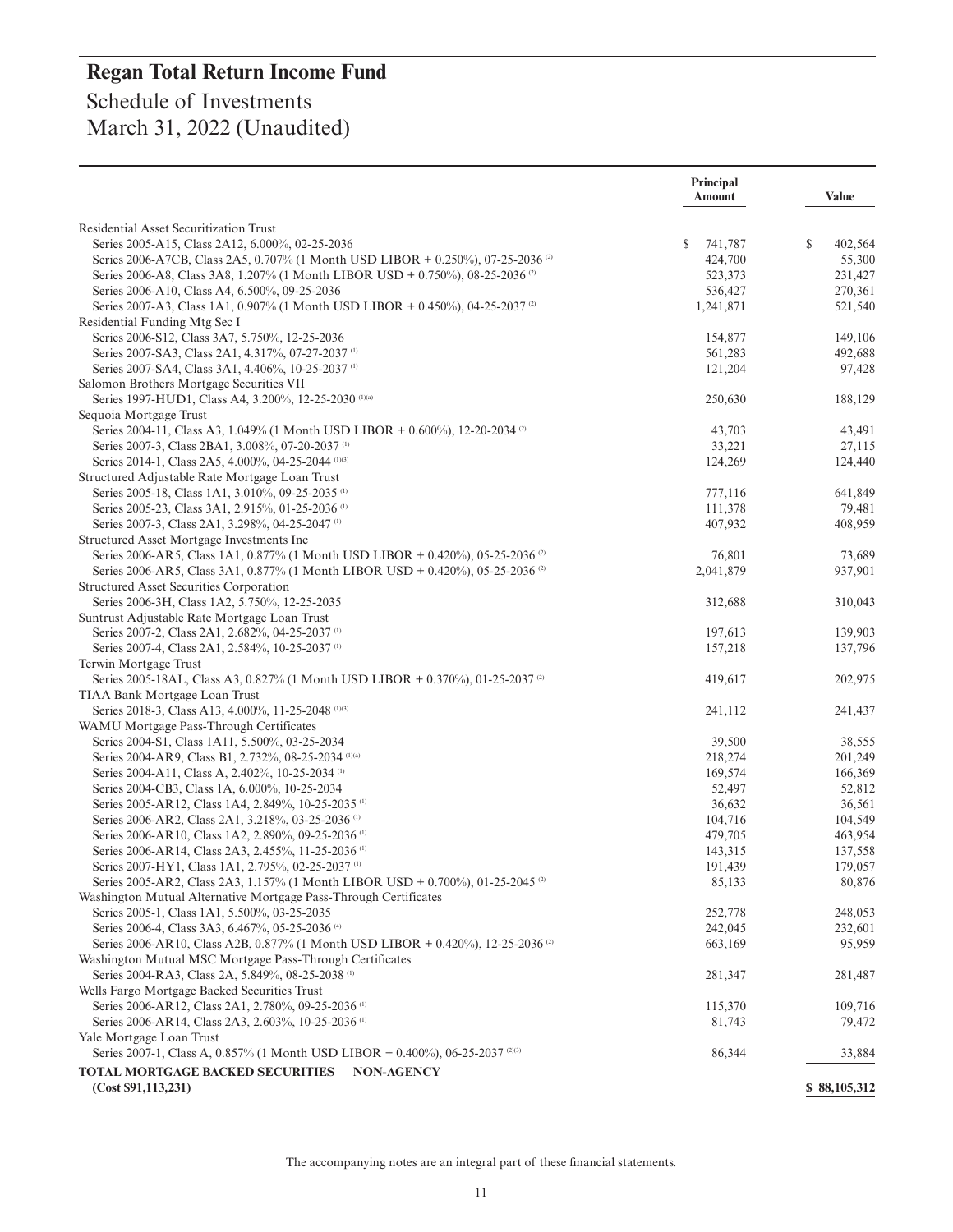|                                                                                                                                    | Principal<br>Amount                               | <b>Value</b>                                     |
|------------------------------------------------------------------------------------------------------------------------------------|---------------------------------------------------|--------------------------------------------------|
| MORTGAGE BACKED SECURITIES — U.S. GOVERNMENT AGENCY — 0.76%                                                                        |                                                   |                                                  |
| FannieMae Grantor Trust<br>Series 2004-T5, Class A13, 0.787%, 05-28-2035 <sup>(1)</sup><br>Freddie Mac Whole Loan Securities Trust | \$1,099,487                                       | S<br>1,063,481                                   |
| Series 2017-SC02, Class 2A, 3.500%, 05-25-2047                                                                                     | 32,264                                            | 31,756                                           |
| Government National Mortgage Association<br>Series 2016-H03, Class FB, 0.756% (1 Month USD LIBOR + 0.650%), 01-20-2066             | 57,376                                            | 57,420<br>1,152,657                              |
| TOTAL MORTGAGE BACKED SECURITIES — U.S. GOVERNMENT AGENCY<br>(Cost \$1,159,960)                                                    |                                                   | 1,152,657<br>S.                                  |
| <b>MORTGAGE SECURED NOTE - 0.52%</b>                                                                                               |                                                   |                                                  |
| KORTH DIRECT MORTGAGE<br>12.500%, 01-25-2027 (3)(a)                                                                                | 800,000                                           | 800,000                                          |
| <b>TOTAL MORTGAGE SECURED NOTE</b><br>(Cost \$800,000)                                                                             |                                                   | \$<br>800,000                                    |
| <b>SHORT TERM INVESTMENTS - 26.00%</b>                                                                                             |                                                   |                                                  |
| <b>MONEY MARKET FUNDS - 9.72%</b>                                                                                                  |                                                   |                                                  |
| First American Government Obligations Fund $-$ 0.026% (b)                                                                          | 14,820,222                                        | 14,820,222                                       |
| <b>TOTAL MONEY MARKET FUNDS</b><br>(Cost \$14,820,222)                                                                             |                                                   | \$14,820,222                                     |
| US TREASURY BILLS $-$ 16.28%                                                                                                       |                                                   |                                                  |
| $0\%$ , 08-11-2022<br>$0\%$ , 09-15-2022<br>$0\%$ , 08-29-2022<br>$0\%$ , 01-26-2023                                               | 5,000,000<br>5,000,000<br>5,000,000<br>10,000,000 | 4,984,768<br>4,978,502<br>4,974,780<br>9,888,667 |
| <b>TOTAL US TREASURY BILLS</b><br>(Cost \$24,875,548)                                                                              |                                                   | \$24,826,717                                     |
| <b>TOTAL SHORT TERM INVESTMENTS</b><br>(Cost \$39,695,770)                                                                         |                                                   | \$39,646,939                                     |
| <b>TOTAL INVESTMENTS - 104.8%</b><br>(Cost \$164, 175, 345)                                                                        |                                                   | 160,571,632                                      |
| Liabilities in Excess of Other Assets $- (4.8)\%$                                                                                  |                                                   | (7,706,116)                                      |
| TOTAL NET ASSETS - 100.0%                                                                                                          |                                                   | \$152,865,516                                    |

(1) Variable rate security. The coupon is based on an underlying pool of loans and represents the rate in effect as of March 31, 2022.

(2) Floating rate security based on a reference index and spread. The rate reported is the rate in effect as of March 31, 2022.

(3) Restricted security deemed liquid. The total market value of these securities was \$9,551,152 (6.25% of total net assets) as of March 31, 2022.

(4) Step-up bond. The interest rate will step up if the issuer does not redeem the bond by an expected redemption date. The interest rate shown is the rate in effect as of March 31, 2022.

(a) Value determined using unobservable inputs.

(b) The rate quoted is the annualized seven-day effective yield as of March 31, 2022.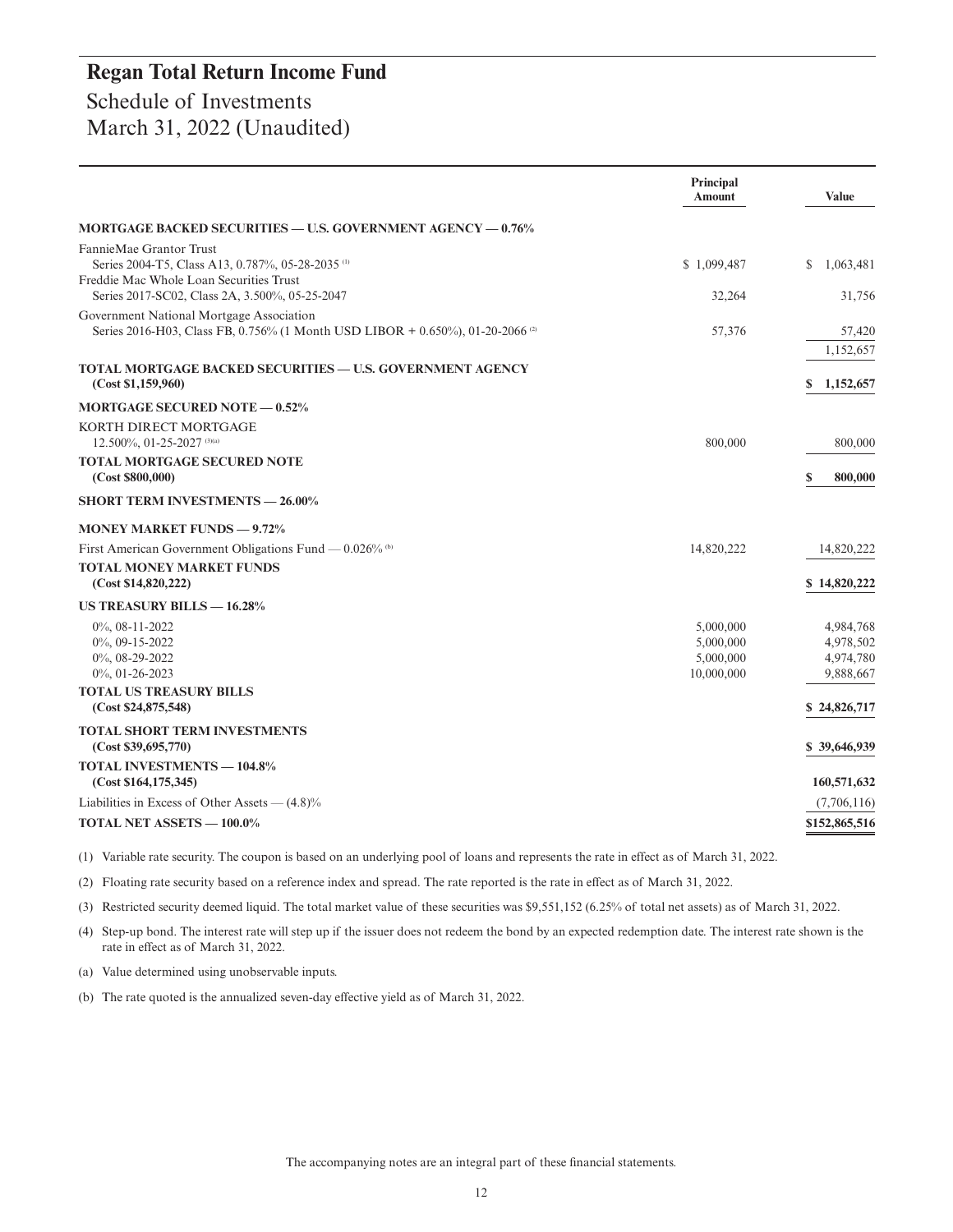# Statement of Assets and Liabilities March 31, 2022 (Unaudited)

| <b>Assets</b>                                                            |                |
|--------------------------------------------------------------------------|----------------|
| Investments, at value (cost \$164,175,345)                               | \$160,571,632  |
| Cash                                                                     | 36,495         |
| <b>Interest Receivable</b>                                               | 370,571        |
| Receivable for capital shares sold                                       | 7,118,457      |
| Receivable for investments sold                                          | 488,954        |
| Other assets                                                             | 50,676         |
| <b>Total Assets</b>                                                      | 168,636,785    |
| <b>Liabilities</b>                                                       |                |
| Payable for capital shares redeemed                                      | 352,120        |
| Payable for investments purchased                                        | 15,241,478     |
| Distribution fees - Investor Class                                       | 1,510          |
| Payable to Advisor                                                       | 94,247         |
| Accrued Shareholder Servicing Fees                                       | 20,441         |
| Accrued expenses and other liabilities                                   | 61,473         |
| <b>Total Liabilities</b>                                                 | 15,771,269     |
| <b>Net Assets</b>                                                        | \$152,865,516  |
| <b>Components of Net Assets</b>                                          |                |
| Paid-in capital                                                          | \$157,728,329  |
| Total distributable earnings                                             | (4,862,813)    |
| <b>Net Assets</b>                                                        | \$152,865,516  |
| <b>Institutional Class:</b>                                              |                |
| Net assets                                                               | \$151,103,246  |
| Shares outstanding (unlimited number of shares authorized, no par value) | 15,389,019     |
| Net asset value, offering and redemption price per share                 | \$<br>9.82     |
| <b>Investor Class:</b>                                                   |                |
| Net assets                                                               | 1,762,270<br>S |
| Shares outstanding (unlimited number of shares authorized, no par value) | 178,051        |
| Net asset value, offering and redemption price per share                 | \$<br>9.90     |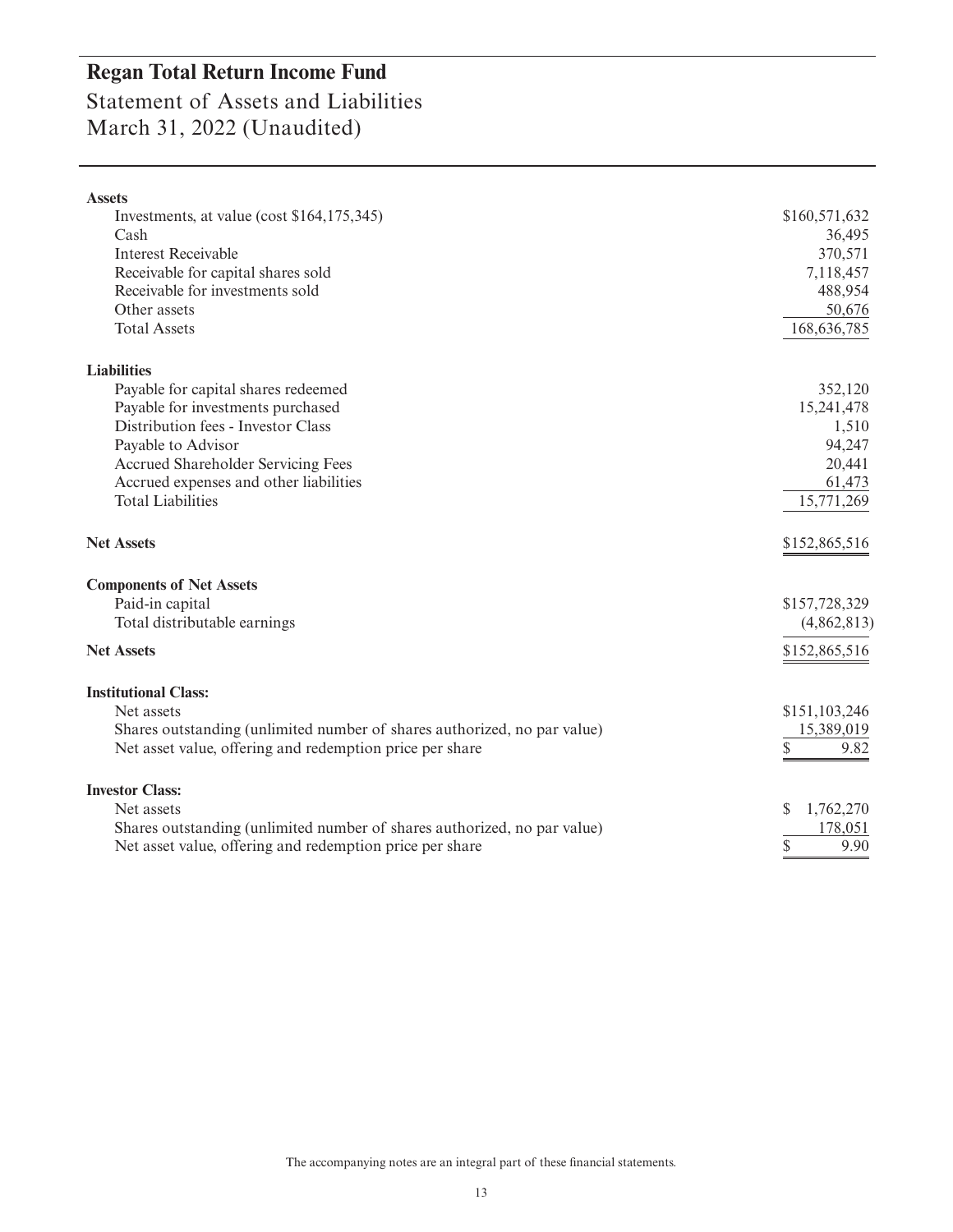Statement of Operations For the Period Ended March 31, 2022 (Unaudited)

| <b>Investment Income</b>                                      |              |
|---------------------------------------------------------------|--------------|
| Interest income                                               | \$3,893,632  |
| <b>Expenses</b>                                               |              |
| Advisory fees                                                 | 408,388      |
| Administration fees (Note 3)                                  | 72,562       |
| Shareholder servicing fees (Note 6)                           | 42,096       |
| Transfer agent fees and expenses (Note 3)                     | 36,854       |
| Registration fees                                             | 30,468       |
| Legal fees                                                    | 11,446       |
| Audit fees                                                    | 10,544       |
| Trustees' fees                                                | 7,820        |
| Custody fees (Note 3)                                         | 6,634        |
| Compliance fees (Note 3)                                      | 6,006        |
| Miscellaneous expenses                                        | 3,830        |
| Distribution fees - Investor Class (Note 7)                   | 2,332        |
| Insurance expense                                             | 1,794        |
| Shareholder reporting fees                                    | 1,182        |
| <b>Total Expenses</b>                                         | 641,956      |
| Expenses waived and reimbursed by the Adviser (Note 3)        | (47, 630)    |
| Net Expenses                                                  | 594,326      |
| <b>Net Investment Income</b>                                  | 3,299,306    |
| <b>Realized and Unrealized Gain (Loss) on Investments</b>     |              |
| Net realized gain on Investments                              | 402,009      |
| Change in unrealized appreciation/depreciation on investments | (2,889,013)  |
| <b>Net Realized and Unrealized Loss on Investments</b>        | (2,487,004)  |
| <b>Net increase in Net Assets from Operations</b>             | 812,302<br>S |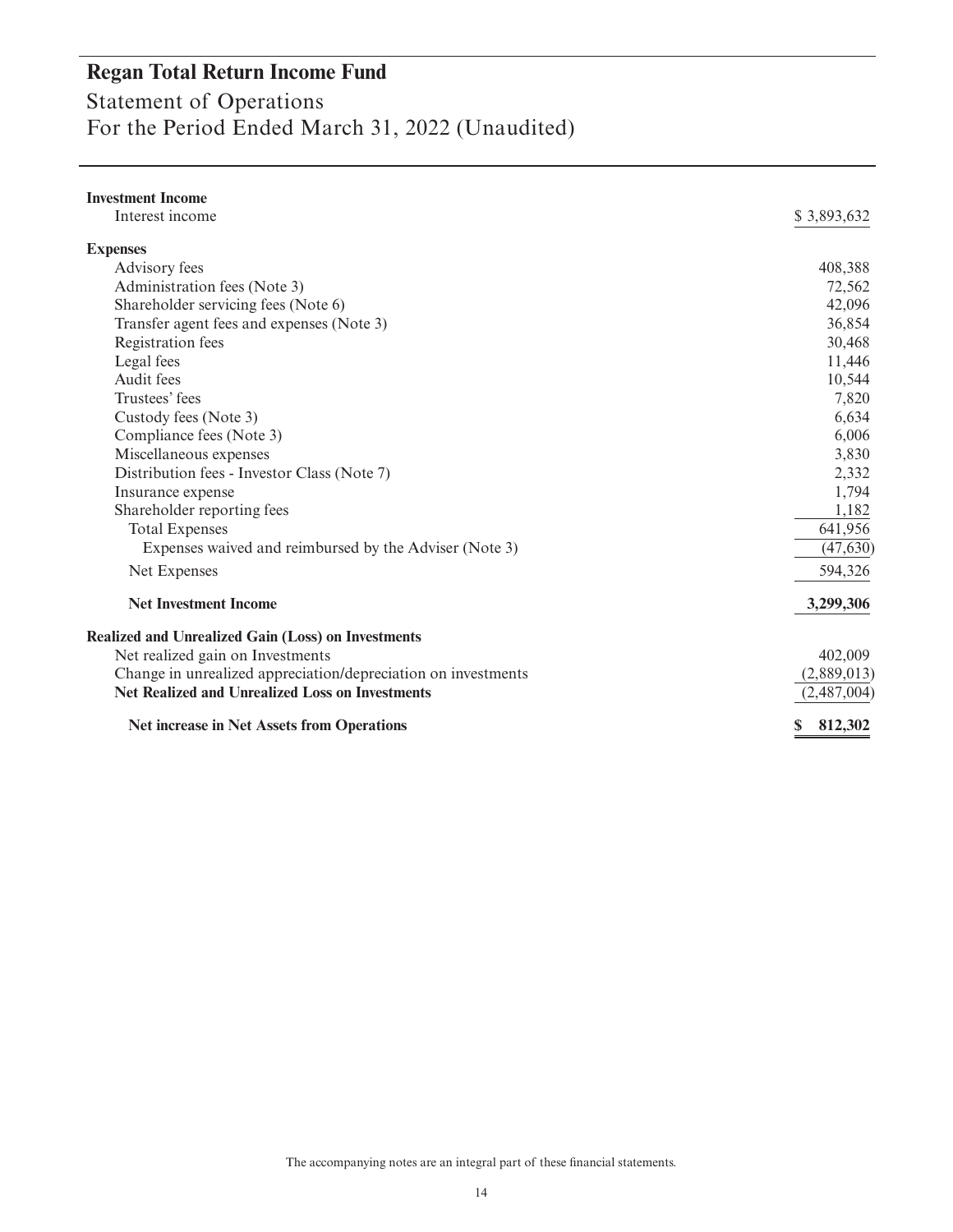Statements of Changes in Net Assets

|                                                                   | <b>Period Ended</b><br>March 31, 2022<br>(Unaudited) | <b>Year Ended</b><br>September 30, 2021* |
|-------------------------------------------------------------------|------------------------------------------------------|------------------------------------------|
| <b>Operations</b>                                                 |                                                      |                                          |
| Net investment income                                             | 3,299,306<br>S                                       | 1,796,779<br>S.                          |
| Net realized gain on investments                                  | 402,009                                              | 278,131                                  |
| Change in unrealized appreciation/depreciation on investments     | (2,889,013)                                          | (714,700)                                |
| <b>Net Increase in Net Assets from Operations</b>                 | 812,302                                              | 1,360,210                                |
| <b>Distributions to Shareholders</b>                              |                                                      |                                          |
| From distributable earnings                                       | (5,464,853)                                          | $(1,570,473)^{(1)}$                      |
| Return of Capital                                                 |                                                      | $(556, 401)^{(1)}$                       |
| <b>Total Distributions to Shareholders</b>                        | (5,464,853)                                          | (2,126,874)                              |
| <b>Capital Share Transactions</b>                                 |                                                      |                                          |
| Proceeds from shares sold                                         |                                                      |                                          |
| <b>Institutional Class</b>                                        | 118,978,071                                          | 61,980,903                               |
| <b>Investor Class</b>                                             | 3,598,100                                            | 795,977                                  |
| Proceeds from shares reinvested                                   |                                                      |                                          |
| <b>Institutional Class</b>                                        | 4,450,675                                            | 1,876,695                                |
| <b>Investor Class</b>                                             | 112,789                                              | 37,961                                   |
| Cost of shares redeemed                                           |                                                      |                                          |
| <b>Institutional Class</b>                                        | (20,058,933)                                         | (10,810,252)                             |
| <b>Investor Class</b>                                             | (2,661,072)                                          | (16, 183)                                |
| <b>Net Increase in Net Assets from Capital Share Transactions</b> | 104,419,630                                          | 53,865,101                               |
| <b>Total Increase in Net Assets</b>                               | 99,767,079                                           | 53,098,437                               |
| <b>Net Assets</b>                                                 |                                                      |                                          |
| Beginning of period                                               | 53,098,437                                           |                                          |
| End of period                                                     | \$152,865,516                                        | \$53,098,437                             |
| <b>Capital Shares Transactions</b><br><b>Institutional Class</b>  |                                                      |                                          |
| <b>Shares Sold</b>                                                | 11,838,407                                           | 5,944,500                                |
| Shares reinvested                                                 | 450,653                                              | 182,918                                  |
| Shares redeemed                                                   | (1,991,540)                                          | (1,035,919)                              |
| Net increase in shares outstanding                                | 10,297,520                                           | 5, 091, 499                              |
|                                                                   |                                                      |                                          |
| <b>Investor Class</b>                                             |                                                      |                                          |
| Shares Sold<br>Shares reinvested                                  | 350,562                                              | 76,600                                   |
| Shares redeemed                                                   | 11,323                                               | 3,671                                    |
|                                                                   | (262, 553)                                           | (1, 552)                                 |
| Net increase in shares outstanding                                | 99,332                                               | 78,719                                   |

\* The inception date of the Fund is October 1, 2020.<br>(i) Amount does not accord to the Fund's annual repo

Amount does not accord to the Fund's annual report dated September 30, 2021 due to revisions to the tax characterization of distributions that were made after the issuance of the annual report. The revisions were the result of the Fund's election to defer accretion on market discount until disposition.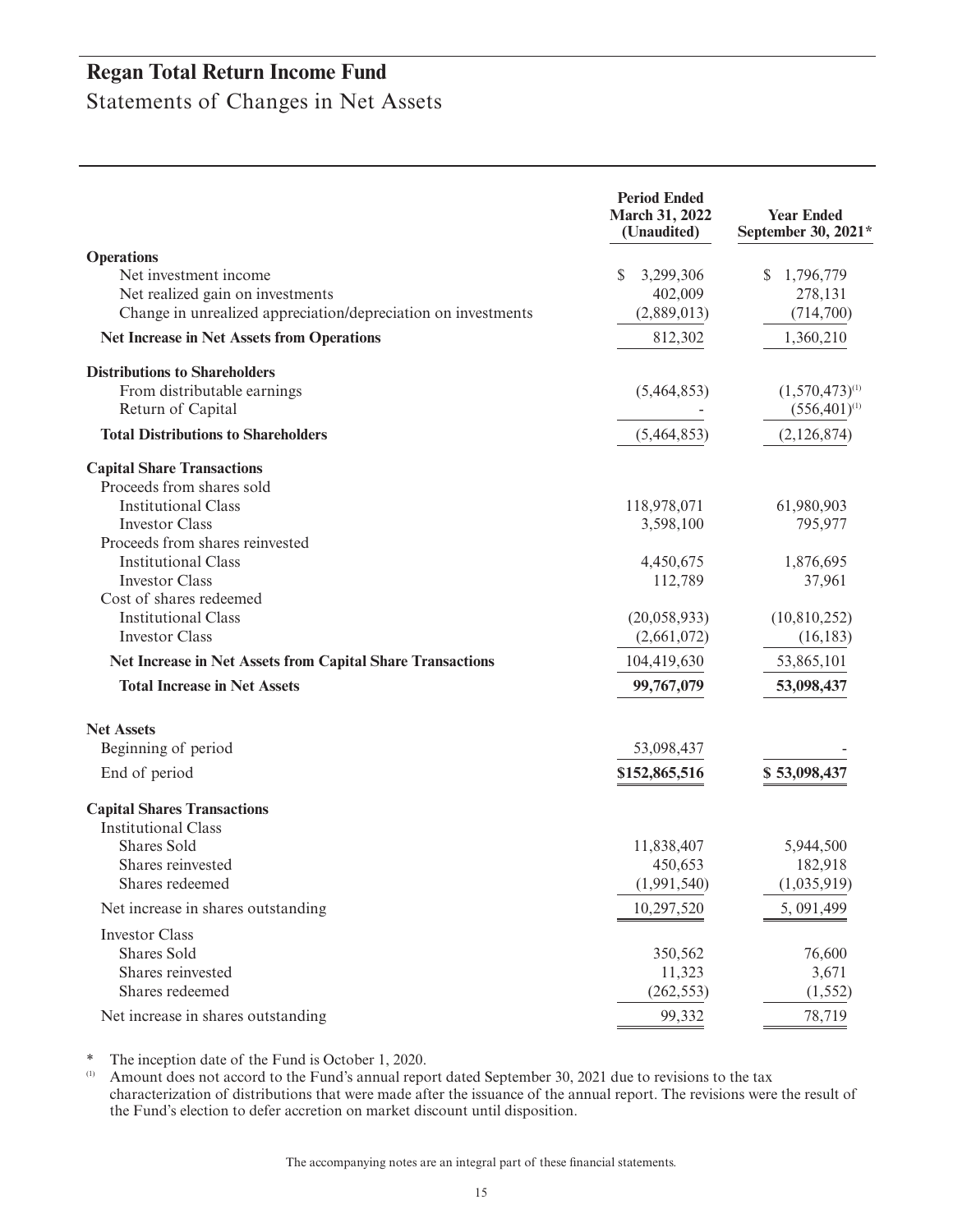|  |  | For a Capital Share Outstanding Throughout Each Period Presented: |  |  |
|--|--|-------------------------------------------------------------------|--|--|
|  |  |                                                                   |  |  |

|                                                                                                                                                                                               | <b>For the Period</b><br><b>Ended</b><br>March 31, 2022<br>(Unaudited) | For the Year<br><b>Ended</b><br>September 30,<br>$2021^{(1)}$ |
|-----------------------------------------------------------------------------------------------------------------------------------------------------------------------------------------------|------------------------------------------------------------------------|---------------------------------------------------------------|
| <b>Net Asset Value, Beginning of Period</b>                                                                                                                                                   | \$<br>10.27                                                            | \$10.00                                                       |
| <b>Gain from Investment Operations:</b><br>Net investment income <sup>(2)</sup><br>Net realized and unrealized gain on investments <sup>(3)</sup>                                             | 0.04<br>0.62                                                           | 0.95<br>0.49                                                  |
| <b>Total Gain from Investment Operations</b>                                                                                                                                                  | 0.66                                                                   | 1.44                                                          |
| <b>Less Distributions:</b><br>From net investment income<br>From net realized gain on investments<br>From return of capital                                                                   | (1.11)                                                                 | $(0.82)^{(4)}$<br>$(0.06)^{(4)}$<br>(0.29)                    |
| <b>Total Distributions</b>                                                                                                                                                                    | (1.11)                                                                 | (1.17)                                                        |
| Net Asset Value, End of Period                                                                                                                                                                | 9.82                                                                   | \$10.27                                                       |
| Total Return <sup>(5)</sup>                                                                                                                                                                   | 0.81%                                                                  | 14.96%                                                        |
| <b>Supplemental Data and Ratios:</b><br>Net assets, end of period (in thousands)<br>Ratio of expenses to average net assets<br>Before fees waived and reimbursed by the Adviser <sup>60</sup> | \$151,103<br>$1.39\%$                                                  | \$52,283<br>2.56%                                             |
| After fees waived and reimbursed by the Adviser <sup>60</sup>                                                                                                                                 | $1.29\%$                                                               | 1.28%                                                         |
| Ratio of net investment income to average net assets<br>After fees waived and reimbursed by the Adviser <sup>60</sup><br>Portfolio turnover rate(5)(7)                                        | 7.20%<br>13.35%                                                        | 9.15%<br>88.09%                                               |

(1) Inception date of the Fund was October 1, 2020.

(2) Per share amounts have been calculated using the average shares method.

(3) The amount of net realized and unrealized gain (loss) on investments per share does not accord with the amount in the Statement of Operations due to the timing of purchases and sales of Fund shares in relation to fluctuating market values.

- (4) Amount does not accord to the Fund's annual report dated September 30, 2021 due to revisions to the tax characterization of distributions that were made after the issuance of the annual report. The revisions were the result of the Fund's election to defer accretion on market discount until disposition.
- (5) Not annualized.

(6) Annualized.

(7) Portfolio turnover rate is calculated for the Fund without distinguishing between classes.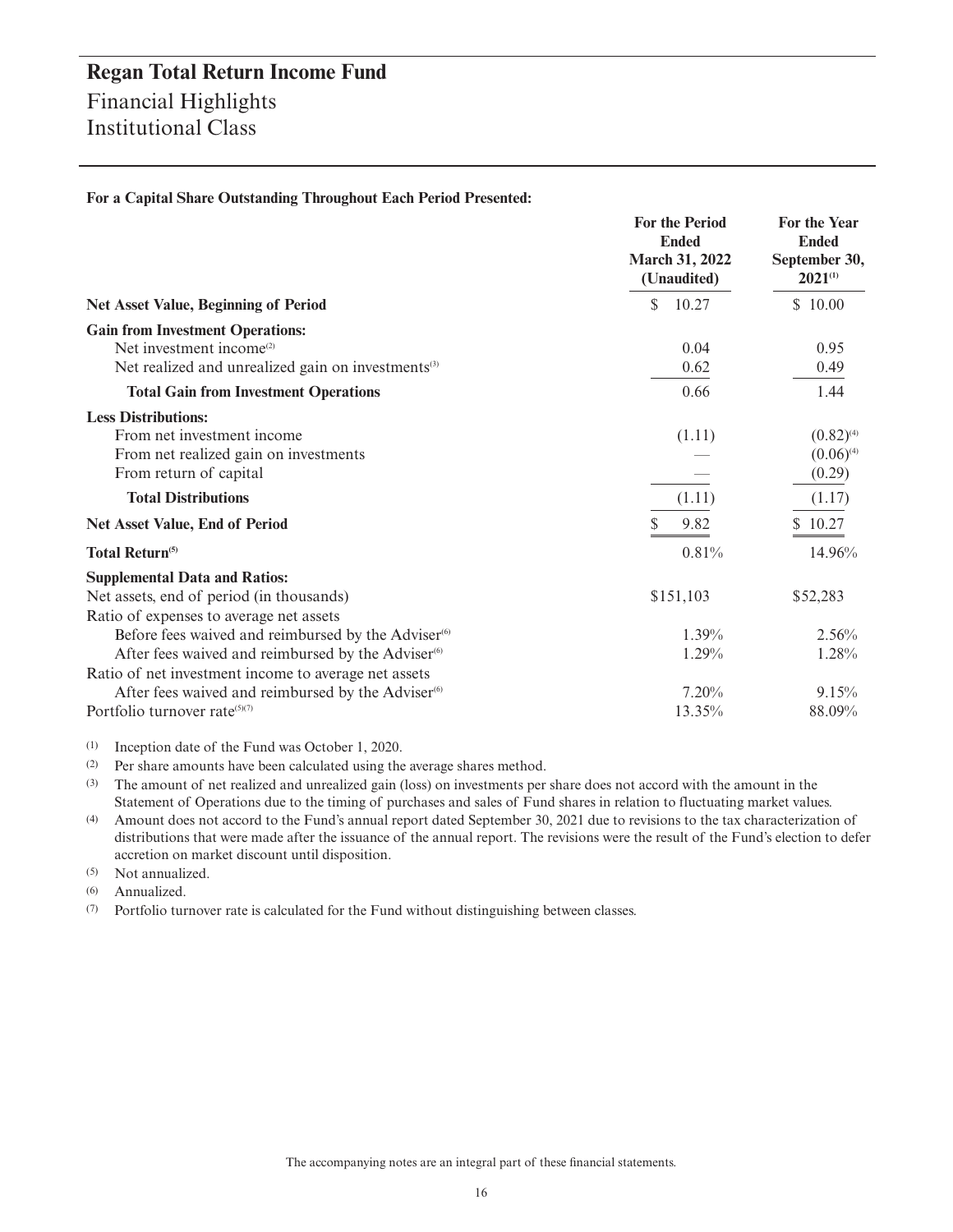|                                                                | <b>For the Period</b><br><b>Ended</b><br><b>March 31, 2022</b><br>$(Unaudited)^{(1)}$ | <b>For the Year</b><br><b>Ended</b><br>September 30,<br>2021 |
|----------------------------------------------------------------|---------------------------------------------------------------------------------------|--------------------------------------------------------------|
| <b>Net Asset Value, Beginning of Period</b>                    | \$10.36                                                                               | \$10.00                                                      |
| <b>Gain from Investment Operations:</b>                        |                                                                                       |                                                              |
| Net investment income $^{(2)}$                                 | 0.03                                                                                  | 1.03                                                         |
| Net realized and unrealized gain on investments <sup>(3)</sup> | 0.53                                                                                  | 0.41                                                         |
| <b>Total Gain from Investment Operations</b>                   | 0.56                                                                                  | 1.44                                                         |
| <b>Less Distributions:</b>                                     |                                                                                       |                                                              |
| From net investment income                                     | (1.02)                                                                                | $(0.75)^{(4)}$                                               |
| From net realized gain on investments                          |                                                                                       | $(0.06)^{(4)}$                                               |
| From return of capital                                         |                                                                                       | (0.27)                                                       |
| <b>Total Distributions</b>                                     | (1.02)                                                                                | (1.08)                                                       |
| <b>Net Asset Value, End of Period</b>                          | \$9.90                                                                                | \$10.36                                                      |
| <b>Total Return</b> <sup>(5)</sup>                             | 0.72%                                                                                 | 14.72%                                                       |
| <b>Supplemental Data and Ratios:</b>                           |                                                                                       |                                                              |
| Net assets, end of period (in thousands)                       | \$1,762                                                                               | \$<br>816                                                    |
| Ratio of expenses to average net assets                        |                                                                                       |                                                              |
| Before fees waived and reimbursed by the Adviser <sup>60</sup> | 1.64%                                                                                 | 5.23%                                                        |
| After fees waived and reimbursed by the Adviser <sup>60</sup>  | 1.53%                                                                                 | 1.53%                                                        |
| Ratio of net investment income to average net assets           |                                                                                       |                                                              |
| After fees waived and reimbursed by the Adviser <sup>60</sup>  | 6.95%                                                                                 | 9.89%                                                        |
| Portfolio turnover rate $(5)(7)$                               | 13.35%                                                                                | 88.09%                                                       |

**For a Capital Share Outstanding Throughout Each Period Presented:**

(1) Inception date of the Fund was October 1, 2020.

(2) Per share amounts have been calculated using the average shares method.

(3) The amount of net realized and unrealized gain (loss) on investments per share does not accord with the amount in the Statement of Operations due to the timing of purchases and sales of Fund shares in relation to fluctuating market values.

- (4) Amount does not accord to the Fund's annual report dated September 30, 2021 due to revisions to the tax characterization of distributions that were made after the issuance of the annual report. The revisions were the result of the Fund's election to defer accretion on market discount until disposition.
- (5) Not annualized.

(6) Annualized.

(7) Portfolio turnover rate is calculated for the Fund without distinguishing between classes.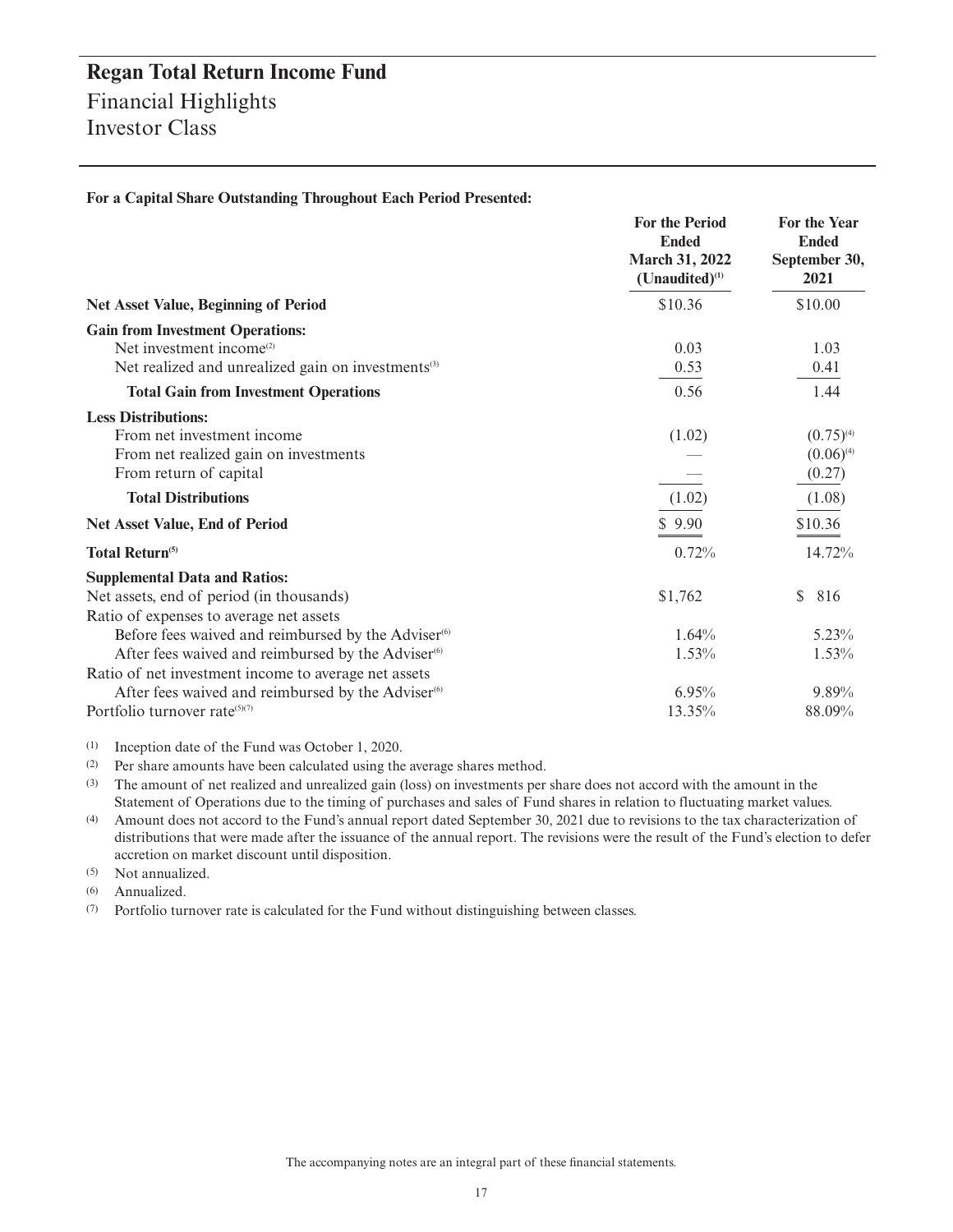### **Regan Total Return Income Fund** Notes to Financial Statements March 31, 2022 (Unaudited)

#### **NOTE 1 – ORGANIZATION**

Regan Total Return Income Fund (the "Fund") is a diversified series of Trust for Advised Portfolios (the "Trust"). The Trust, a Delaware Statutory Trust, is registered under the Investment Company Act of 1940, as amended (the "1940 Act") as an open-end investment management company. Regan Capital LLC (the "Adviser") serves as the investment manager to the Fund. The inception date of the Fund was October 1, 2020. The investment objective of the Fund is to provide a high level of risk-adjusted current income and capital appreciation.

#### **NOTE 2 – SIGNIFICANT ACCOUNTING POLICIES**

The following is a summary of significant accounting policies consistently followed by the Fund in preparation of their financial statements. These policies are in conformity with accounting principles generally accepted in the United States of America ("U.S. GAAP") for investment companies. Each Fund is considered an investment company under U.S. GAAP and follows the accounting and reporting guidance applicable to investment companies in the Financial Accounting Standards Board Accounting Standards Codification Topic 946. The presentation of financial statements in conformity with U.S. GAAP requires management to make estimates and assumptions that affect the reported amounts of assets and liabilities and disclosure of contingent assets and liabilities at the date of the financial statements and the reported amounts of income and expenses during the period. Actual results may differ from those estimates.

#### *A. Securities Valuation*

Portfolio securities are valued using current market values or official closing prices, if available. Each security owned by the Fund that is listed on a securities exchange is valued at its last sale price on that exchange on the date as of which assets are valued. Where the security is listed on more than one exchange, the Fund will use the price of the exchange that the Fund generally considers to be the principal exchange on which the security is traded.

When reliable market quotations are not readily available or the Fund's pricing service does not provide a valuation (or provides a valuation that in the judgment of the Adviser to the Fund does not represent the security's fair value) or when, in the judgment of the Adviser, events have rendered the market value unreliable, a security or other asset is valued at its fair value as determined under procedures approved by the Board. Valuing securities at fair value is intended to ensure that the Fund is accurately priced and involves reliance on judgment. Fair value determinations are made in good faith in accordance with the procedures adopted by the Board. The Board will regularly evaluate whether the Fund's fair valuation pricing procedures continue to be appropriate in light of the specific circumstances of the Fund and the quality of prices obtained through their application by the Trust's valuation committee. There can be no assurance that the Fund will obtain the fair value assigned to a security if it were to sell the security at approximately the time at which the Fund determines its NAV per share.

Other types of securities that the Fund may hold for which fair value pricing might be required include, but are not limited to: (a) investments which are not frequently traded and/or the market price of which the Adviser believes may be stale; (b) illiquid securities, including "restricted" securities and private placements for which there is no public market; (c) securities of an issuer that has entered into a restructuring; (d) securities whose trading has been halted or suspended; and (e) fixed income securities that have gone into default and for which there is not a current market value quotation.

The Fund follows a fair value hierarchy that distinguishes between market data obtained from independent sources (observable inputs) and the Fund's own market assumptions (unobservable inputs). The inputs or methodology used in determining the value of each Fund's investments are not necessarily an indication of the risk associated with investing in those securities.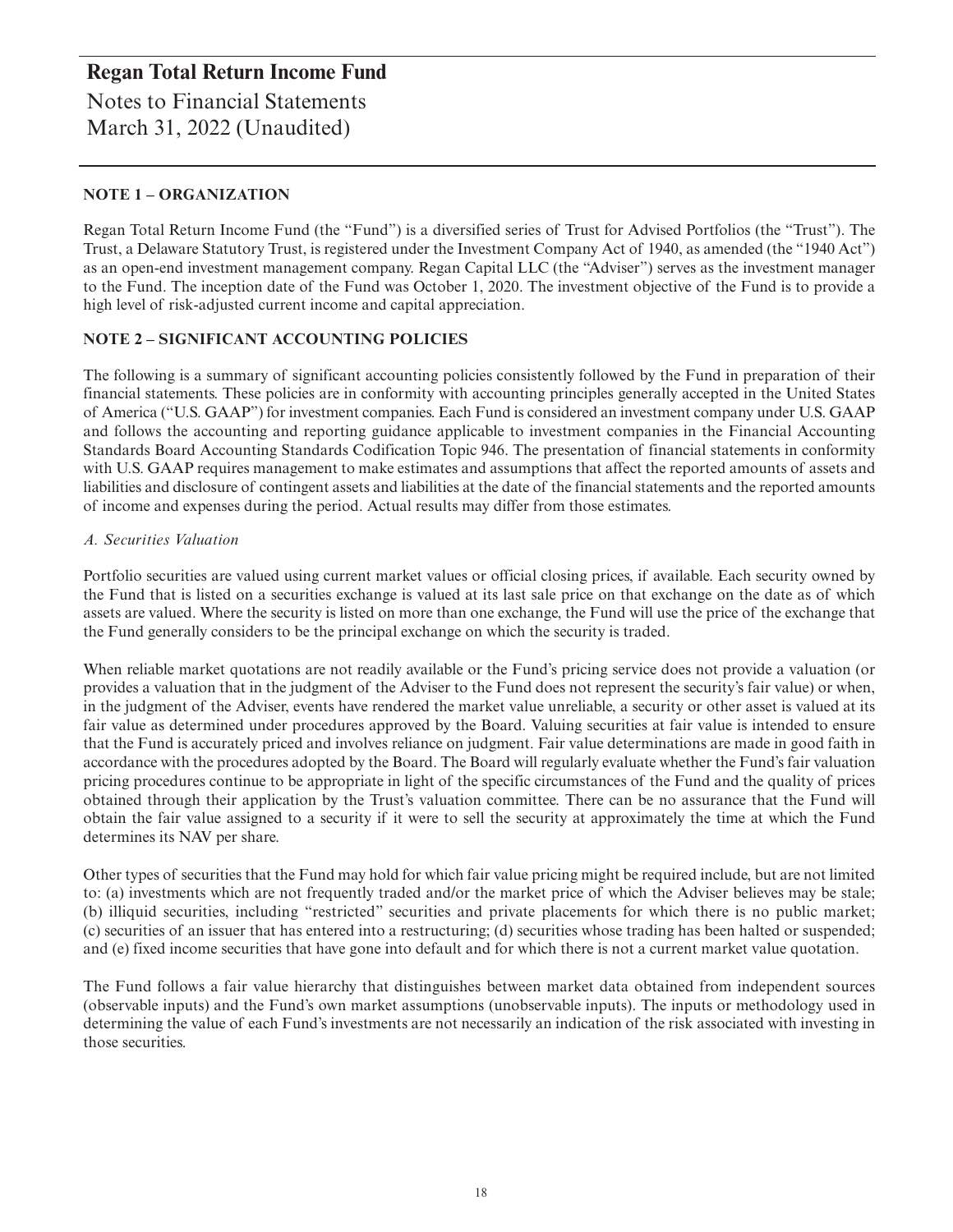Notes to Financial Statements March 31, 2022 (Unaudited)

#### **NOTE 2 – SIGNIFICANT ACCOUNTING POLICIES (Continued)**

Various inputs are used in determining the value of the Fund's investments. These inputs are summarized into three broad categories as defined below:

- Level 1 Quoted prices in active markets for identical securities. An active market for a security is a market in which transactions occur with sufficient frequency and volume to provide pricing information on an ongoing basis. A quoted price in an active market provides the most reliable evidence of fair value.
- Level 2 Observable inputs other than quoted prices included in Level 1 that are observable for the asset or liability either directly or indirectly. These inputs may include quoted prices for the identical instrument on an inactive market, prices for similar instruments, interest rates, prepayment speeds, credit risk, yield curves, default rates, and similar data.
- Level 3 Significant unobservable inputs, including the Fund's own assumptions in determining fair value of investments.

Equity securities that are traded on a national securities exchange are stated at the last reported sales price on the day of valuation. To the extent these securities are actively traded, and valuation adjustments are not applied, they are categorized as Level 1 of the fair value hierarchy.

Short-term investments classified as money market instruments are valued at NAV. These investments are categorized as Level 1 of the fair value hierarchy.

Mortgage- and asset-backed securities are securities issued as separate tranches, or classes, of securities within each deal. These securities are normally valued by independent pricing service providers that use broker-dealer quotations or valuation estimates from their internal pricing models. The pricing models for these securities usually consider tranche-level attributes, estimated cash flows and market-based yield spreads for each tranche, current market data and incorporate deal collateral performance, as available.

U.S. Government securities are normally valued using a model that incorporates market observable data such as reported sales of similar securities, broker quotes, yields, bids, offers, and reference data. Certain securities are valued principally using dealer quotations.

U.S. Government agency securities are comprised of two main categories consisting of agency issued debt and mortgage pass-throughs. Agency issued debt securities are generally valued in a manner similar to U.S. Government securities. Mortgage pass-throughs include to-be announced ("TBAs") securities and mortgage pass-through certificates. TBA securities and mortgage pass-throughs are generally valued using dealer quotations.

Generally, the Fund's investments are valued at market value or, in the absence of a market value, at fair value as determined in good faith by the Fund's Adviser with oversight by the Trust's Valuation Committee pursuant to procedures approved by or under the direction of the Board. Pursuant to those procedures, the Adviser considers, among other things: (1) the last sales price on the securities exchange, if any, on which a security is primarily traded; (2) the mean between the bid and asked prices; (3) price quotations from an approved pricing service; and (4) other factors as necessary to determine a fair value under certain circumstances.

Depending on the relative significance of the valuation inputs, fair valued securities may be classified in either level 2 or level 3 of the fair value hierarchy.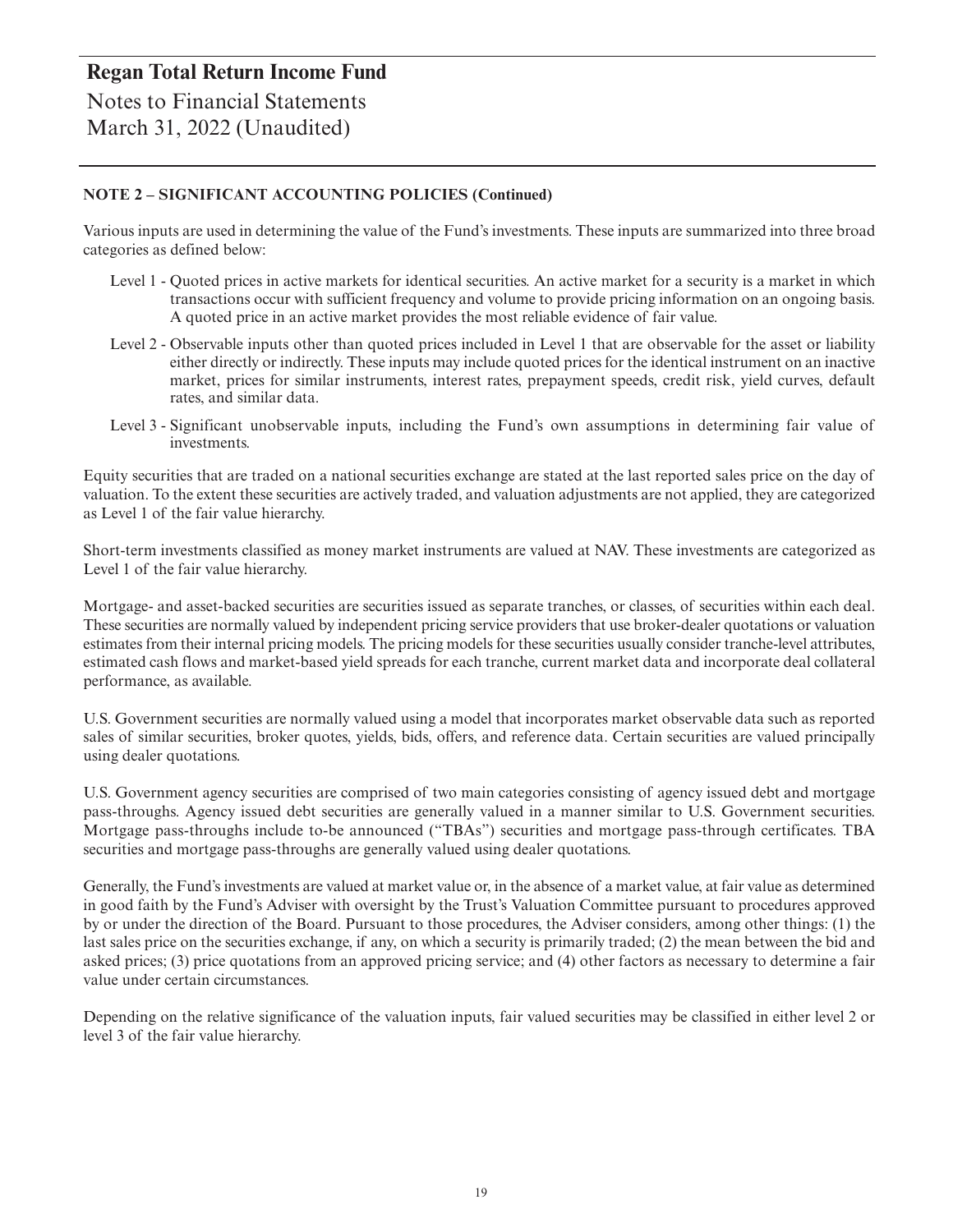Notes to Financial Statements March 31, 2022 (Unaudited)

#### **NOTE 2 – SIGNIFICANT ACCOUNTING POLICIES (Continued)**

The inputs or methodology used for valuing securities are not necessarily an indication of the risk associated with investing in those securities. The following is a summary of the fair values of the Fund's investments in each category investment type as of March 31, 2022:

| <b>Description</b>                     | <b>Level 1</b>                 | Level 2       | Level 3      | <b>Total</b>  |
|----------------------------------------|--------------------------------|---------------|--------------|---------------|
| <b>Assets</b>                          |                                |               |              |               |
| <b>Asset Backed Securities</b>         | \$<br>$\overline{\phantom{a}}$ | \$ 30,392,864 | 473,860<br>S | \$ 30,866,724 |
| Mortgage Backed Securities –<br>Agency |                                | 1,152,657     |              | 1,152,657     |
| Mortgage Backed Securities –           |                                |               |              |               |
| Non-Agency                             |                                | 86,562,564    | 1,542,748    | 88, 105, 312  |
| Mortgage Secured Note                  |                                |               | 800,000      | 800,000       |
| <b>Short Term Investments</b>          | 14,820,222                     | 24,826,717    |              | 39,646,939    |
| <b>Total</b>                           | \$14,820,222                   | \$142,934,802 | \$2,816,608  | \$160,571,632 |

Please refer to the Schedule of Investments for further classification.

The independent pricing service does not distinguish between smaller-sized bond positions, known as "odd lots", and larger institutional-sized bond positions, known as "round lots". The Adviser reviews pricing from the independent pricing service relative to odd lot acquisitions. If the vendor price is more than 3% greater than the acquisition price of the odd lot, cost is initially used to value the position. The Adviser monitors market levels and the vendor pricing daily, and will employ the vendor's price when the Adviser believes it represents fair value, or if additional purchases of a security result in a round lot position. The Adviser also monitors current market levels for odd lot positions and updates fair valuations if material differences are observed.

Odd lot securities valued at cost are classified as level 2 when acquired within 30 days of the reporting date; odd lot positions acquired more than 30 days prior to the reporting date and valued at cost are classified as level 3.

|                                       | <b>Asset Backed</b><br><b>Securities</b> | <b>Mortgage Backed</b><br><b>Securities – Non-Agency</b> | <b>Mortgage Secured Note</b> |
|---------------------------------------|------------------------------------------|----------------------------------------------------------|------------------------------|
| Balance at September 30, 2021         | \$633,740                                | \$929,692                                                | S                            |
| Purchased                             | 537,112                                  | 1,212,684                                                | 800,000                      |
| Accrued discounts/premiums            | 32,188                                   | 24,881                                                   |                              |
| Sale/Paydown Proceeds                 | (180, 043)                               | (435, 517)                                               |                              |
| Realized Ga in (Loss)                 | 20.451                                   | 21,068                                                   |                              |
| Change in unrealized                  |                                          |                                                          |                              |
| Appreciation (depreciation)           | (41, 401)                                | (16,938)                                                 |                              |
| Transfers from Level 3 <sup>(1)</sup> | (528, 187)                               | (193, 122)                                               |                              |
| Balance at March 31, 2022             | 473,860                                  | \$1,542,748                                              | \$800,000                    |

Following is a reconciliation of investments in which significant unobservable inputs (Level 3) were used in determining fair value.

(1) Transfers from Level 3 to Level 1 relate to securities that began the period valued at cost, but became valued by a third party pricing service during the period. The Adviser believes that the value from the pricing service represents the fair value of each security for which the transfer occurred.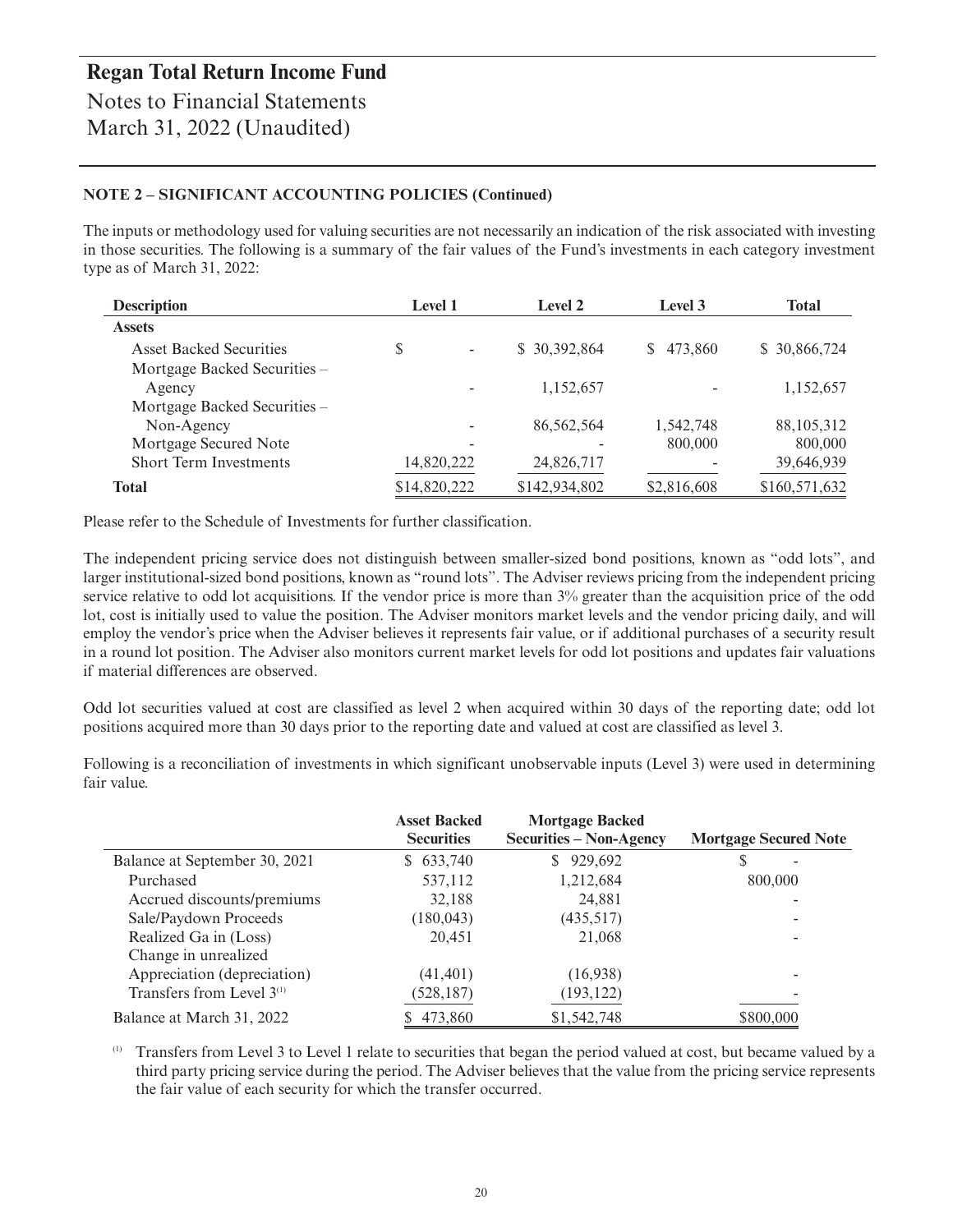#### **NOTE 2 – SIGNIFICANT ACCOUNTING POLICIES (Continued)**

The change in unrealized appreciation/(depreciation) for Level 3 securities still held at March 31, 2022 was (\$9,656).

The following is a summary of quantitative information about Level 3 valued measurements:

#### **Regan Total Return Income Fund**

|                                         | Value at              | <b>Valuation</b>        |
|-----------------------------------------|-----------------------|-------------------------|
|                                         | <b>March 31, 2022</b> | Technique(s)            |
| <b>Asset Backed Securities</b>          | \$473,860             | <b>Acquisition Cost</b> |
| Mortgage Backed Securities – Non-Agency | \$1,542,748           | <b>Acquisition Cost</b> |
| Mortgage Secured Note                   | 800,000               | <b>Acquisition Cost</b> |

The Fund invests in distressed debt securities, which are securities that are priced below \$50. In accordance with GAAP, the ultimate realizable value and potential for early retirement of securities is considered when determining the yield. If current values of debt securities decline significantly from the issue price, computed yields may be higher than rates expected to be ultimately realized. To avoid unsound yield information being presented in the Fund's financial statements, consideration is given to capping yields of individual securities at a reasonable level. The Fund's Adviser performs a periodic assessment of the yields for these distressed securities and adjustments are made to the income and cost of these securities on the Fund's financial statements.

#### *B. Security Transactions, Investment Income and Distributions*

The Fund record security transactions based on trade date. Realized gains and losses on sales of securities are calculated by comparing the original cost of the specifically identified security lot sold with the net sales proceeds. Dividend income is recognized on the ex-dividend date, and interest income is recognized on an accrual basis. Withholding taxes on foreign dividends have been provided for in accordance with the Trust's understanding of the applicable country's tax rules and rates.

#### *C. Distributions to Shareholders*

Distributions from net investment income, if any, are declared at least quarterly. Distributions of net realized gains, if any, are declared at least annually. Distributions to shareholders of the Fund are recorded on the ex-dividend date and are determined in accordance with income tax regulations, which may differ from GAAP.

#### *D. Federal Income Taxes*

The Fund has elected to be taxed as Regulated Investment Companies ("RIC") under the U.S. Internal Revenue Code of 1986, as amended, and intend to maintain this qualification and to distribute substantially all of their net taxable income to their shareholders. Therefore, no provision is made for federal income taxes. Due to the timing of dividend distributions (if any) and the differences in accounting for income and realized gains and losses for financial statement and federal income tax purposes, the fiscal year in which amounts are distributed may differ from the year in which the income and realized gains and losses are recorded by the Fund.

Management of the Fund is required to analyze all open tax years, as defined by IRS statute of limitations for all major jurisdictions, including federal tax authorities and certain state tax authorities. As of and during the period ended March 31, 2022, the Fund did not have a liability for any unrecognized tax benefits. The Fund recognizes interest and penalties, if any, related to unrecognized tax benefits as interest expense and other expense for penalties in the statement of operations. During the period, the Fund did not incur any interest or tax penalties. The Fund has not currently filed any tax returns; generally, tax authorities can examine tax returns filed for the preceding three years.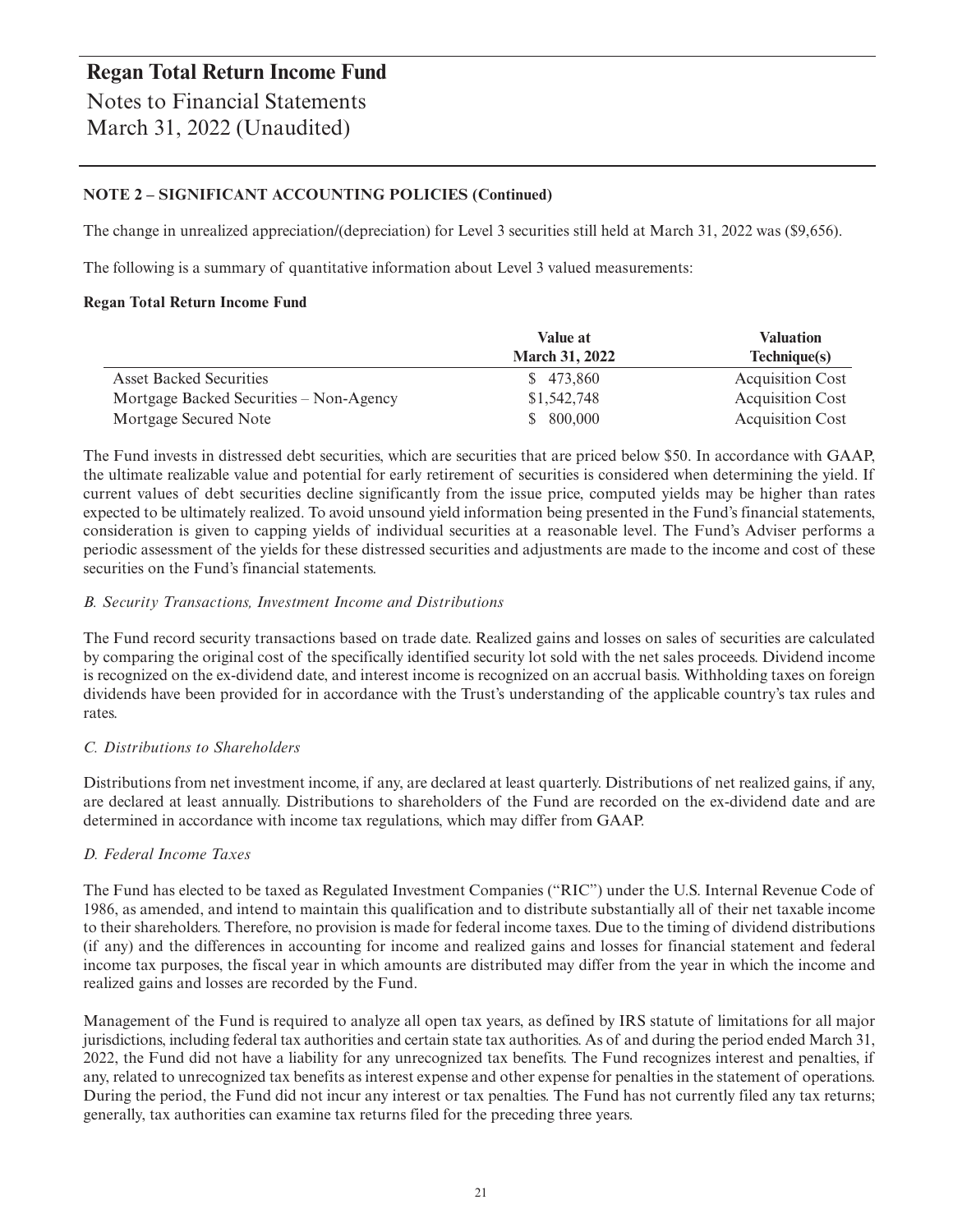### **Regan Total Return Income Fund** Notes to Financial Statements March 31, 2022 (Unaudited)

#### **NOTE 3 – INVESTMENT MANAGEMENT AGREEMENT AND OTHER RELATED PARTY TRANSACTIONS**

The Trust entered into an agreement for the Adviser to furnish investment advisory services to the Fund. Under the terms of this agreement, the Fund will pay the Adviser a monthly fee based on the Fund's average daily net assets at the annual rate of 0.89%.

The Adviser has contractually agreed to waive its management fee and/or reimburse the Fund's operating expenses (other than shareholder servicing fees, front-end or contingent deferred loads, taxes, interest expense, brokerage commissions, acquired fund fees and expenses, portfolio transaction expenses, dividends paid on short sales, extraordinary expenses, Rule 12b-1 fees, or intermediary servicing fees) for each class so that annual operating expenses will not exceed 1.20% ( the "Expense Cap"). The Expense Cap will remain in effect through at least January 31, 2023 and may be terminated only by the Trust for Advised Portfolios Board of Trustees. The Adviser may request recoupment from the Fund of previously waived fees and paid expenses for three years from the date such fees and expenses were waived or paid, provided that such recoupment does not cause the Fund's expense ratio (after the recoupment is taken into account) to exceed the lower of (1) the Expense Cap in place at the time such amounts were waived or paid and (2) the Fund's Expense Cap at the time of recoupment.

At March 31, 2022, the expenses reimbursed, and contractual fees waived by the Adviser and subject to potential recapture by period were as follows:

#### **Regan Total Return Income Fund**

| <b>Fiscal Year</b> | Waived/reimbursed | <b>Expiration</b>  |
|--------------------|-------------------|--------------------|
| September 30, 2021 | \$253.439         | September 30, 2024 |
| September 30, 2022 | 47.630            | March 31, 2025     |

U.S. Bancorp Fund Services, LLC, doing business as U.S. Bank Global Fund Services ("Fund Services"), serves as the Fund's administrator and fund accountant and transfer agent. The officers of the Trust are employees of Fund Services. U.S. Bank serves as the Fund's custodian and provides compliance services to the Funds. Quasar Distributors, LLC ("Quasar" or the "Distributor") acts as the Fund's distributor and principal underwriter. For the period ended March 31, 2022, the Fund incurred the following expenses for administration and fund accounting, compliance, custody and transfer agency fees:

| Administration and Fund Accounting | \$72.562 |
|------------------------------------|----------|
| Compliance Service                 | 6.006    |
| Custody                            | 6.634    |
| <b>Transfer Agency</b>             | 36.854   |

At March 31, 2022, the Fund had payables due to Fund Services for administration and fund accounting, compliance, custody and transfer agency fees to U.S. Bank in the following amounts:

| Administration and Fund Accounting | \$28,103 |
|------------------------------------|----------|
| Compliance Services                | 3.008    |
| Custody                            | 2.398    |
| <b>Transfer Agency</b>             | 11.367   |

The above payable amounts are included in Accrued other expenses and other liabilities in the Statement of Assets and Liabilities.

The Independent Trustees were paid \$7,820 for their services and reimbursement of travel expenses during the period ended March 31, 2022. The Fund pays no compensation to the Interested Trustee or officers of the Trust.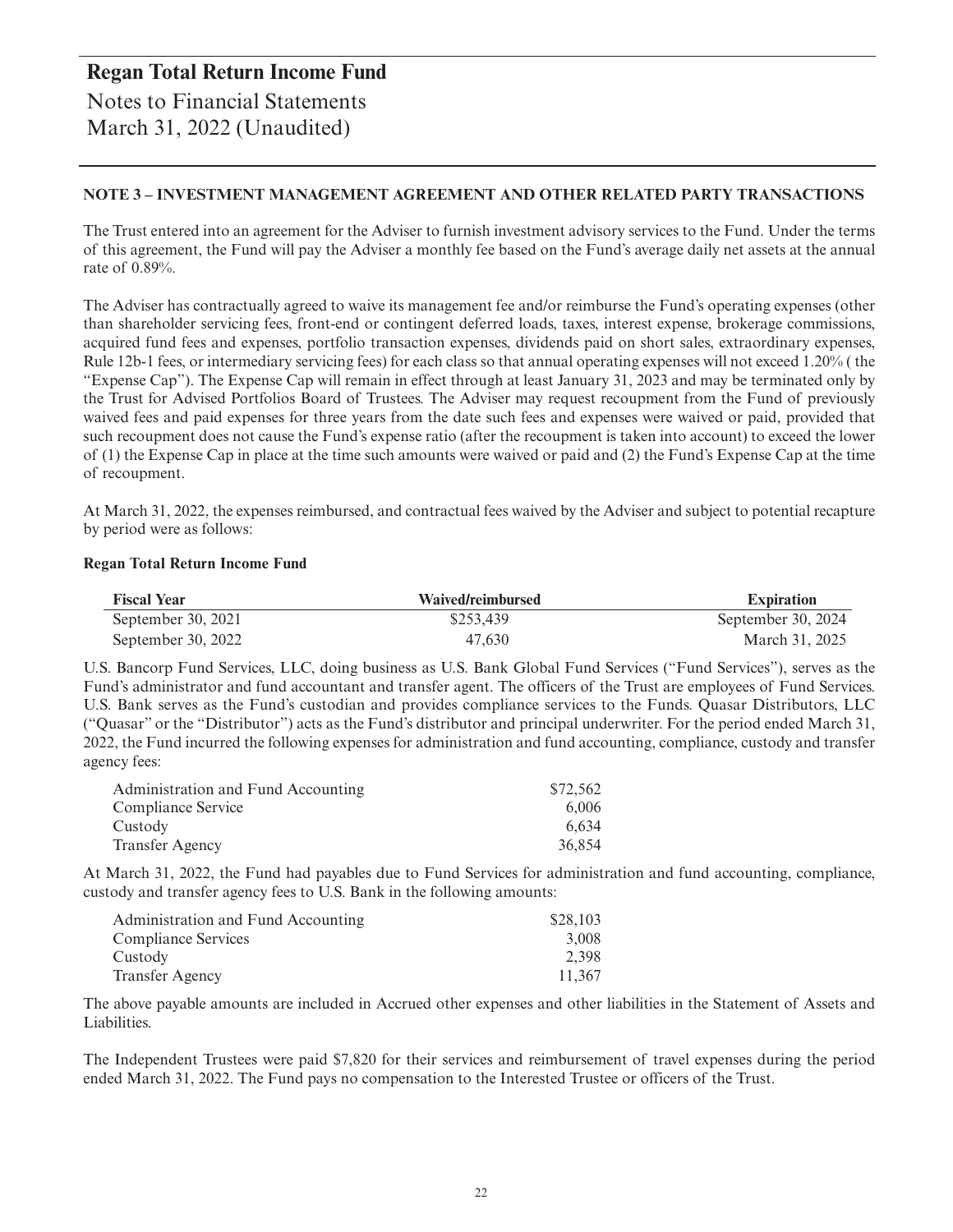March 31, 2022 (Unaudited)

#### **NOTE 4 – INVESTMENT TRANSACTIONS**

Purchases and sales of investment securities (excluding short-term investments) for the period ended March 31, 2022, were as follows:

|                  | <b>Non-Government</b> | Government   |
|------------------|-----------------------|--------------|
| <b>Purchases</b> | \$63,469,210          | \$78,919,166 |
| Sales            | \$12,932,823          | \$59,916,234 |

#### **NOTE 5 – FEDERAL INCOME TAX INFORMATION**

At September 30, 2021, the components of distributable earnings for income tax purposes were as follows:

#### **Regan Total Return Income Fund**

| $Cost of investments \dots \dots \dots \dots \dots \dots \dots \dots \dots \dots$ | \$53,397,252         |
|-----------------------------------------------------------------------------------|----------------------|
| Gross unrealized depreciation                                                     | 225,327<br>(435,590) |
| Net unrealized depreciation on vestments                                          | (210, 263)           |
| Undistributed ordinary income<br>Undistributed long-term capital gains            |                      |
|                                                                                   |                      |
| Other book/tax temporary differences                                              |                      |
|                                                                                   | (210, 263)           |

The difference between book basis and tax basis unrealized appreciation/(depreciation) is attributable in part to the recognition of accretable yield on deep discounted mortgage back securities. The amounts in the table above do not accord to the Fund's annual report dated September 30, 2021 due to revisions to the tax characterization of distributions that were made after the issuance of the annual report. The revisions were the result of the Fund's election to defer accretion on market discount until disposition.

The following table summarizes the characteristics of distributions paid during the periods ended March 31, 2022 and September 30, 2021:

#### **Regan Total Return Income Fund**

|                            |             | <b>Short Term</b>        |                          |                            |
|----------------------------|-------------|--------------------------|--------------------------|----------------------------|
|                            | Income      | <b>Capital Gains</b>     | <b>Return of Capital</b> | <b>Total Distributions</b> |
| March 31, 2022             | \$5,464,853 |                          | $\sim$                   | \$5,464,853                |
| September 30, $2021^{(1)}$ | 1.570.473   | $\overline{\phantom{0}}$ | 556,401                  | 2,126,874                  |

(1) Income and Return of Capital amounts do not accord to the Fund's annual report dated September 30, 2021 due to revisions to the tax characterization of distributions that were made after the issuance of the annual report. The revisions were the result of the Fund's election to defer accretion on market discount until disposition.

At September 30, 2021, the Fund did not have any capital loss carryforwards, which reduce the Fund's taxable income arising from future net realized gains on investments, if any, to the extent permitted by the Internal Revenue Code, thus reducing the amount of distributions to shareholders which would otherwise be necessary to relieve the Fund of any liability for federal tax.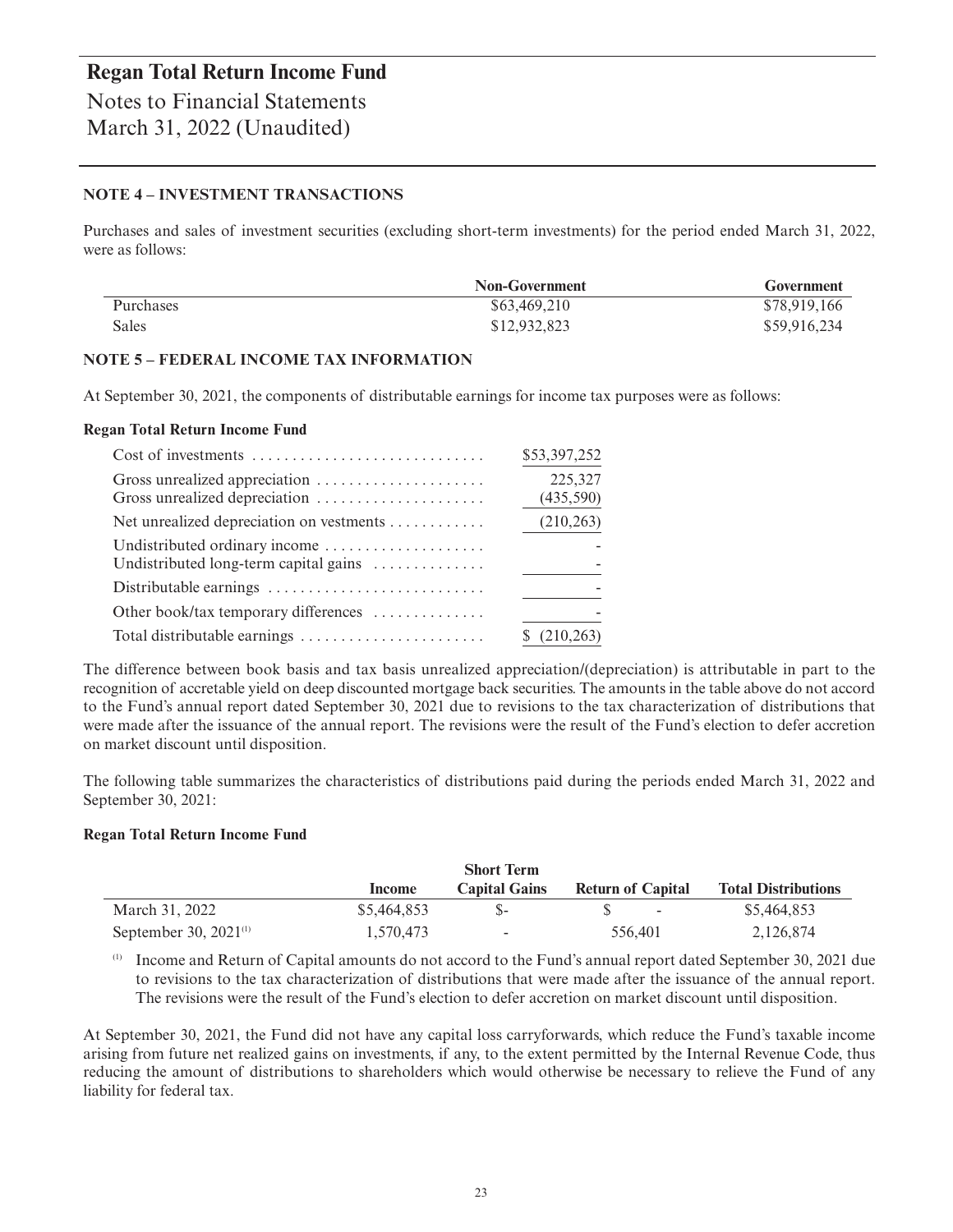#### **NOTE 6 – SHAREHOLDER SERVICING PLAN**

The Trust, on behalf of the Fund, has adopted a Shareholder Servicing Plan to pay a fee at an annual rate on average daily net assets up to a maximum rate as follows:

Institutional Class 0.10% Investor Class 0.15%

The Shareholder Servicing Plan authorizes payment of a shareholder servicing fee to the financial intermediaries and other service providers who provide administrative and support services to Fund shareholders.

For the period ended March 31, 2022, class specific Shareholder Servicing fees were as follows:

Institutional Class \$41,242 Investor Class \$854

#### **NOTE 7 – DISTRIBUTION PLAN**

The Trust, on behalf of the Fund, has adopted a Distribution Plan (the "Plan") pursuant to Rule 12b-1 under the 1940 Act that allows the Fund to pay distribution fees for the sale and distribution of its Investor Class shares. The Plan provides for the payment of distribution fees at the annual rate of up to 0.25% of average daily net assets of the Investor Class shares. For the period ended March 31,2022, distribution fees incurred are disclosed on the Statement of Operations.

For the period ended March 31, 2022, class specific Distribution fees were as follows:

Investor Class \$2,332

#### **NOTE 8 – COMMITMENTS AND CONTINGENCIES**

In the normal course of business, the Fund enters into contracts that provide general indemnifications by the Fund to the counterparty to the contract. The Fund's maximum exposure under these arrangements is dependent on future claims that may be made against each Fund and, therefore, cannot be estimated; however, based on experience, the risk of loss from such claims is considered remote.

#### **NOTE 9 – LINE OF CREDIT**

The Fund has access to a \$15 million secured line of credit through an agreement with U.S. Bank. The Fund may temporarily draw on the line of credit to satisfy redemption requests or to settle investment transactions. Interest is charged to the Fund based on its borrowings at a rate per annum equal to the Prime Rate, to be paid monthly. There was no loan activity for the Fund for the period ended March 31, 2022.

#### **NOTE 10 – SUBSEQUENT EVENTS**

In preparing these financial statements, the Fund has evaluated events and transactions for potential recognition or disclosure through the date the financial statements were available to be issued. The Fund has determined that there were no subsequent events that would need to be disclosed in the Fund's financial statements.

#### **NOTE 11 – NEW ACCOUNTING PRONOUNCEMENTS**

In March 2020, FASB issued Accounting Standards Update 2020-04, Reference Rate Reform: Facilitation of the Effects of Reference Rate Reform on Financial Reporting ("ASU 2020-04"). The main objective of ASU 2020-04 is to provide relief to companies that will be impacted by the expected change in benchmark interest rates at the end of 2021, when participating banks will no longer be required to submit London Inter-bank Offered Rate ("LIBOR") quotes by the UK Financial Conduct Authority. ASU 2020-04 allows companies to, provided the only change to existing contracts are a change to an approved benchmark interest rate, account for modifications as a continuance of the existing contract without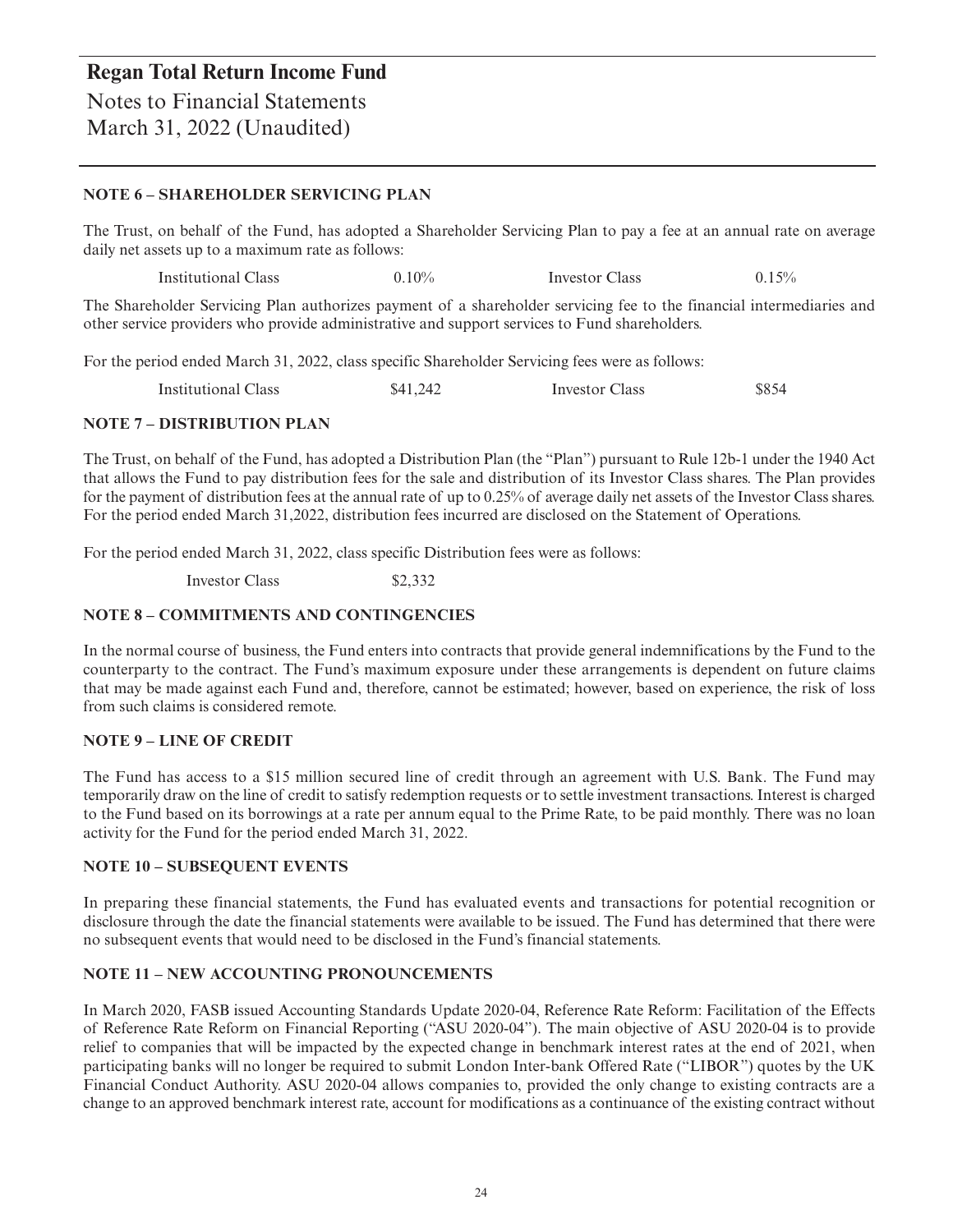### **Regan Total Return Income Fund** Notes to Financial Statements March 31, 2022 (Unaudited)

#### **NOTE 11 – NEW ACCOUNTING PRONOUNCEMENTS (Continued)**

additional analysis. In addition, derivative contracts that qualified for hedge accounting prior to modification, will be allowed to continue to receive such treatment, even if critical terms change due to a change in the benchmark interest rate. For new and existing contracts, the Fund may elect to apply the amendments as of March 12, 2020 through December 31, 2022. Management is currently assessing the impact of the adoption of ASU 2020-04 to the Fund's financial statements and various filings.

#### **NOTE 12 – PRINCIPAL RISKS**

Below is a summary of some, but not all, of the principal risks of investing in the Fund, each of which may adversely affect the Fund's net asset value and total return. The Fund's most recent prospectus provides further descriptions of the Fund's investment objective, principal investment strategies and principal risks.

**Mortgage-Backed Securities Risk.** When interest rates increase, the market values of mortgage-backed securities decline. At the same time, however, mortgage refinancings and prepayments slow, which lengthens the effective duration of these securities. As a result, the negative effect of the interest rate increase on the market value of mortgage-backed securities is usually more pronounced than it is for other types of fixed income securities, potentially increasing the volatility of the Fund. Conversely, when market interest rates decline, while the value of mortgage-backed securities may increase, the rate of prepayment of the underlying mortgages also tends to increase, which shortens the effective duration of these securities. Mortgage-backed securities are also subject to the risk that underlying borrowers will be unable to meet their obligations and the value of property that secures the mortgage may decline in value and be insufficient, upon foreclosure, to repay the associated loan. Additionally, the liquidity of non-investment grade securities and sub-prime mortgage securities can change dramatically over time.

**Asset-Backed Securities Risk ("ABS").** ABS represent participations in, or are secured by and payable from, assets such as installment sales or loan contracts, leases, credit card receivables and other categories of receivables. Certain debt instruments may only pay principal at maturity or may only represent the right to receive payments of principal or payments of interest on underlying pools of mortgages, assets or government securities, but not both. The value of these types of instruments may change more drastically than debt securities that pay both principal and interest. The Fund may obtain a below market yield or incur a loss on such instruments during periods of declining interest rates. Principal only and interest only instruments are subject to extension risk. Certain ABS may provide, upon the occurrence of certain triggering events or defaults, for the investors to become the holders of the underlying assets. In that case, the Fund may become the holder of securities that it could not otherwise purchase, based on its investment strategies or its investment restrictions and limitations, at a time when such securities may be difficult to dispose of because of adverse market conditions.

**Credit Risk.** There is a risk that the issuer of a mortgage-backed security may experience unanticipated financial problems causing their securities to decline in value. Changes in the market's perception of the issuer's financial strength or in a security's credit rating, which reflects a third party's assessment of the credit risk presented by a particular issuer, may affect debt securities' value. In addition, the Fund is subject to the risk that the issuer of a fixed income security will fail to make timely payments of interest or principal, or may stop making such payments altogether.

**Interest Rate Risk.** When interest rates increase this may result in a decrease in the value of debt securities held by the Fund. Conversely, as interest rates decrease, mortgage-backed securities' prices typically do not rise as much as the prices of comparable bonds. Changes in government intervention may have adverse effects on investments, volatility, and illiquidity in debt markets.

**Prepayment Risk.** When interest rates fall, certain obligations may be paid off by the obligor earlier than expected by refinancing their mortgages, resulting in prepayment of the mortgage-backed securities held by the Fund. The Fund would then lose any price appreciation above the mortgage's principal and would have to reinvest the proceeds at lower yields, resulting in a decline in the Fund's income. Prepayment reduces the yield to maturity and the average life of the security.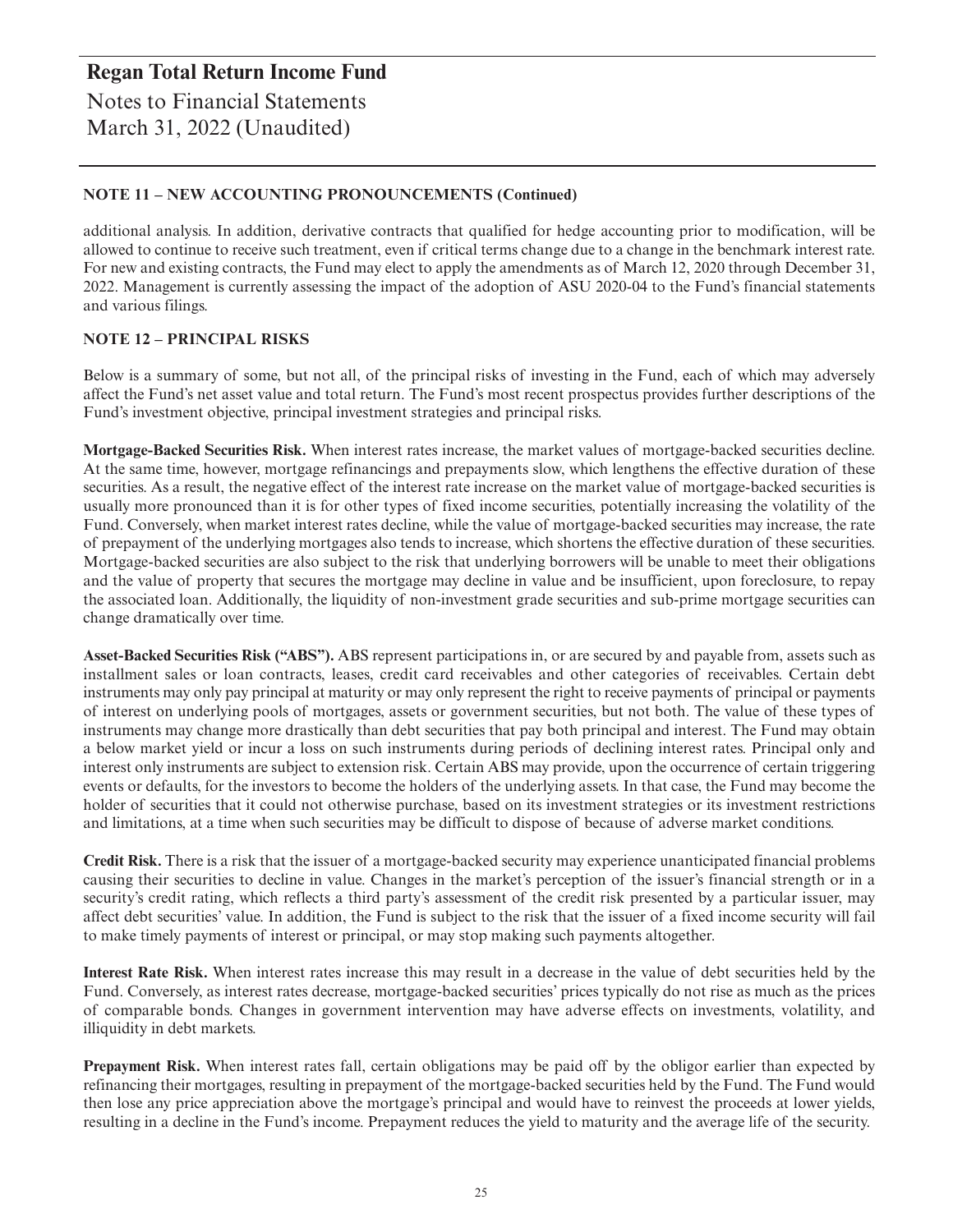#### **Quarterly Portfolio Schedule**

The Fund files its complete schedule of portfolio holdings for the first and third quarters of each fiscal year with the Securities and Exchange Commission (SEC) on Part F of Form N-PORT. The Fund's Form N-PORT is available without charge by visiting the SEC's Web site at www.sec.gov and may be reviewed and copied at the SEC's Public Reference Room in Washington D.C. You may obtain information on the operation of the Public Reference Room by calling 1-800-SEC-0330.

#### **Proxy Voting**

You may obtain a description of the Fund's proxy voting policy and voting records, without charge, upon request by contacting the Fund directly at 1-888-44-REGAN or on the EDGAR Database on the SEC's website at ww.sec.gov. The Fund files its proxy voting records annually as of June 30, with the SEC on Form N-PX. The Fund's Form N-PX is available without charge by visiting the SEC's website at www.sec.gov and may be reviewed and copied at the SEC's Public Reference Room in Washington D.C. You may obtain information on the operation of the Public Reference Room by calling 1-800-SEC-0330.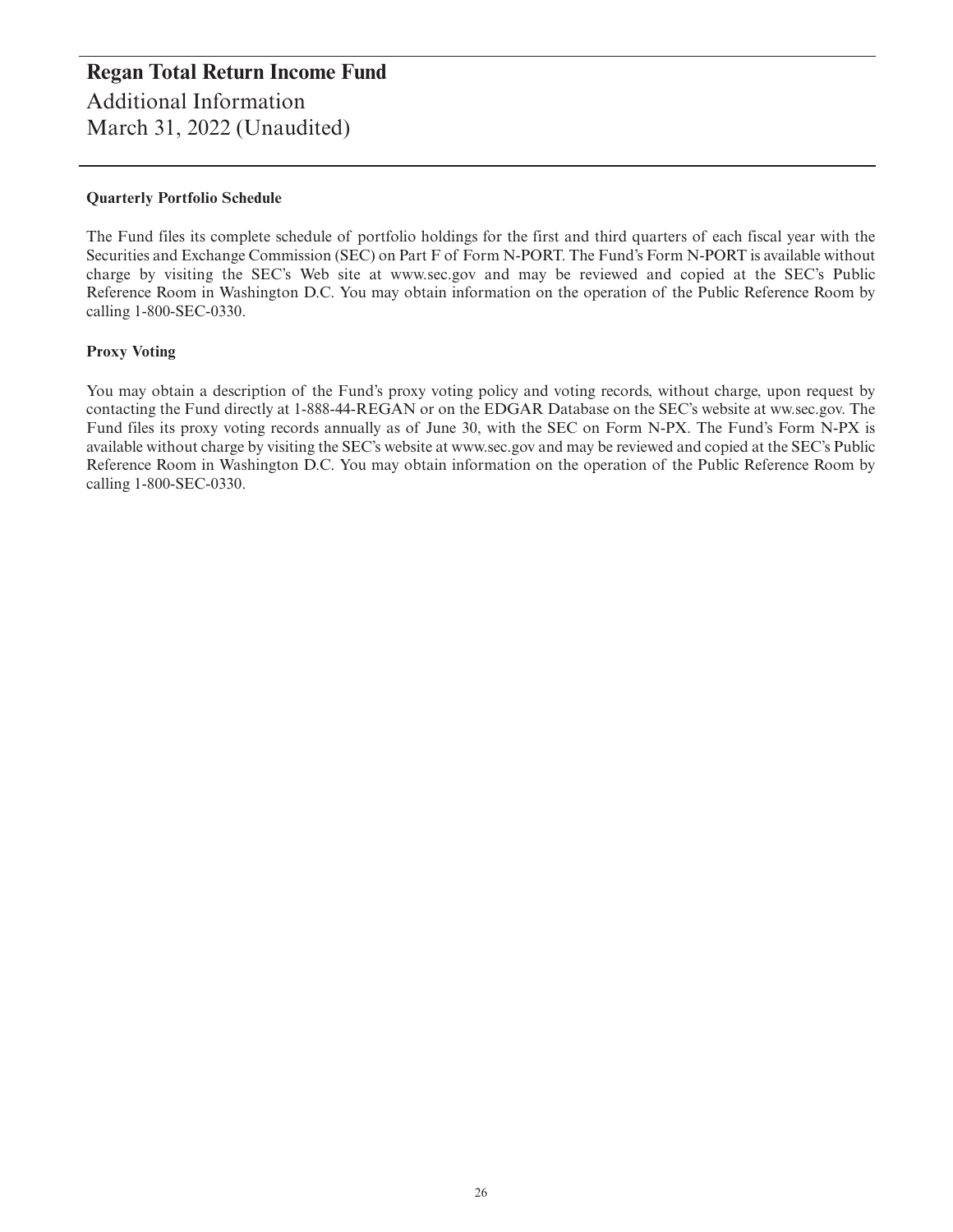#### **PRIVACY NOTICE**

The Fund collects non-public information about you from the following sources:

- Information we receive about you on applications or other forms;
- Information you give us orally; and/or
- Information about your transactions with us or others.

We do not disclose any non-public personal information about our customers or former customers without the customer's authorization, except as permitted by law or in response to inquiries from governmental authorities. We may share information with affiliated and unaffiliated third parties with whom we have contracts for servicing the Fund. We will provide unaffiliated third parties with only the information necessary to carry out their assigned responsibilities. We maintain physical, electronic and procedural safeguards to guard your non-public personal information and require third parties to treat your personal information with the same high degree of confidentiality.

In the event that you hold shares of the Fund through a financial intermediary, including, but not limited to, a brokerdealer, bank, or trust company, the privacy policy of your financial intermediary would govern how your non-public personal information would be shared by those entities with unaffiliated third parties.